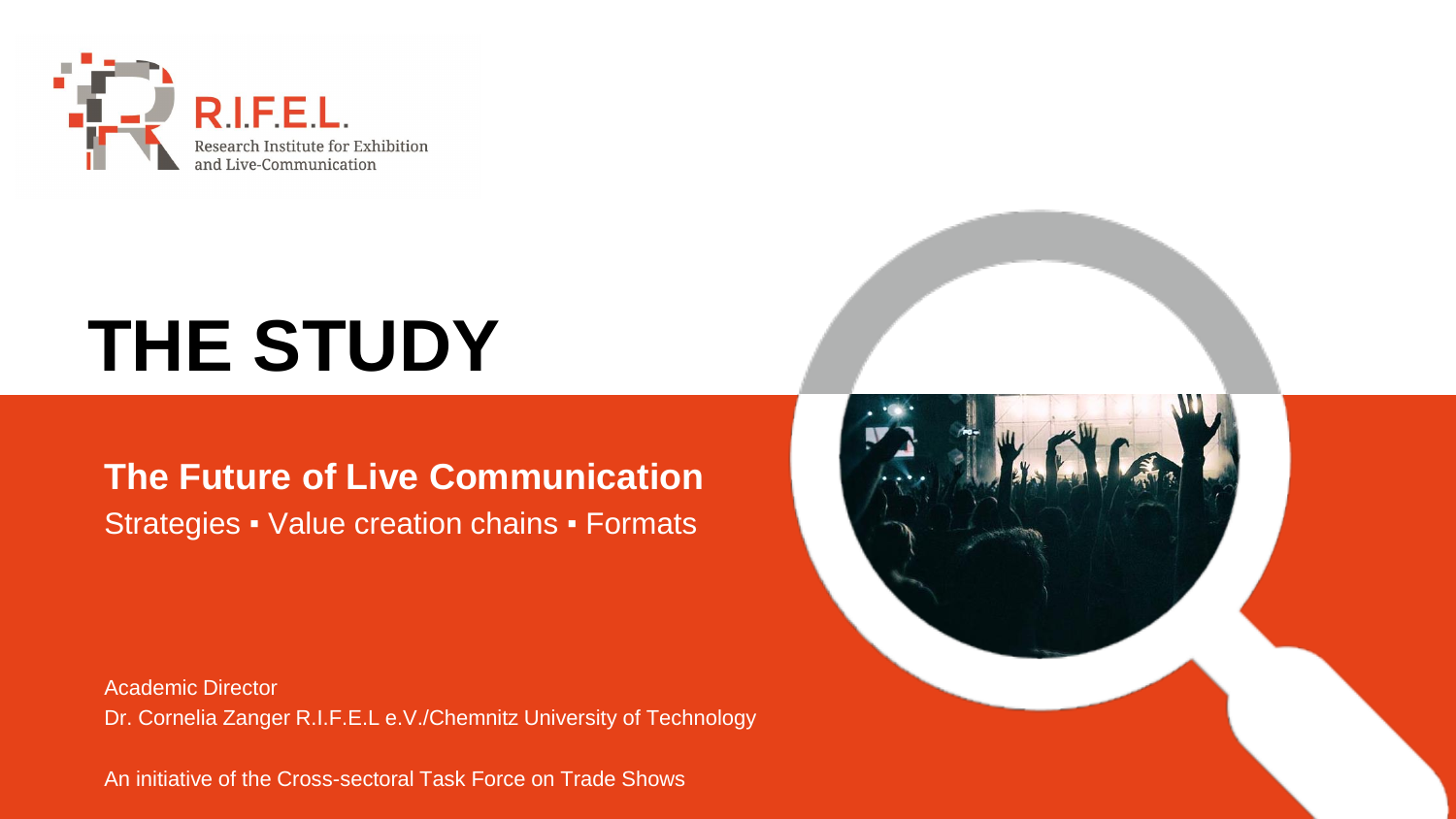### **GOAL OF THE STUDY**



#### **The future of live communication – the customers' view**

As a result of the digital transformation and its acceleration due to the COVID-19 pandemic, the live communication industry is facing **the greatest upheaval in its history**.

In fact, the entire value creation chain in the live communication industry is changing (clients/customers are placing new demands on marketing communications, event formats are changing, new players with digital expertise are becoming more relevant, proven strategic paths must be abandoned, and the industry must strategically reinvent itself).

Previous studies by R.I.F.E.L. e. V. have shaped the industry's view of itself (THE MACROECONOMIC SIGNIFICANCE OF THE EVENT INDUSTRY [June 2020], LiveCom Alliance studies from 2020 and 2021, Mapping the Event Industry in Germany [August 2021]).

What's missing? The view of the customers of the live communication industry.

Thus, the **objective of this study** is to gain deeper insights into the emerging changes in the value creation processes from the customer's point of view and to obtain guidance for the strategic realignment of the event industry "eco-system".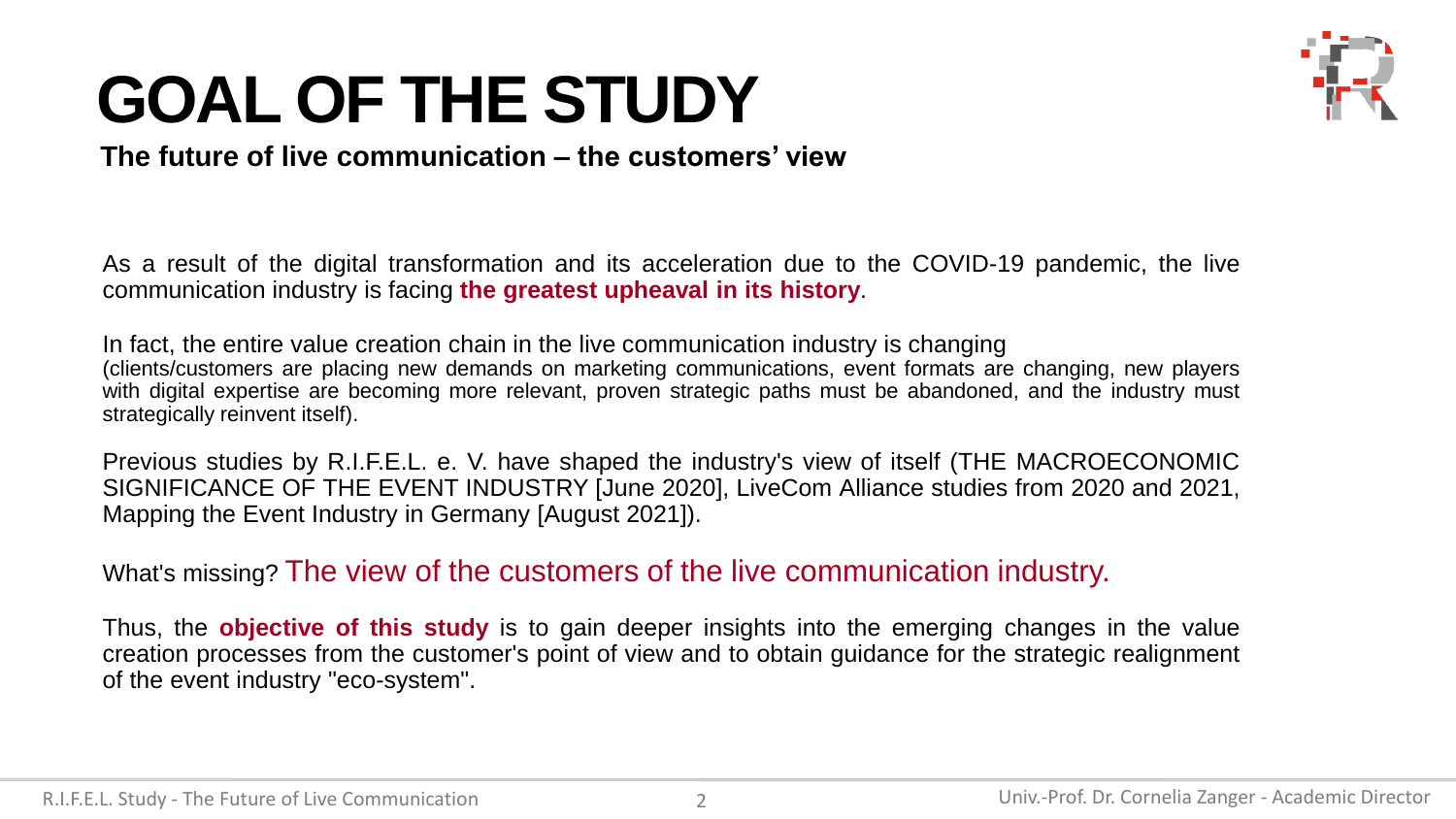## **STUDY METHODOLOGY**



**The future of live communication – study profile**

#### Step 1: **Desktop research and preliminary quantitative study**

Identification of the main focal points of the study, preliminary survey of the companies as clients conducted by the Cross-sectoral Task Force on Trade Shows (Branchenübergreifender Arbeitskreis Messen [BÜM]) and the members of the Advisory Board of R.I.F.E.L. e.V., quantitative analysis

#### Step 2: **Qualitative primary study**

Four focus group discussions à 1.5-2.5 hours each,

Participation of 14 managers in the area of marketing/communication from 10 internationally operative German companies in the automotive, chemical, transport, technology, banking, telecommunications, electrical/electronic, cleaning systems, medical and medical technology sectors

Content analysis of the material via transcription, classification and interpretation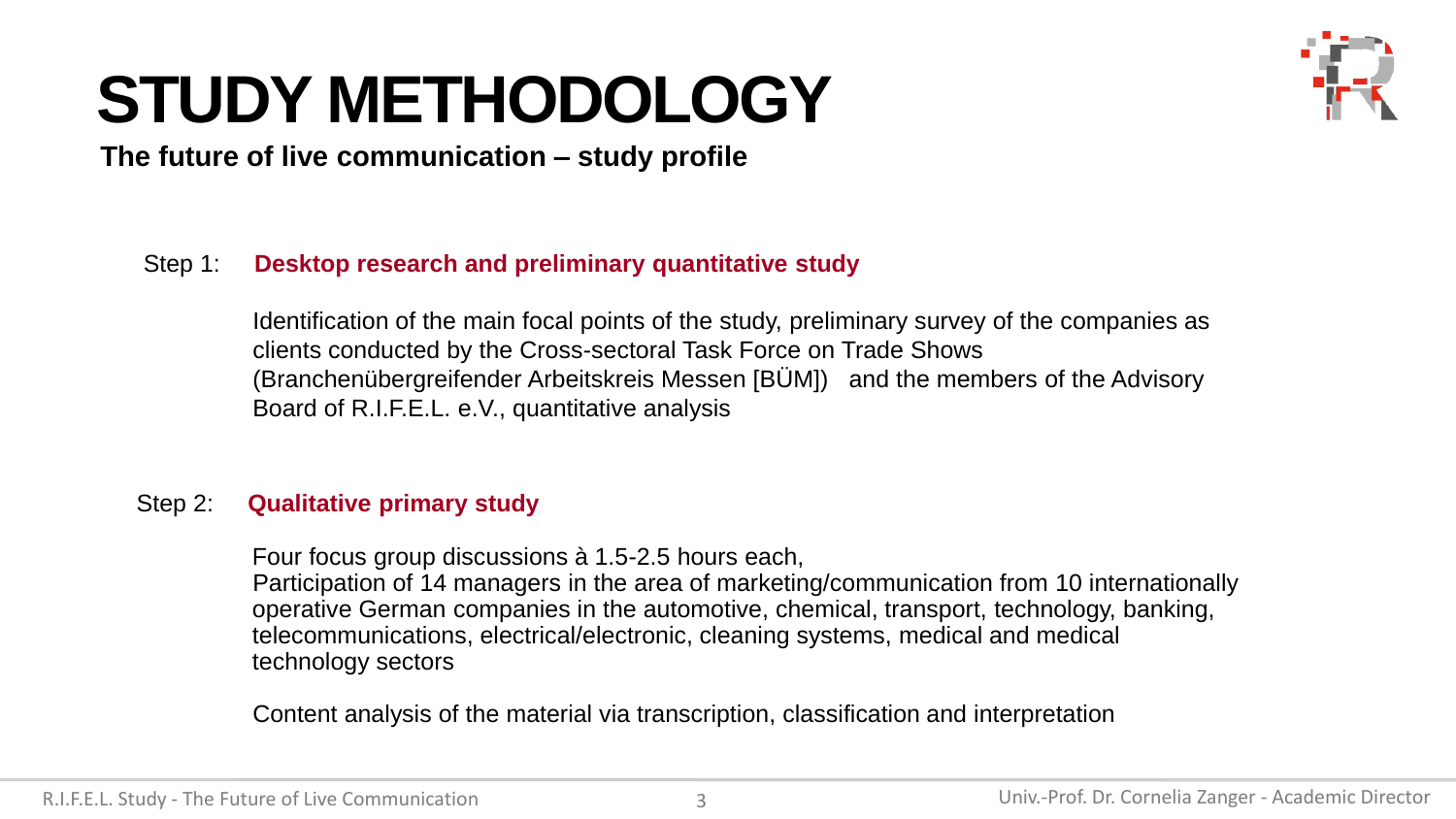## **FOCAL POINTS**



**The future of live communication – study topics**

#### **Focal point 1**

Changes in communications strategies of the companies as customers of the live communication industry

#### **Focal point 2**

Changes in the value creation chains and partnerships

#### **Focal point 3**

Changes in the event formats used

#### **Focal point 4**

Customer expectations for the strategic realignment of the live communication industry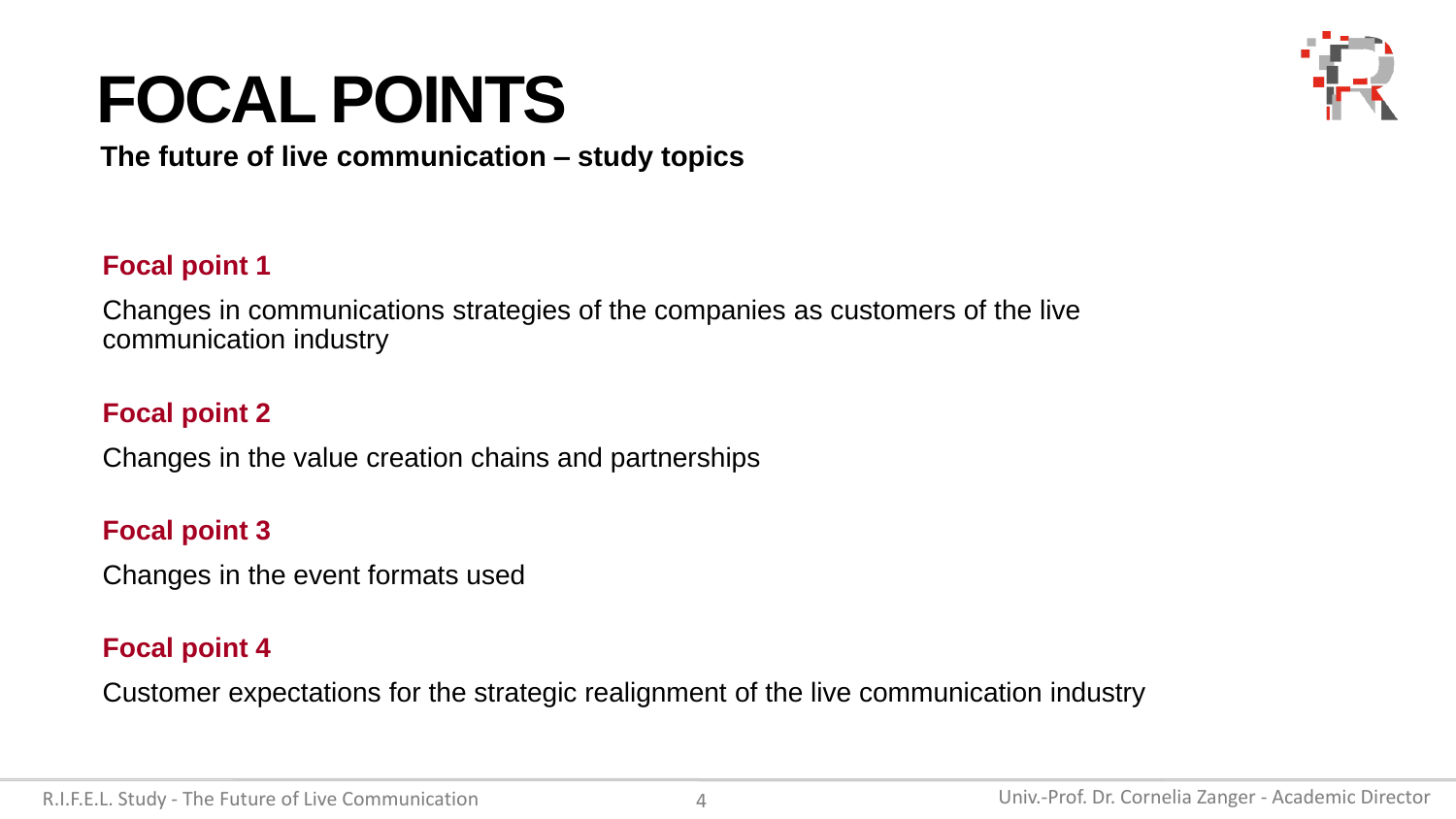## **FOCAL POINTS**



**The future of live communication – study topics**

#### **Focal point 1**

Changes in the communications strategy of the companies as customers of the live communications industry.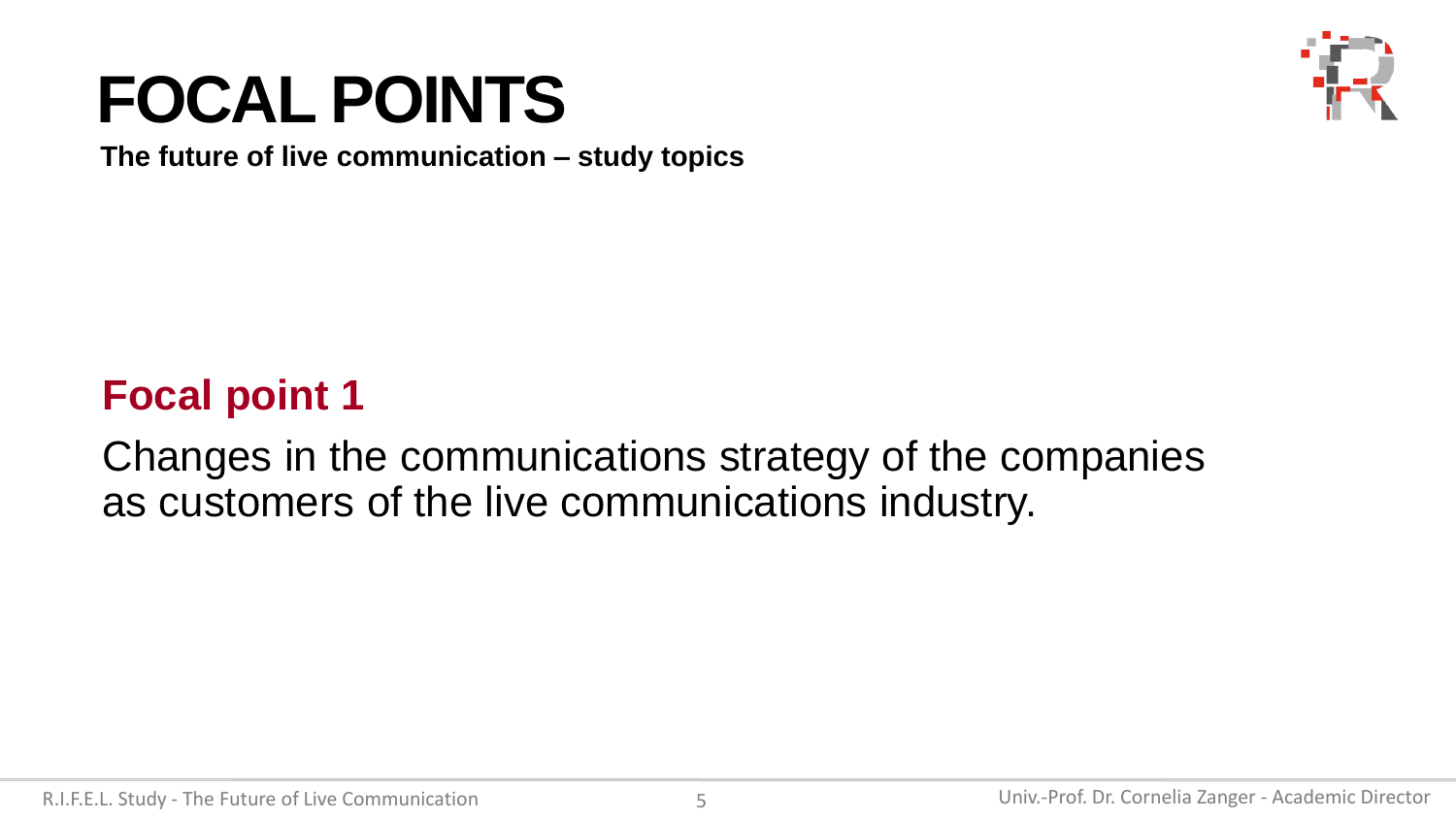#### **TOPIC 1: CLIENT STRATEGIES**

**Assessment of the situation as we emerge from the crisis**

The Covid-19 pandemic has created great **uncertainty in the market** due to disruptive changes in technology and society.

This has unsettled all value creation partners, including those in the live communication industry as well as those responsible for marketing and communications at the client companies.

Events were repeatedly planned and then postponed; people realized only gradually that all previously planned events first had to be scrapped and the strategy adapted.

Even before the coronavirus appeared on the scene, many companies had already initiated **strategic repositioning processes** in the wake of societal changes (digitalization, sustainability, climate transition, mobility transition).

"The strategic repositioning of the PR events function with the integration of virtual formats to complement face-to-face events was greatly accelerated by Covid-19." (Landers, BMW Group)



Analyses of the players' own strategic situations in communications Result of the preliminary survey (n=8)

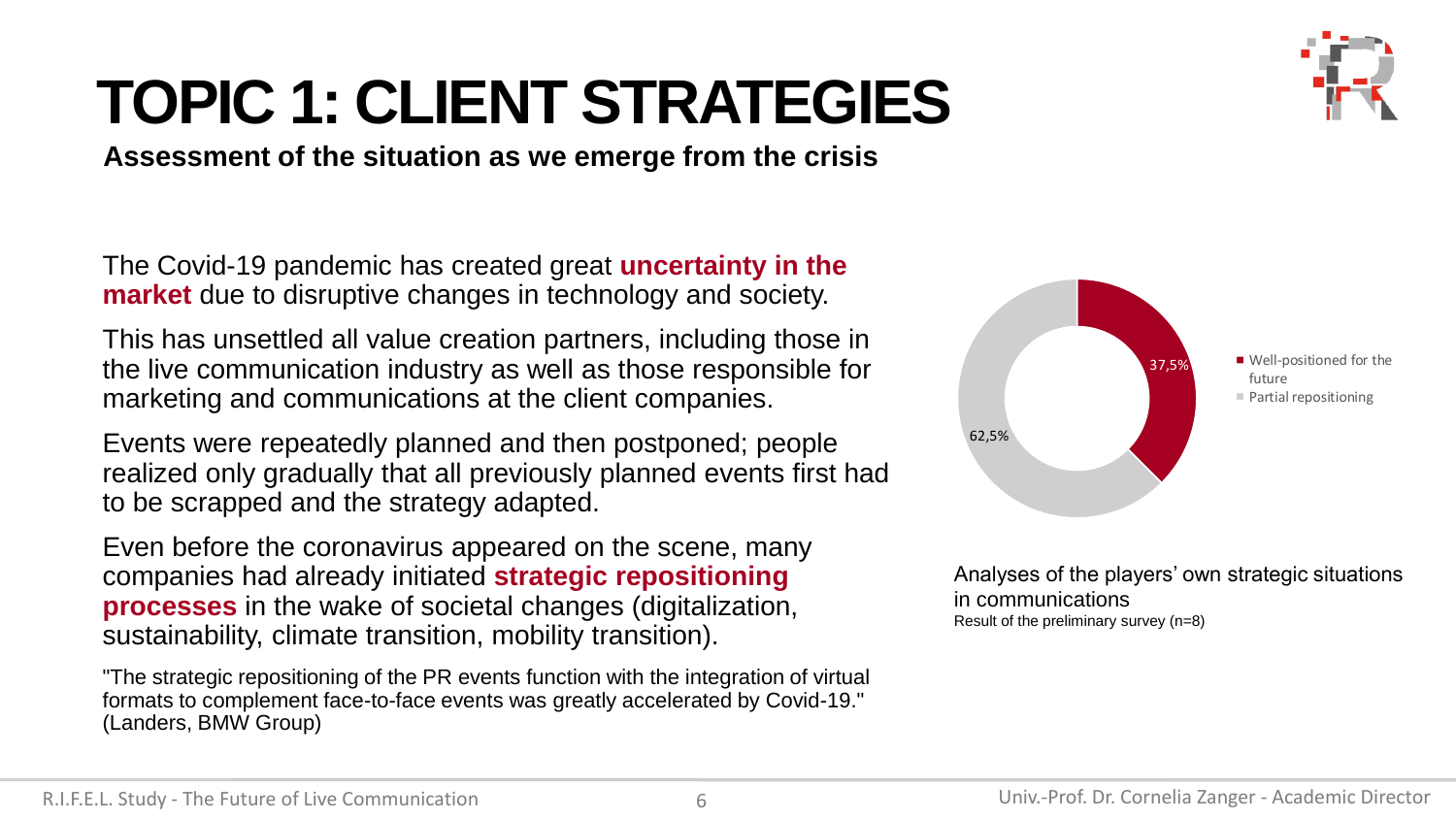As a consequence of previously planned structural changes and the Covid-19 pandemic, companies are **quantitatively and qualitatively** repositioning communication.

"In the future, there will be fewer purely live or purely online activities, but a whole lot of hybrid ones." (Gödert, BASF SE)

Both the number and size of events are changing: **"Reduce to the max"** is the goal of the strategic repositioning of corporate communications.

Covid-19 was the booster for the rapid development, professionalization and acceptance of v**irtual communication formats**.

**Hybrid events** - not merely as streamed events but in an entirely new quality - are the future.

"Hybrid events are the 'new normal' that will ensure an appropriate approach to the media and the general public across all channels." (Landers, BMW Group)

#### **TOPIC 1: CUSTOMER STRATEGIES Strategic repositioning - the future is hybrid**



Relevance of communication formats prior to and after Covid-19 From 1=unimportant to 5=very important Result of the preliminary survey (n=8)

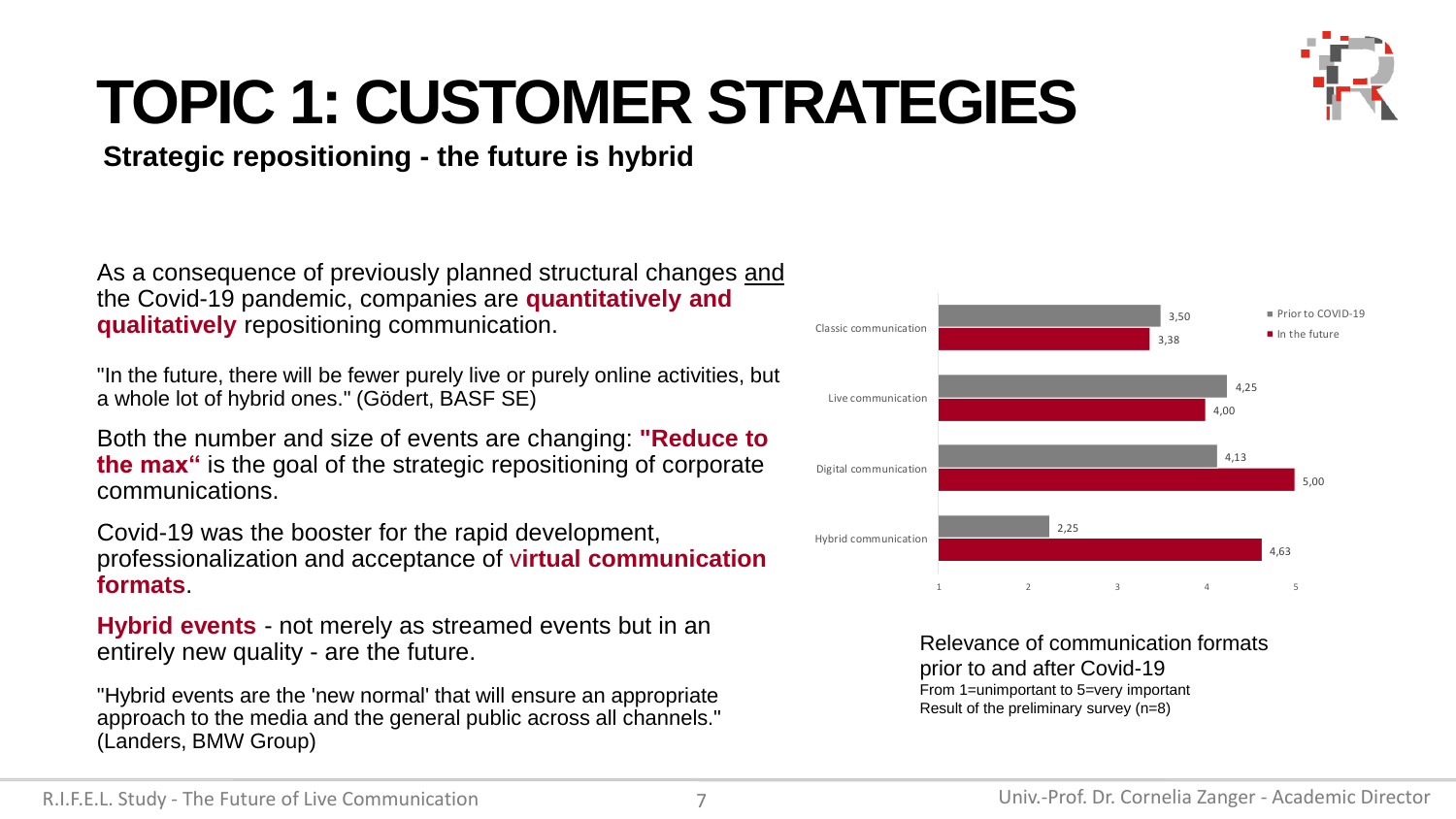

**Strategic repositioning - real live communication is indispensable**

The important, positive message: **Real live communication is indispensable for companies** 

Despite the increased acceptance of online and hybrid formats, all companies have firmly anchored real live communication in their **communication strategies**.

"As far as simple knowledge transfer goes, virtual events are widely accepted, but a genuine experience functions only in person." (Müller, Samsung Electronics)

The clients awarding contracts agree that the emotionalization of the participants and the "goose bumps" felt during immersive live communication events are indispensable for the delivery of unique brand experiences. In particular, the "**multisensory experience**" is deemed important, e.g. with product launches.

"Real driving experiences and haptic product impressions cannot be experienced online." (Landers, BMW Group)

But real, in-person activities in the form of events and trade shows will also remain relevant in the future with regard to **personal (confidential) discussions**, getting acquainted with new partners, and **networking**, which is especially vital in a highly digitalized world.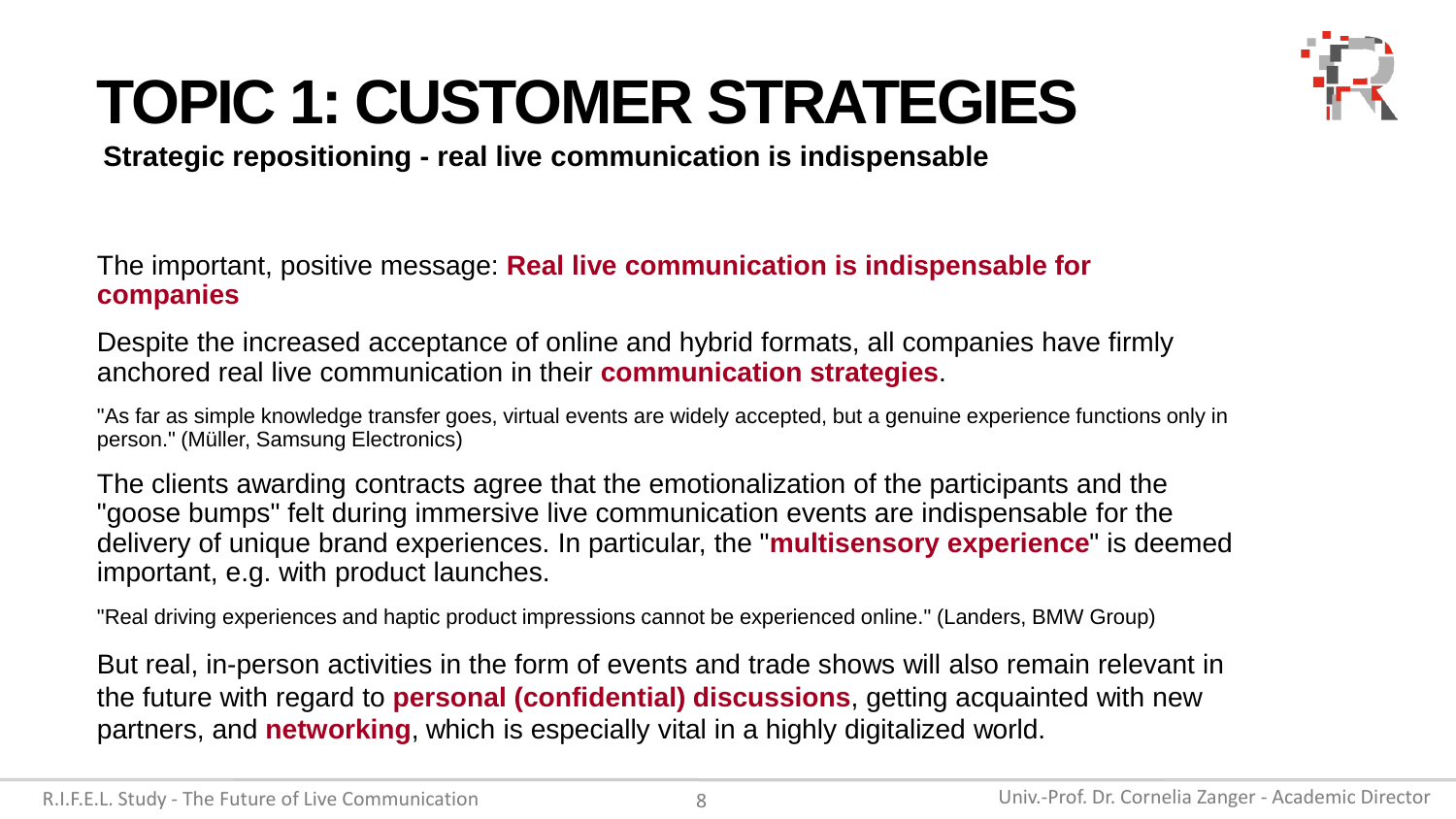

#### **Strategic repositioning - digital competence is a must**

The Covid-19 pandemic gave the already initiated digitalization of the live communication industry a powerful boost and created **strategic acceptance of virtual and hybrid formats**.

The target group that participates in virtual events poses challenges different from those of visitors at a classic live communication event: the content must lead to the **continuous engagement of the participants**, as their focus on virtual content rapidly attenuates and they are much more likely to be distracted when working from home than at an in-person event.

The highlight of a virtual event cannot be saved for the climax as is customary in the classically escalating dramaturgy of a conventional event, so that **new dramaturgical approaches** are required.

"The digital target group that uses social media channels is different from the classic audience in attendance at trade shows. To ensure successful communication, the highlight must come at the beginning, i.e. the 'big bang' has to come first." (Landers, BMW Group)

The content presented in digital formats must be more appealing and more entertaining. Customers want **new technologies** such as virtual worlds, holograms, and xR/VR/AR.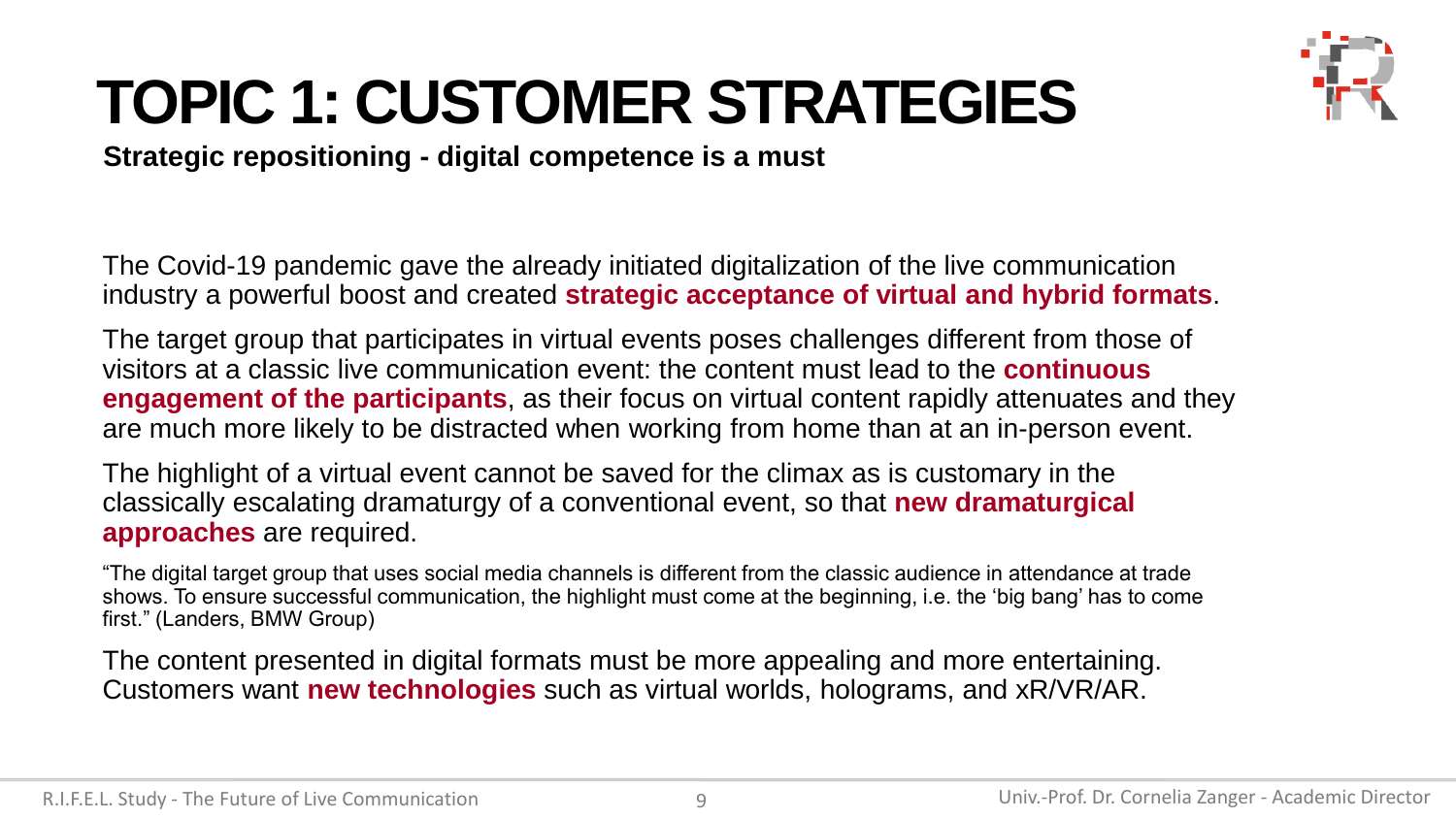

**Strategic repositioning - competence in content is a higher priority**

Companies are **quantitatively and qualitatively** repositioning live communication.

"Consolidation is taking place with regard to events held on the basis of tradition, where no one ever really questioned the reason for their existence, other than to see their buddies. Hybrid and digital formats are forcing us to focus much more intensively the objectives and content of events." (Winter, Siemens AG)

**Real, virtual and hybrid worlds are merging** with the goal of transforming brands and products into tangible experiences. The flawless use of technology is now simply expected, while content, its staging and dramatic implementation in live communication formats is much more important.

During the strategic repositioning it became clear to companies that digital and hybrid event concepts require significantly **more qualified content**.

The companies are using **creative workshops** and developing **review processes** to support content production and ensure quality.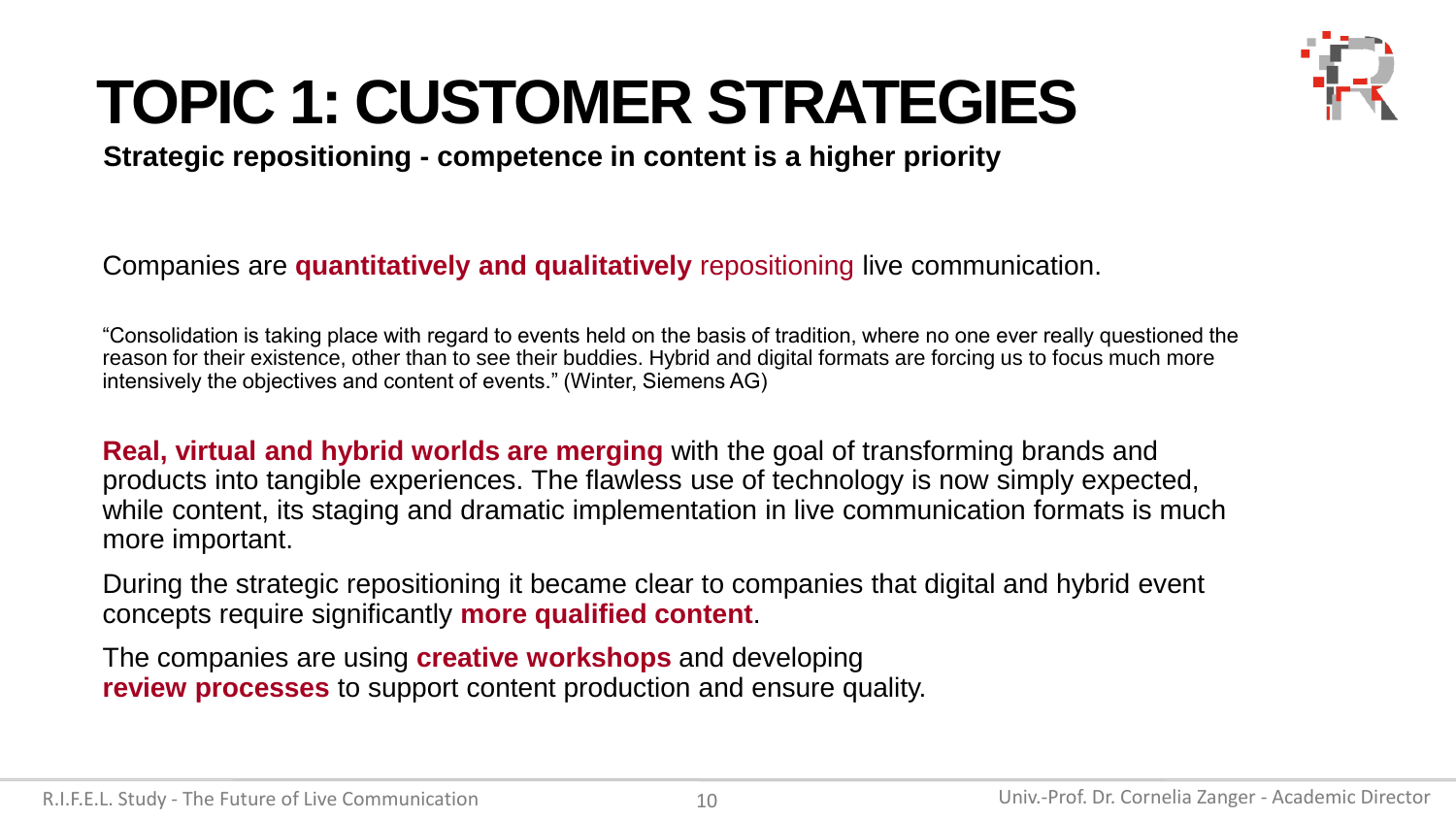**Strategic repositioning - with a stronger focus on sustainability** 

Covid-19 has temporarily pushed society's global demand for **sustainability** into the background a bit, but it is still a **top priority** for corporate strategic positioning.

People have now realized that **digital events are not necessarily more ecologically sustainable**.

In the future, the question of the **climate-neutral trade show stand or the climate-neutral event** will be more pressing than ever.

**ISO certification of agencies and service providers** with regard to sustainability will be increasingly important in order to collaborate as a partner in the value creation chain with companies and to win orders in the future.

"The sustainability of events to reduce the carbon footprint is becoming increasingly important for companies. Agencies need to focus more intensively on these demands to remain successful ' in the long term and to win contracts from large corporations." (Landers, BMW Group)





**Alexandra Landers BMW Group**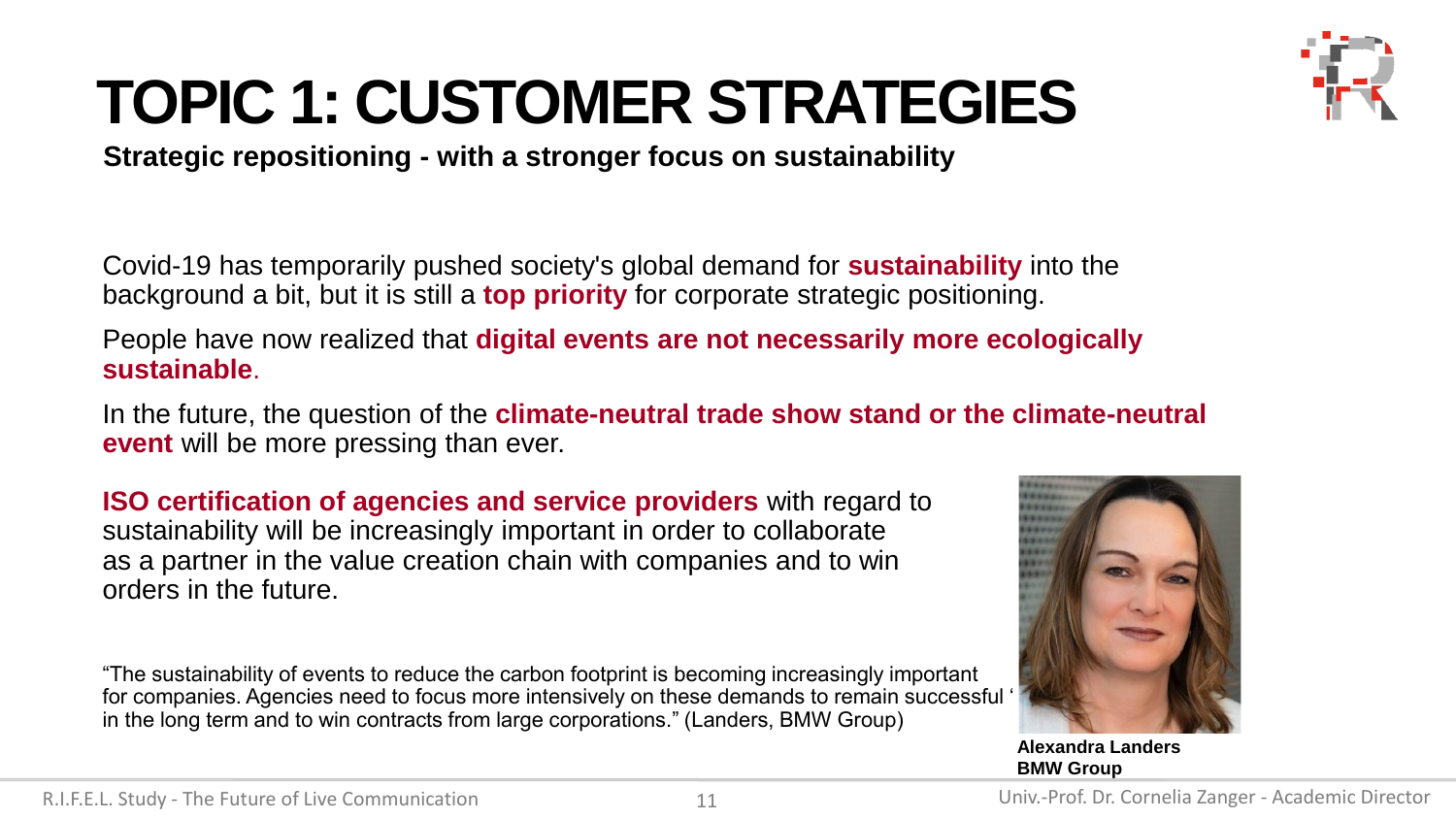

**Strategic repositioning - structural changes on three levels** 

The strategic repositioning of communication in companies is accompanied by **structural change**.

During this process, the companies will undertake **modifications in three dimensions**:

- changing the **organization** by bundling expertise, merging organizational units and integrating tasks
- **Example 1** adapting the skills of **staff** to the demands for digital and hybrid formats alongside physical live communication, and to the development of content and innovative formats
- responding to changes in the communications strategy by adapting **communications budgets** to the new conditions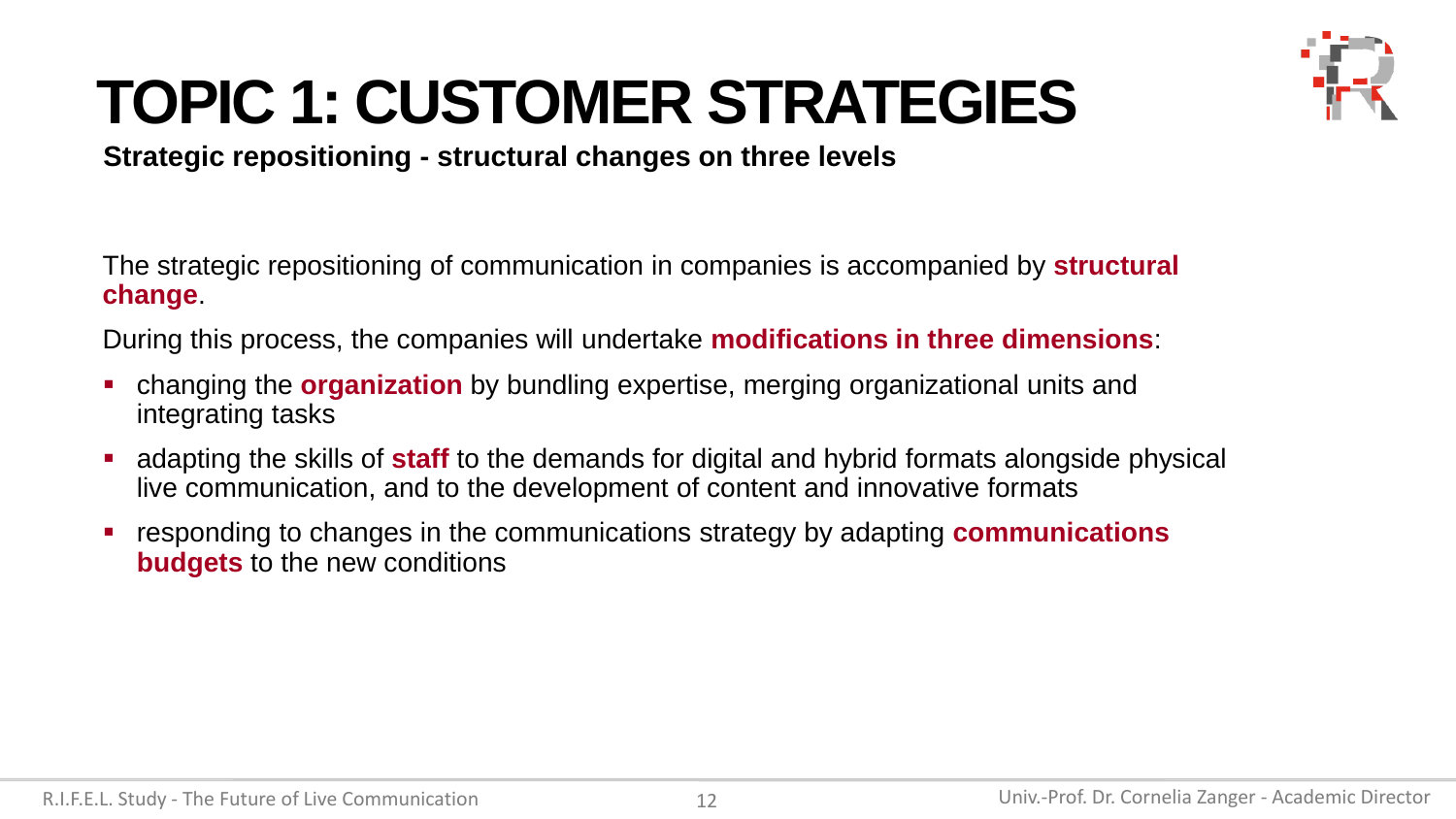

**Organizational adaptations (I)**

Customers have adapted their **organizational structures in the area of marketing/communications** to the new developments. In many cases structural changes that had been strategically initiated prior to the Covid-19 pandemic were continued and/or accelerated.

Leaner structures and optimized processes are intended to improve the efficiency of communication, and **typically the following organizational modifications** were implemented:

▪ various previously separate organizational units (e.g marketing, communications, PR, press) were consolidated in one or more new units

"Previously there were the classic Event, Trade Show, Service etc. departments, but the boundaries were blurred; the department boundaries were dissolved and new teams established that each had trade show, event, editorial and streaming specialists or producers, which had a positive effect on the networking opportunities, including those within the corporate group". (Winter, Siemens AG)

■ more individual responsibility for specialists and managers (e.g. in partner selection or content development)



**Stefanie Winter Siemens AG**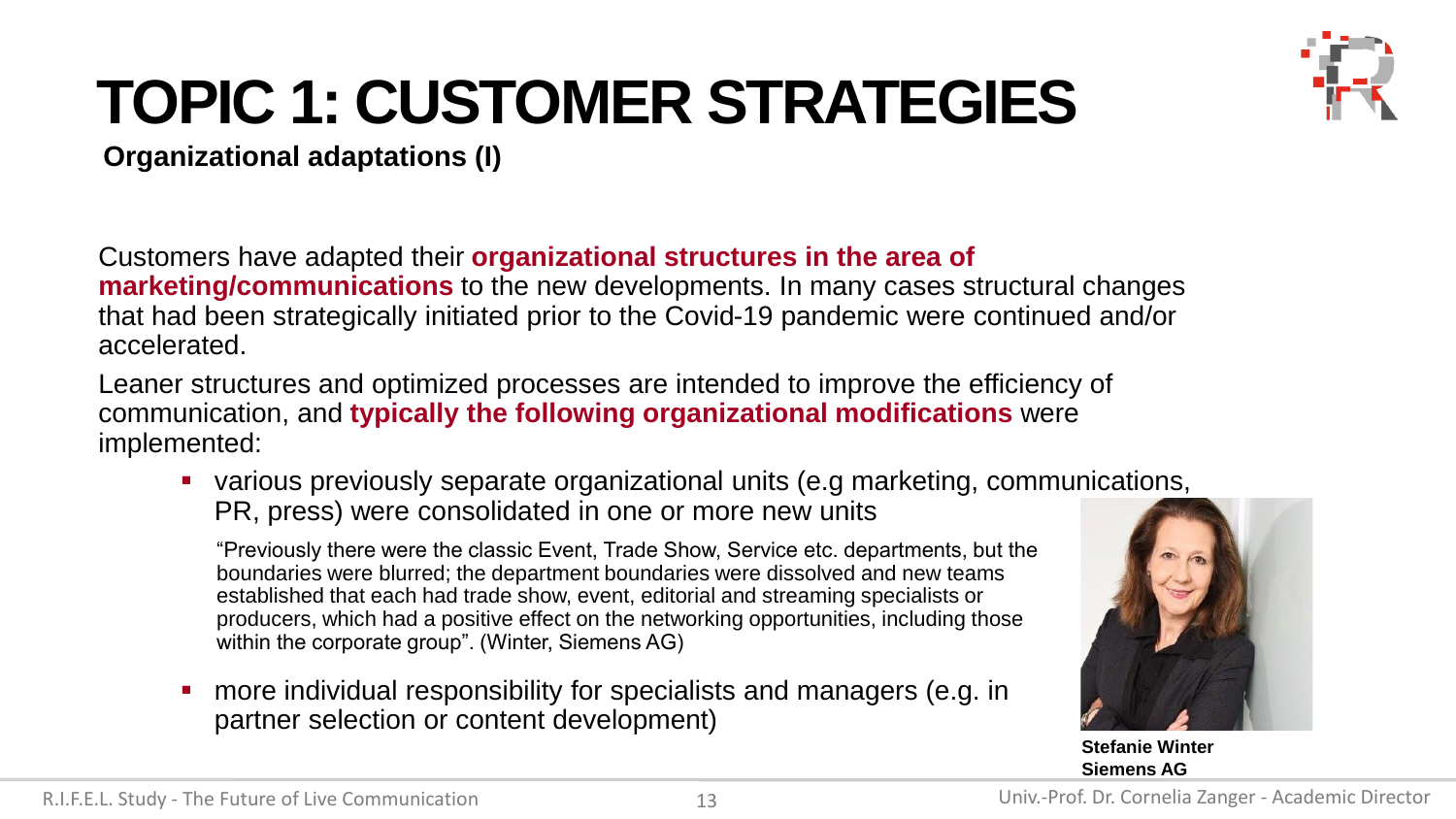

**Organizational adaptations (II)**

**Other typical organizational adaptations** included:

- **EXT** increasing **flexibility in operational organization**; companies are shifting from rigid process workflows (e.g. for pitches/awarding contracts) to more flexible solutions
- viewing classic project organization as too inflexible for continuous adaptation to new external and internal requirements, so that companies now rely on **agile project management** in live communication
- some organizational units (e.g. departments) were **newly established** for specific event formats (such as conventions) or cross-sectoral tasks (e.g. content development)

As a result of the organizational adaptation, the companies reported experiencing a **significant learning curve** during and after the Covid-19 pandemic, which opened their minds to future change processes in the area of live communication.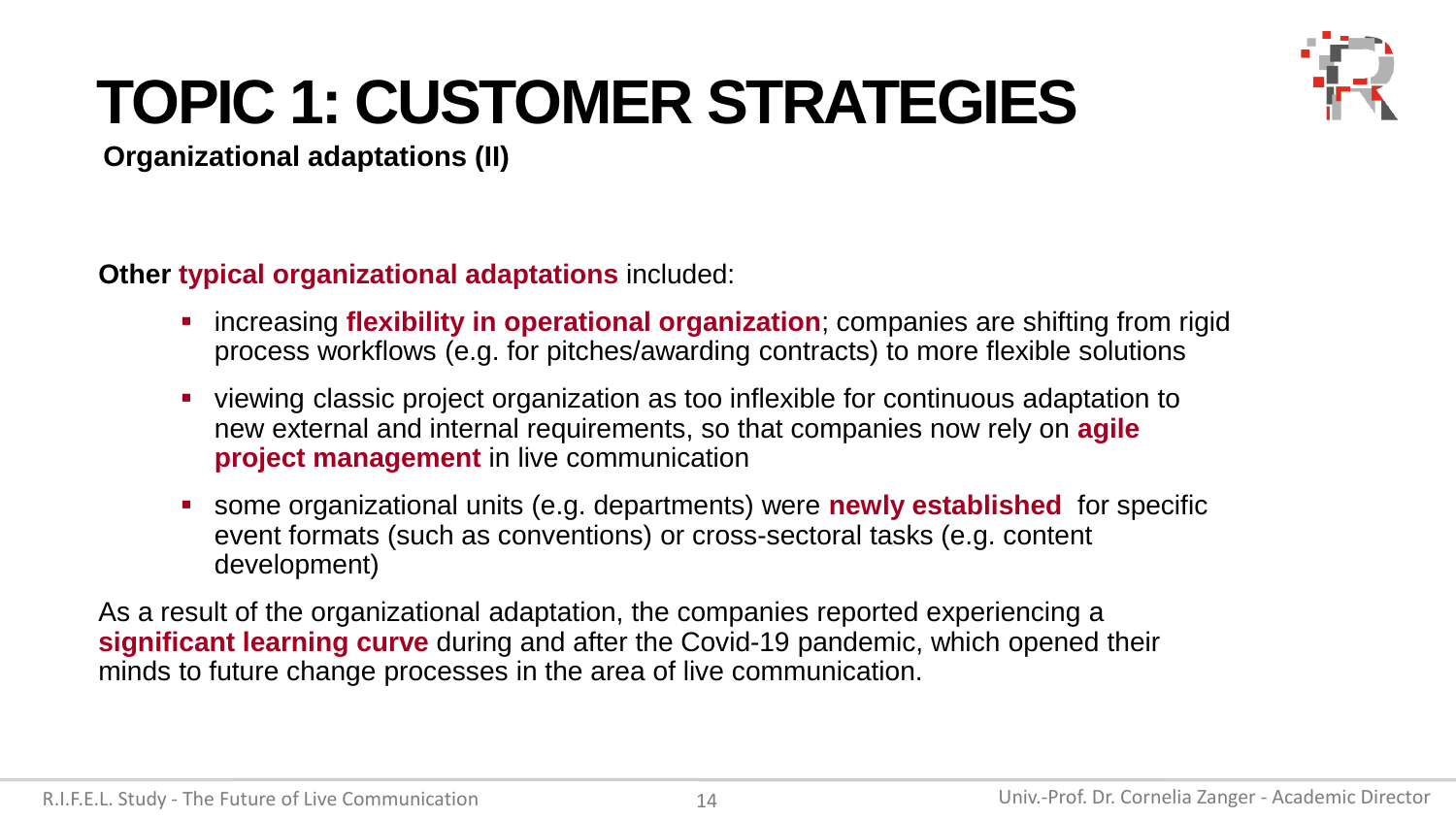

**Organizational adaptations (III)**

The customers' demand for their own digital expertise led, in addition to the recruitment of corresponding staff, the **development of new digital infrastructure** with which to produce digital and hybrid events. All companies rapidly created options for digital communication with customers via streaming and streaming platforms, frequently in close collaboration with partners in the live communication industry who possessed the required digital expertise.

Several companies (including BMW, Siemens, Kärcher and Merck) set up **their own digital film/TV studios** for streaming hybrid events, live feeds, panel discussions or forums, or even virtual general meetings of shareholders. In these cases high quality was ensured with the help of external service providers from the film/TV sector, including sound and video engineers, sequence directors and providers of special technical equipment (e.g. spider or crane cameras).

Other organizational changes: In response to statutory requirements, **data protection and privacy policies were revamped**, and in the wake of the pandemic many companies appointed **hygiene managers**.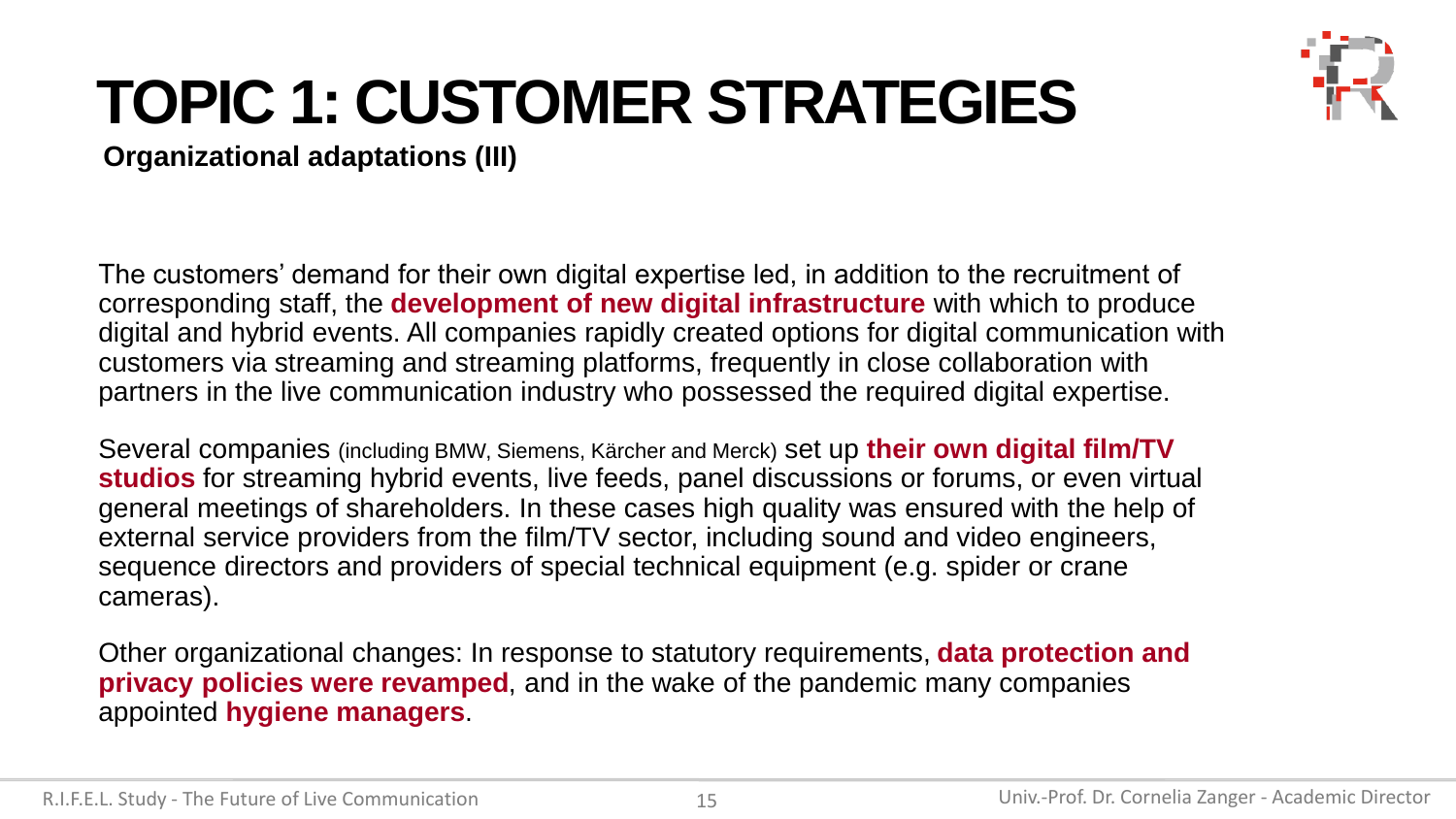#### **Changes in the skill profile of customer personnel**

The Covid-19 pandemic triggered an **intensive learning process** in the companies, in which both the managers and other staff members had to continuously expand and update their skill profiles.

The **requirements for employees** changed: experience from the analog world such as participant management and hotel booking was no longer so important; what mattered was an understanding of the digital world.

"Employees who had previously worked largely in an analog manner suddenly had to expand and realign their skills on the fly." (Müller, Samsung Electronics)

All the companies found it important to develop their employees' **digital skills** in the area of communications.



**Michael Müller Samsung Electronics**

They also focused on improving staff skills in **content development** for virtual and hybrid events.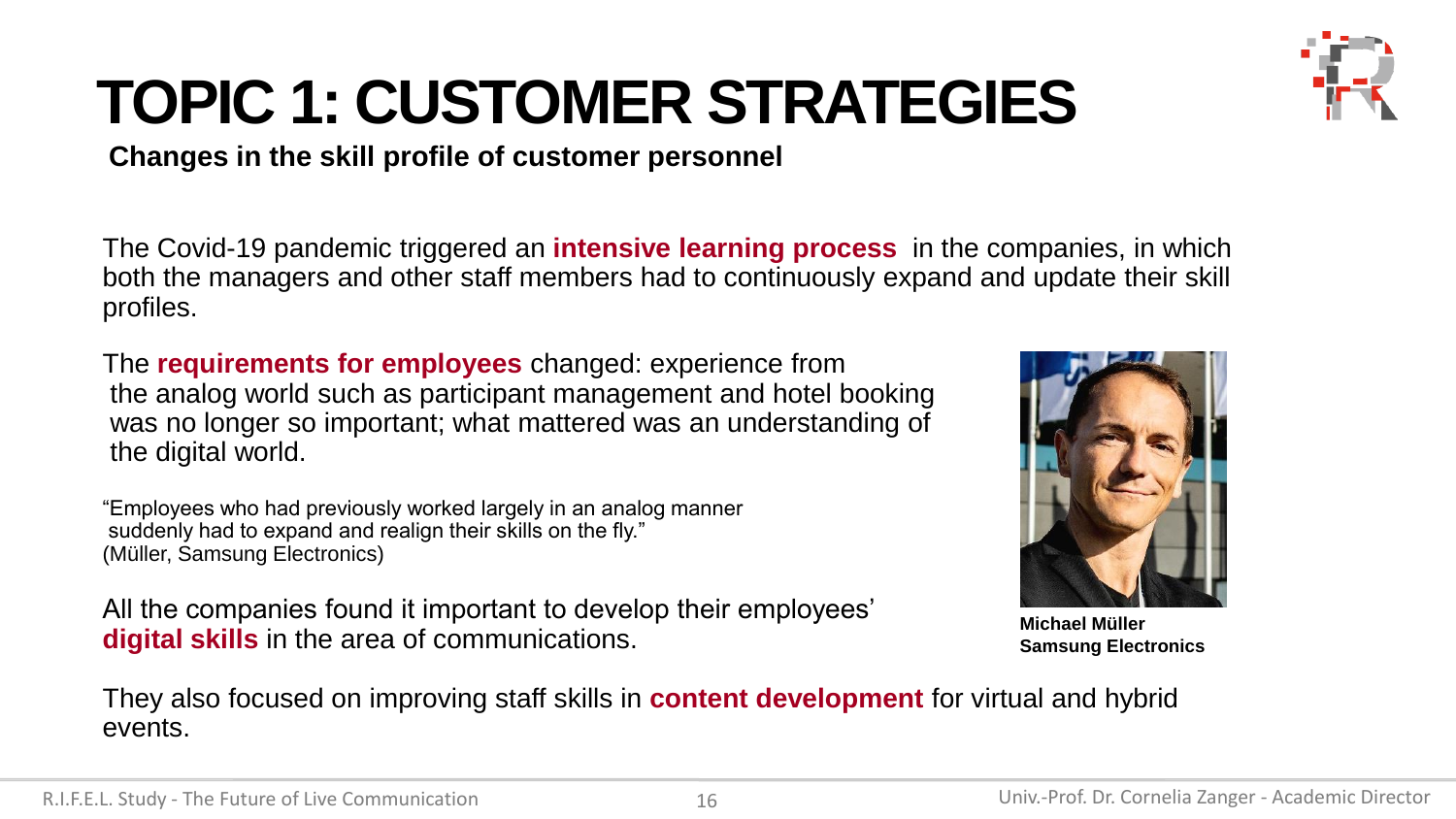#### **Change in the communications budgets (I)**

The good news: The overall trend is for companies to **maintain the same level** for communications budgets, but to restructure within these budgets.

Live communication budgets are being converted to digital and especially hybrid budgets, as hybrid extensions are also expected for live events.

"When a live event takes place these days, one of the first questions attendees ask is, 'What virtual/digital options do we have?'" (Gödert, BASF SE)

Key insights from the companies awarding contracts:

▪ **Digital events** are **not always cheaper** than live events:

"Virtual does not necessarily mean less expensive. New technologies open up great and innovative possibilities for staging; they're cool and fancy but also very expensive." (Landers, BMW Group)

▪ **Hybrid events** are very complex and technically demanding from a conceptual standpoint, and thus **tend to be more expensive** .

**Klaus Gödert BASF SE**

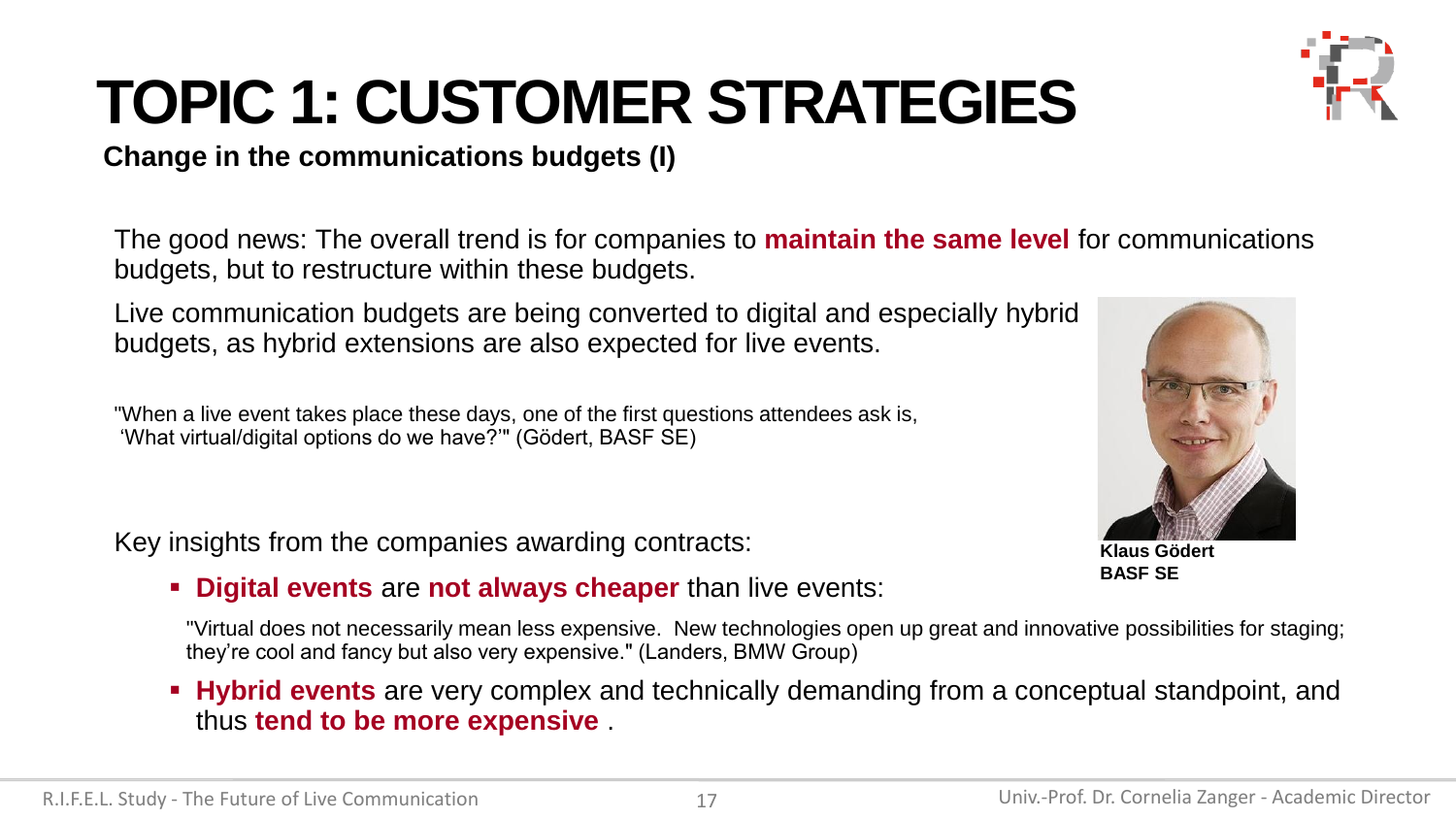

**Change in the communications budgets (II)**

Today, companies want to offer intelligent, coherent concepts, but their services **must not become more expensive overall**, despite adding a digital component to the live event in order to be able to offer a hybrid event.

Thus, they look for **potential areas of cost optimization**:

- event portfolios and particularly trade show portfolios are redefined
- the number of events is reduced
- target groups are specified more precisely, defined more narrowly and invited
- focused (specialist) events are favored over broad-based mass events
- event sizes are optimized
- venues are scaled back, as the hybrid extension of events enables target group members to be reached digitally as well
- expenses for travel, accommodations and logistics are minimized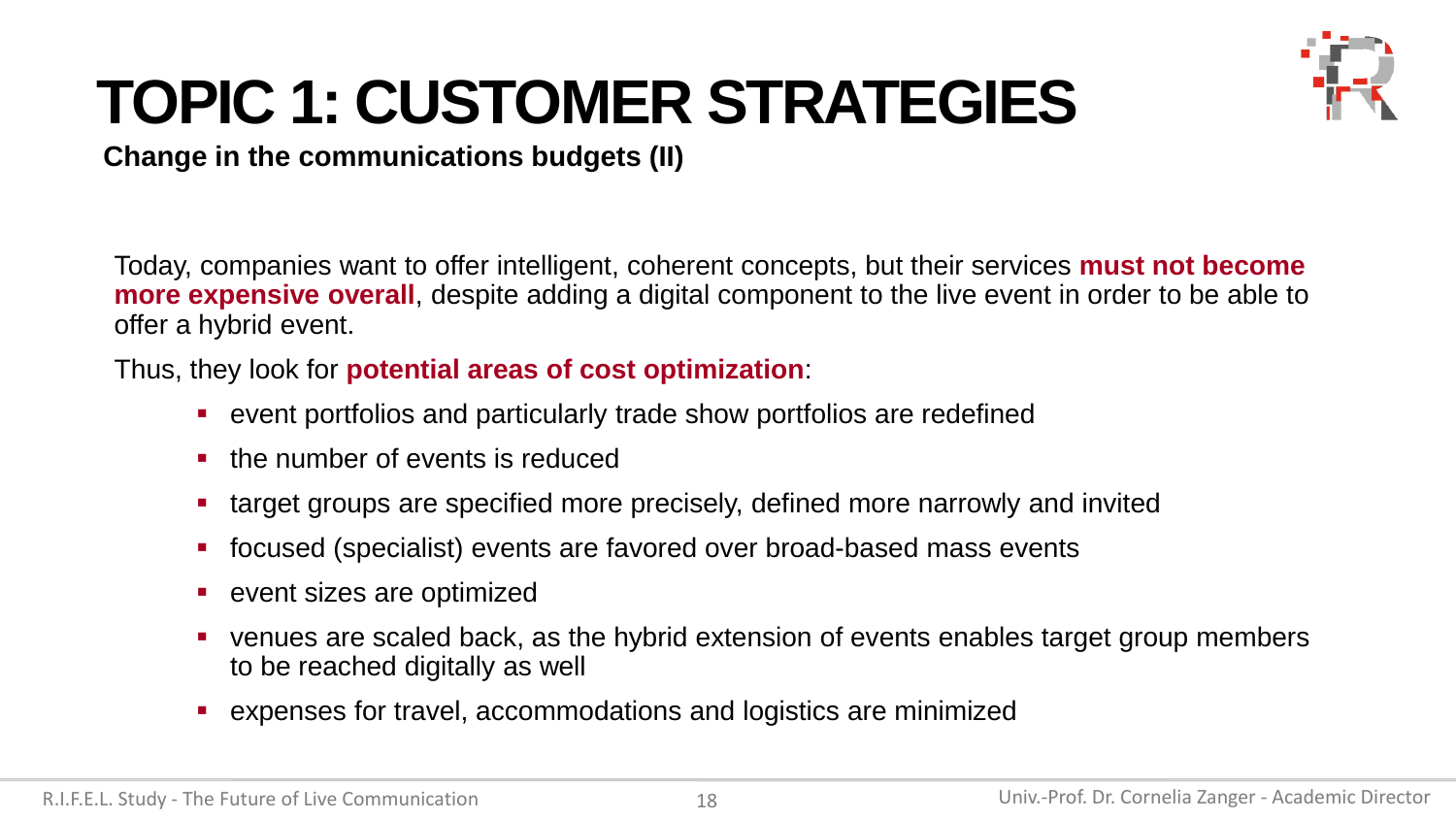

**Updating event evaluation is on the agenda**

Digitalization has also repositioned the live communication industry in terms of its **prospects for economic success**.

Event planning must focus more than ever on clearly defining the **goals** to be achieved with an event in order to facilitate professional evaluation.

**Digital performance review tools** integrated in the digital participant management system, in participant apps or via visitor tracking will significantly improve the data pool for evaluating the success of an event.

A revision of existing KPIs and the further development of **monitoring/evaluation approaches** are urgently required, as linkage to "old figures", e. g. for trade shows, no longer produces accurate results, since the world of communication has changed both qualitatively (new formats) and quantitatively (fewer events but higher quality due to a focused approach to target groups).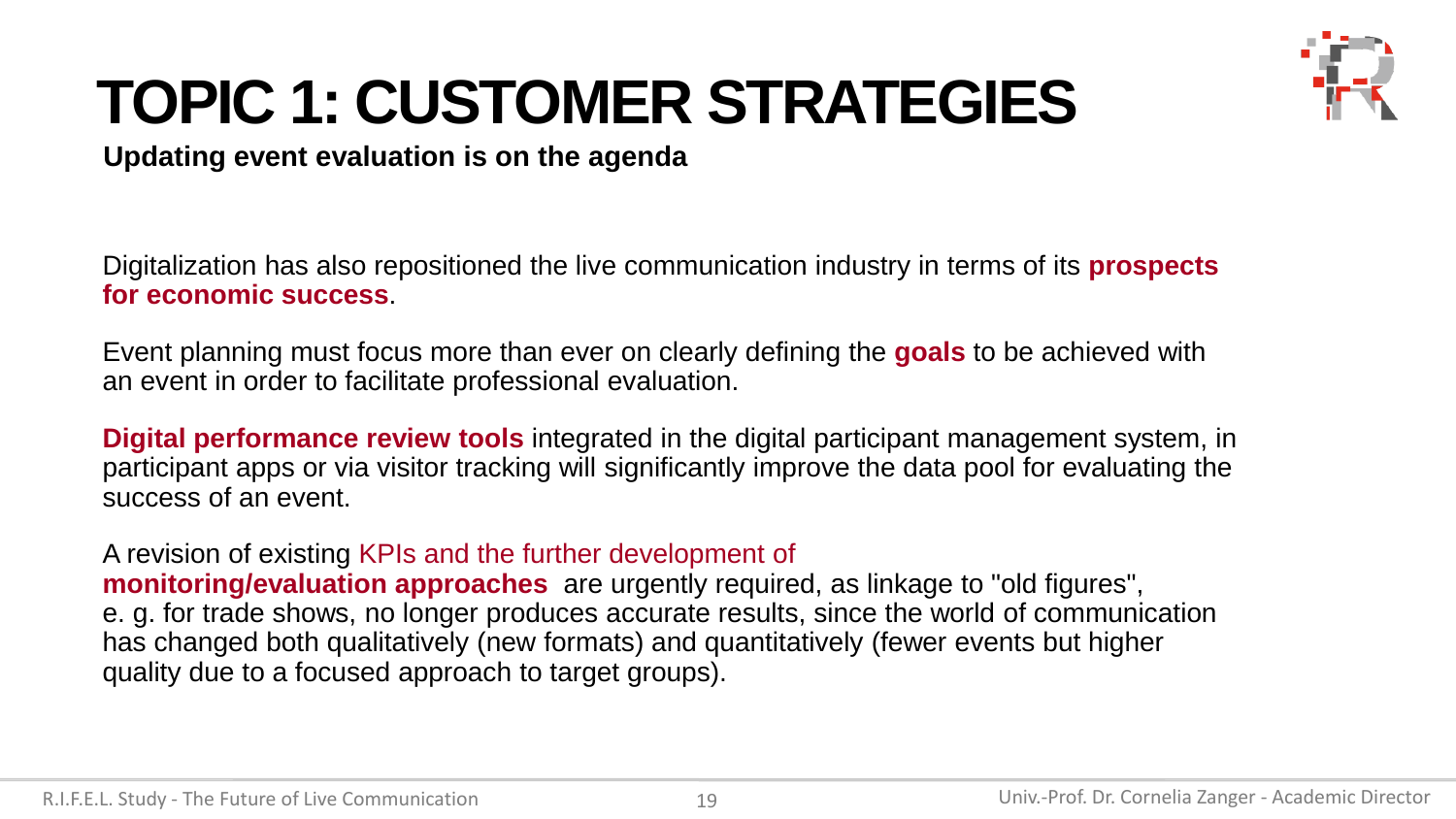## **FOCAL POINTS**



**The future of live communication – study topics**

#### **Focal point 2**

#### Changes in the value creation chains and partnerships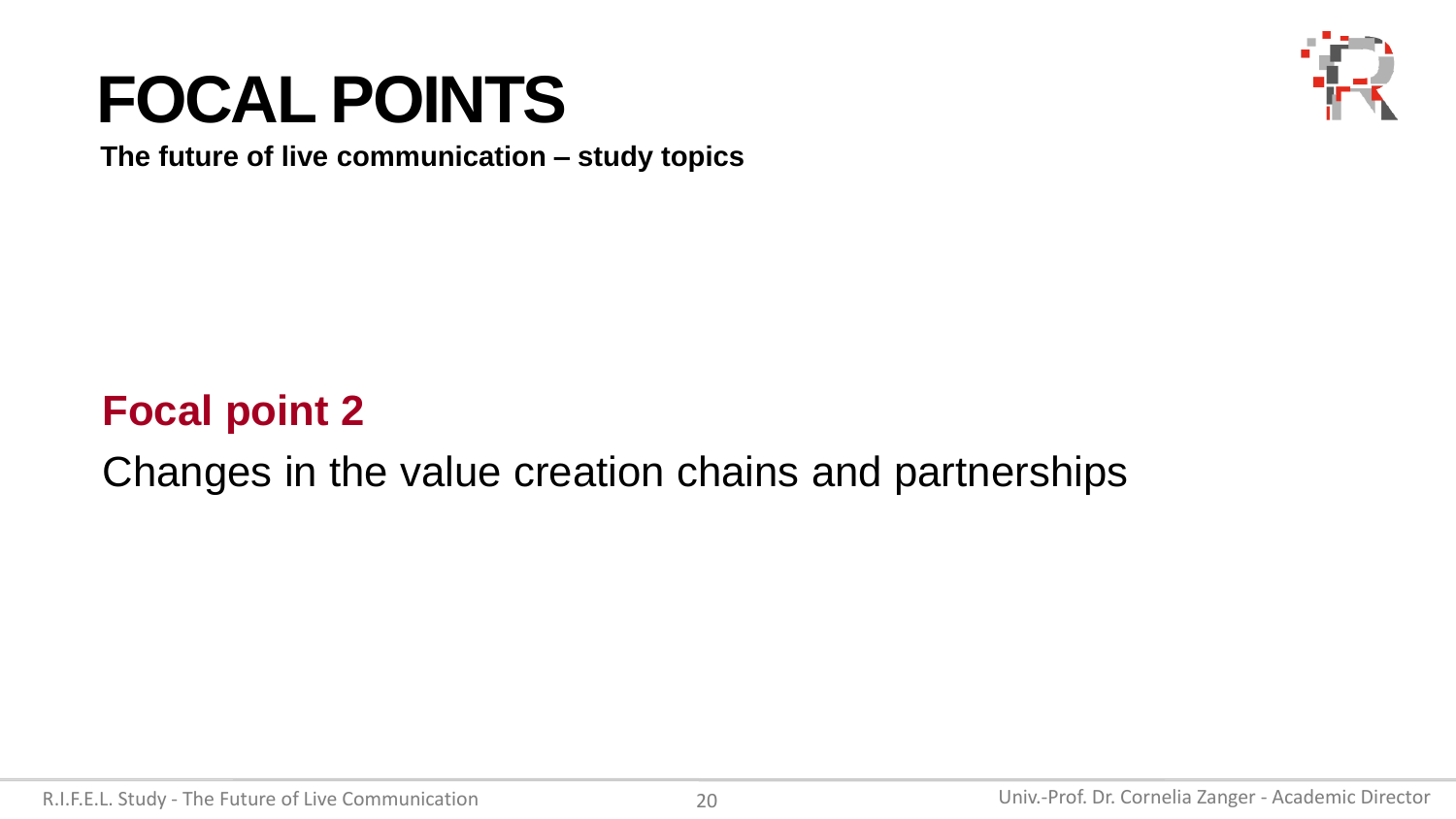**Transformation of the "ecosystem" in the live communication industry**

After customers in the live communication industry overcame the shock caused by Covid-19, they reestablished contact with their value creation partners.

"We're all in the same boat." (Straub, Deutsche Bahn AG)

**The surprising result:** The relevant players, i.e. the value creation partners in the ecosystem are not changing as much as had been assumed, but in some cases have increased in importance.

#### **Value creation chains ensure success**

#### However, the **expectations placed on the partners have changed both qualitatively and quantitatively.**

#### "Many customers have made the journey through the Covid-19 crisis together with partners from the live communication industry, with the focus on full-service agencies. From my point of view, the latter have responded very flexibly by adding sought-after services to the portfolio and adapting their organization." (Müller, Samsung Electronics)

R.I.F.E.L. Study - The Future of Live Communication 21 21 Univ.-Prof. Dr. Cornelia Zanger - Academic Director



From 1=unimportant to 5=very important Result of the preliminary survey (n=8)

Relevance of value creation partners currently and in the future

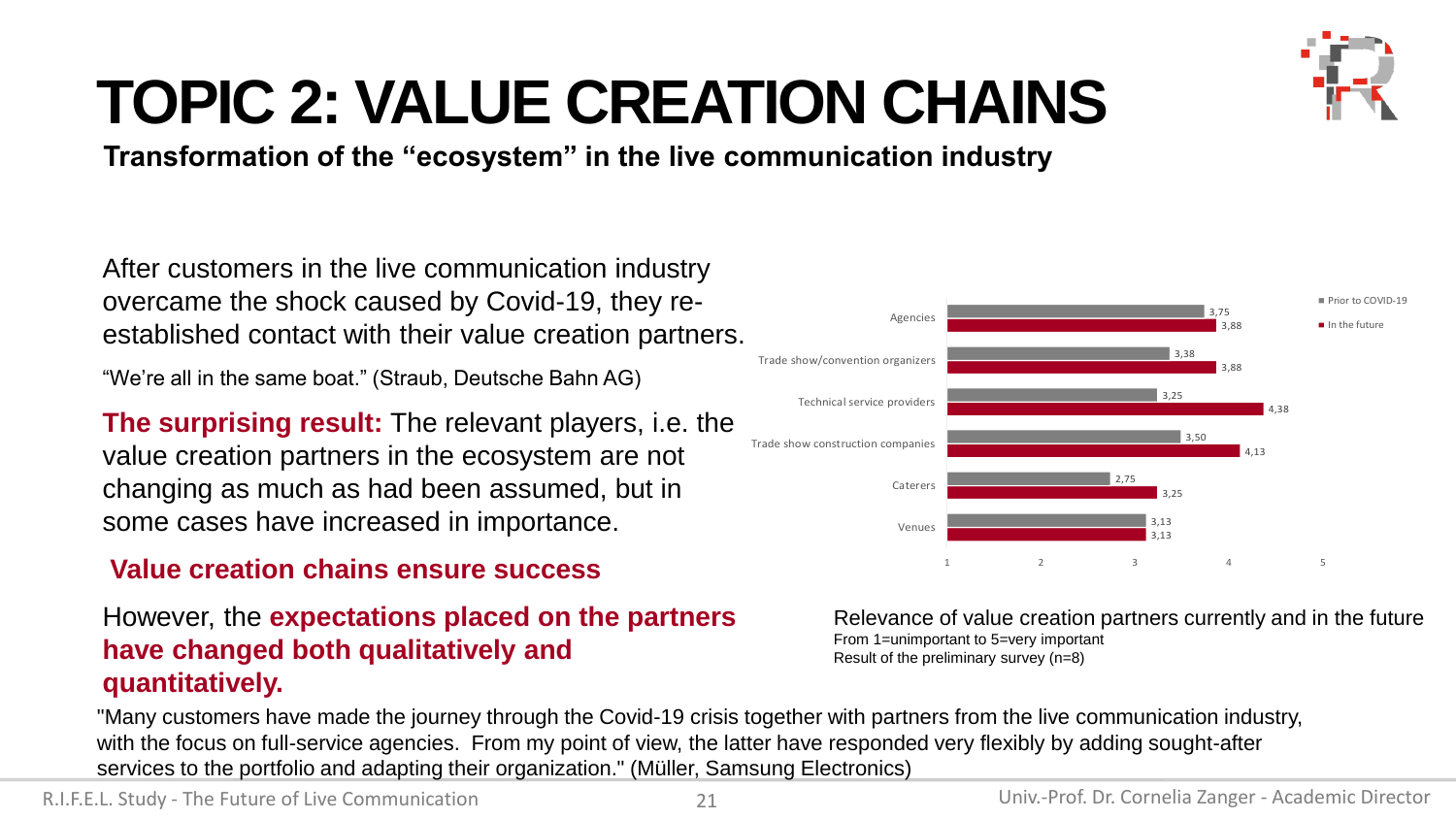

**Trust is the most important currency in the value creation chain** 

The relaunch of live communication after the Covid-19 pandemic has shown that the companies awarding contracts have overwhelmingly relied on **proven partners** in both the agency and service provider sectors for the realignment of their communication measures.

The **trust in the expertise, performance and flexibility** of the partners from the live communication sector was the basis for the decision to continue the collaboration.

"Live communication thrives on long-term partnerships, on trust, otherwise none of it works." (Straub, Deutsche Bahn AG)

Successful agencies thus responded very quickly to the new customer demands for digital and hybrid events and either built up their own digital expertise or included technology partners in the value creation chain, with whom in turn the agencies had established trustful relationships.

"The value creation chain of digital offerings was built up via the lead agencies, as they brought together and offered the necessary services via their networks. The key factor was the high level of adaptability." (Müller, Samsung Electronics)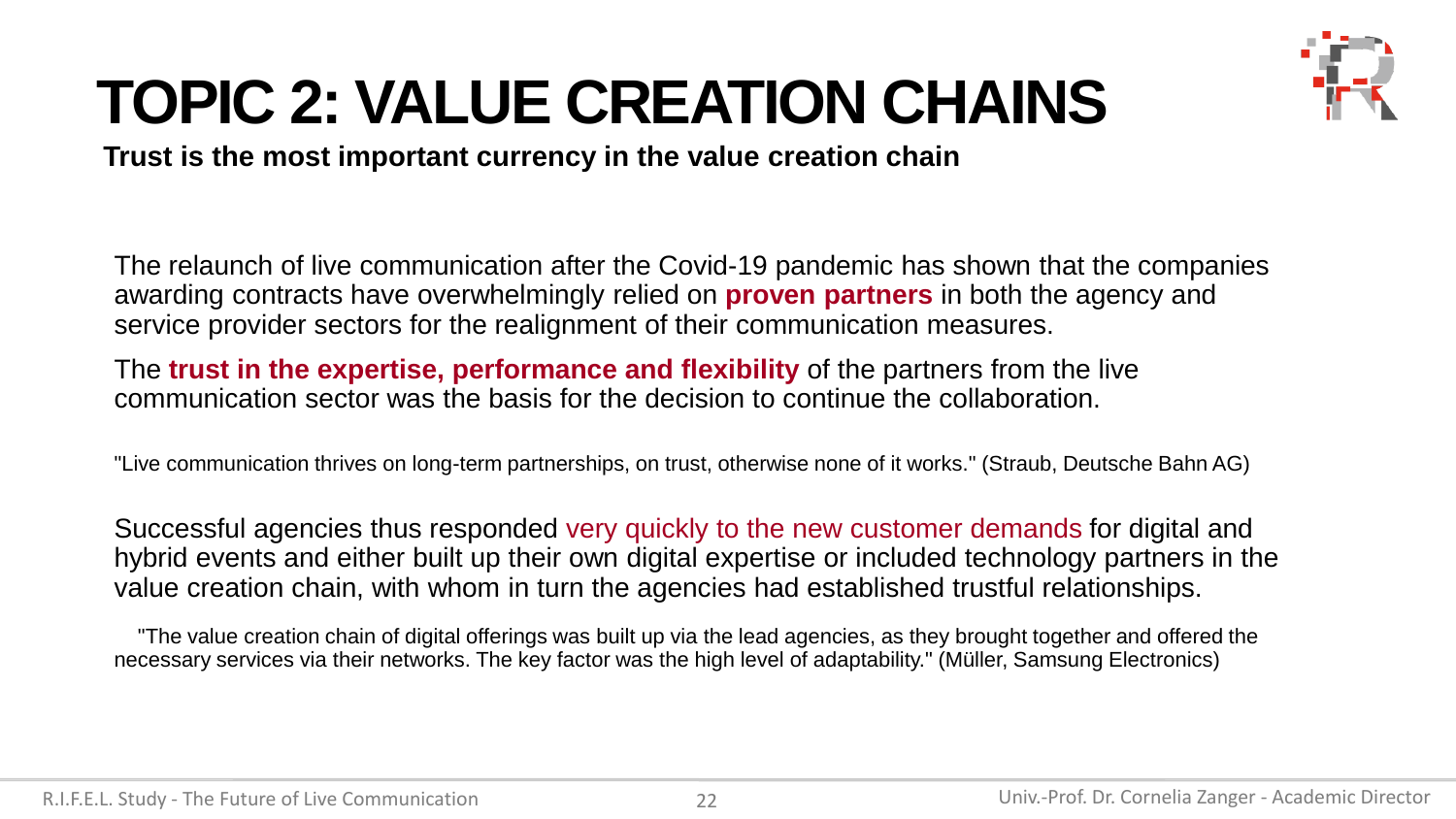

**Customer expectations of value creation partners from the live communication industry**

In the wake of the strategic repositioning of marketing communications, **customers** of the value creation partners from the live communication industry are **readjusting their expectations**. These include:

- customer centricity for all concepts developed
- understanding of customers in terms of brand, positioning and target groups
- consulting expertise throughout the customer journey
- development of a functional network of partners within the live communication industry
- flexibility in view of the fragile market and environmental conditions
- an agile approach and the acknowledgment that it is occasionally necessary to "reschedule" at short notice
- digital and content competence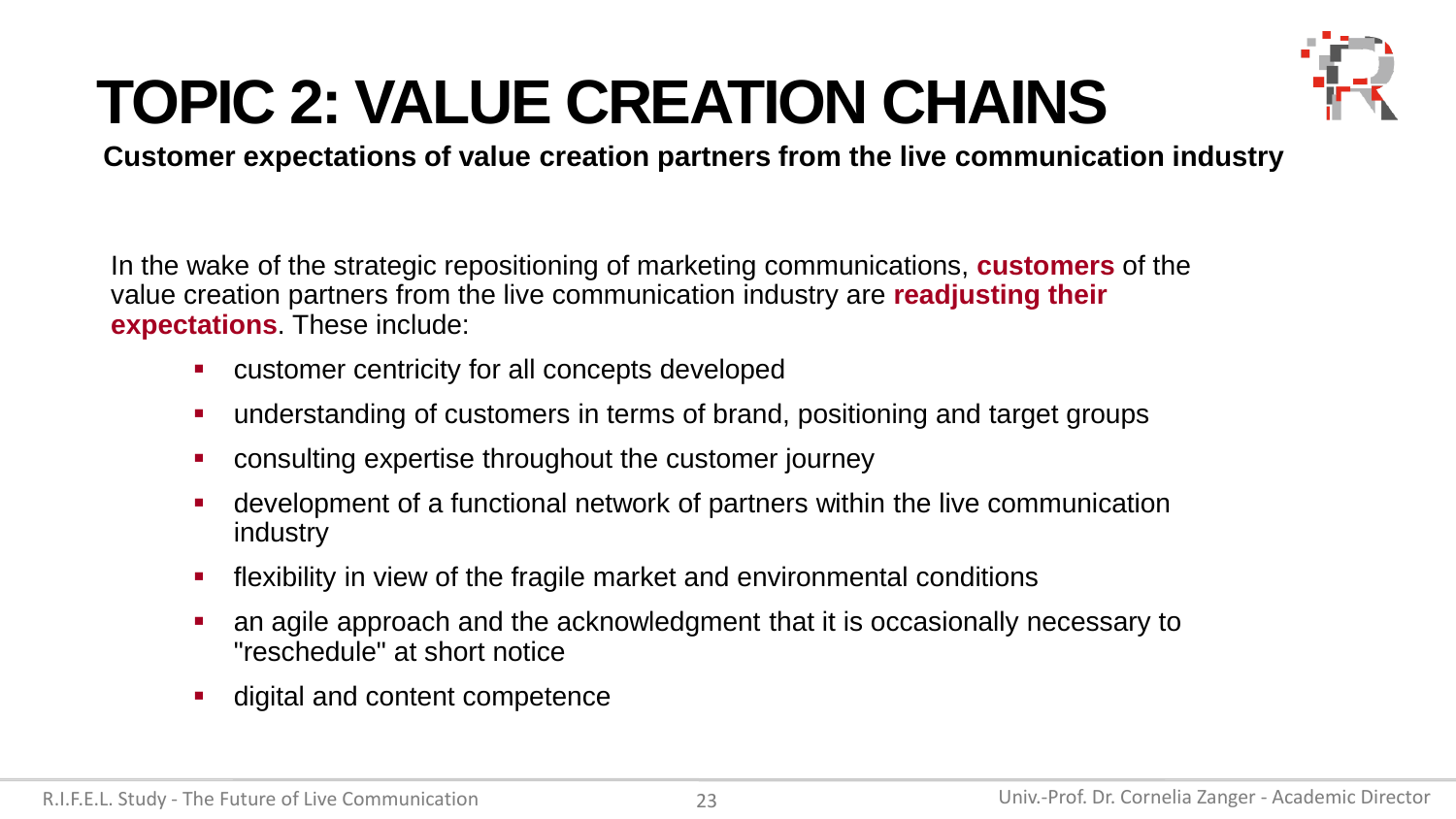

**Digital competence is now a success factor in value creation**

**Digital competence** is the new "must have" required in all corporate communications

Companies have taken three different paths to develop and offer digital event formats to their customers and employees:

- developing **their own digital expertise** in-house (hiring new staff, redeploying capable staff from the IT department, acquiring digital companies).
- working with a **dedicated tech partner** (as there was a digital component in live communication prior to Covid-19, such partnerships were often already in place)
- regular **collaboration with a full-service agency** that has developed digital expertise itself or can draw on professional service providers as partners

However, the **quality of digital offerings** needs to undergo a fundamental change in order to be accepted; simply replicating a live event digitally is not sufficient.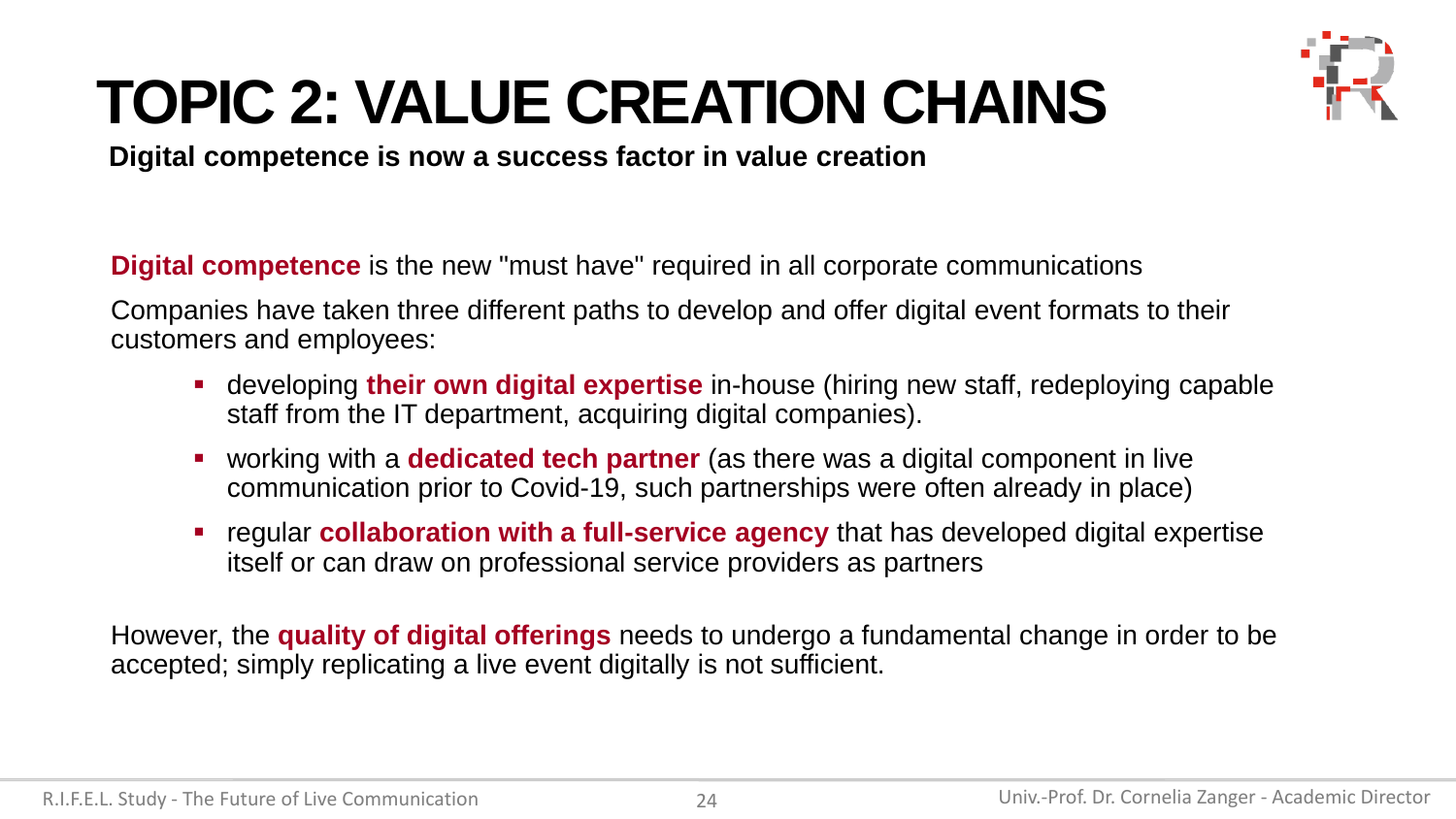

**Changes in the pitch culture**

Due to Covid-19 and the general conditions of the VUCA world, the **lead times for event planning are becoming shorter**

All partners in the value creation chain from the customer to the agency to the service providers are experiencing a **high degree of planning uncertainty**.

Currently, depending on the pandemic situation, there is **additional uncertainty** as to the form in which an event can actually be held (real live, digital, hybrid) or whether it will actually have to be canceled

Conventional **complex procedures for awarding contracts** via lengthy pitch procedures and decision-making processes at multiple levels are no longer appropriate and are perceived by customers as too inflexible.

Simplified **awarding procedures** and the inclusion of partners in the development of event concepts from the outset, e.g. via joint workshops between the client and the agency, could better focus the classic pitch process to target the objective more precisely.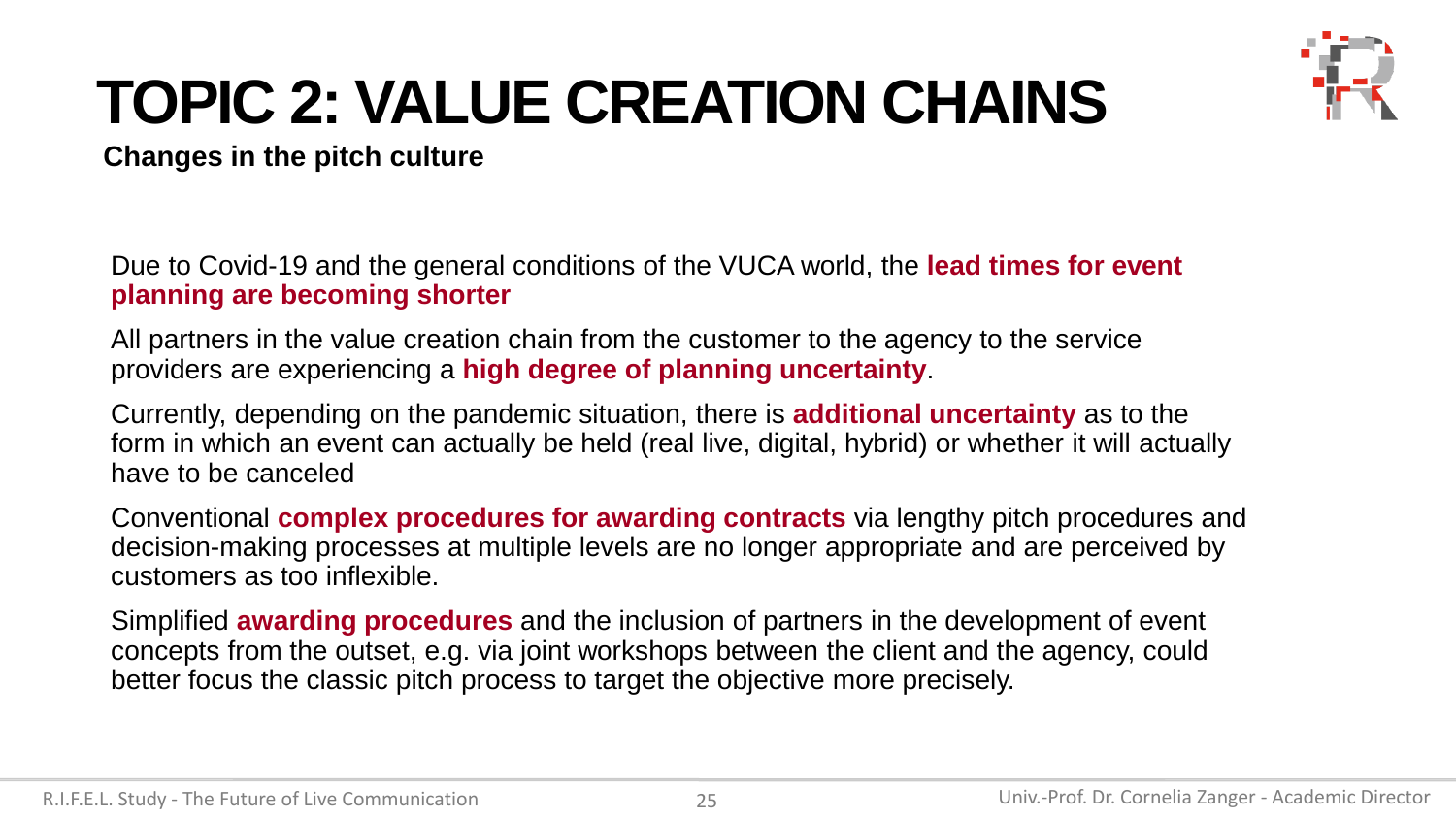

**The search for new partners is being conducted through new channels**

Purchasing services from providers in the live communication industry requires a **high level of unilateral trust** in new partners, since the actual quality of the service cannot be fully assessed in advance. To reduce this **information gap**, companies try to obtain recommendations, monitor award ceremonies and use rankings as a guide.

**Referral marketing** is an important method for finding partners, not only in Germany (where many value creation partners already know each other) but particularly in global business.

The search for partners also takes place in areas **outside the live communication sector**, e.g. in social media, influencer marketing, branded entertainment, gaming platforms, fashion and lifestyle platforms, virtual worlds with purely digital platforms or completely new options for digital interaction in very early stages of development at start-ups. Google or Facebook might also be possible partners.

This requires being generally open to new developments and constant screening by both customers and agencies.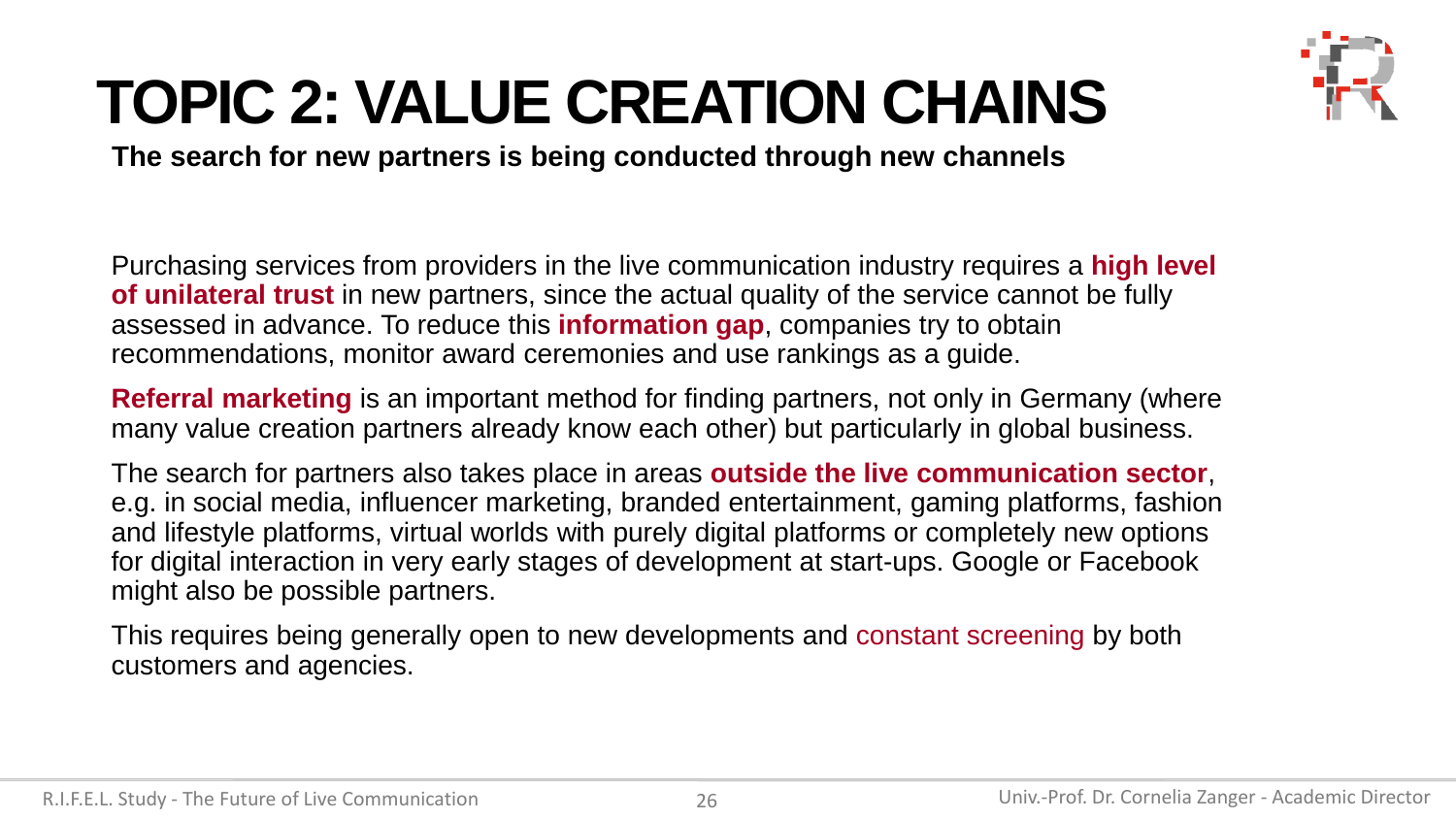## **FOCAL POINTS**

**The future of live communication – study topics**

#### **Focal point 3**

#### Changes in the event formats used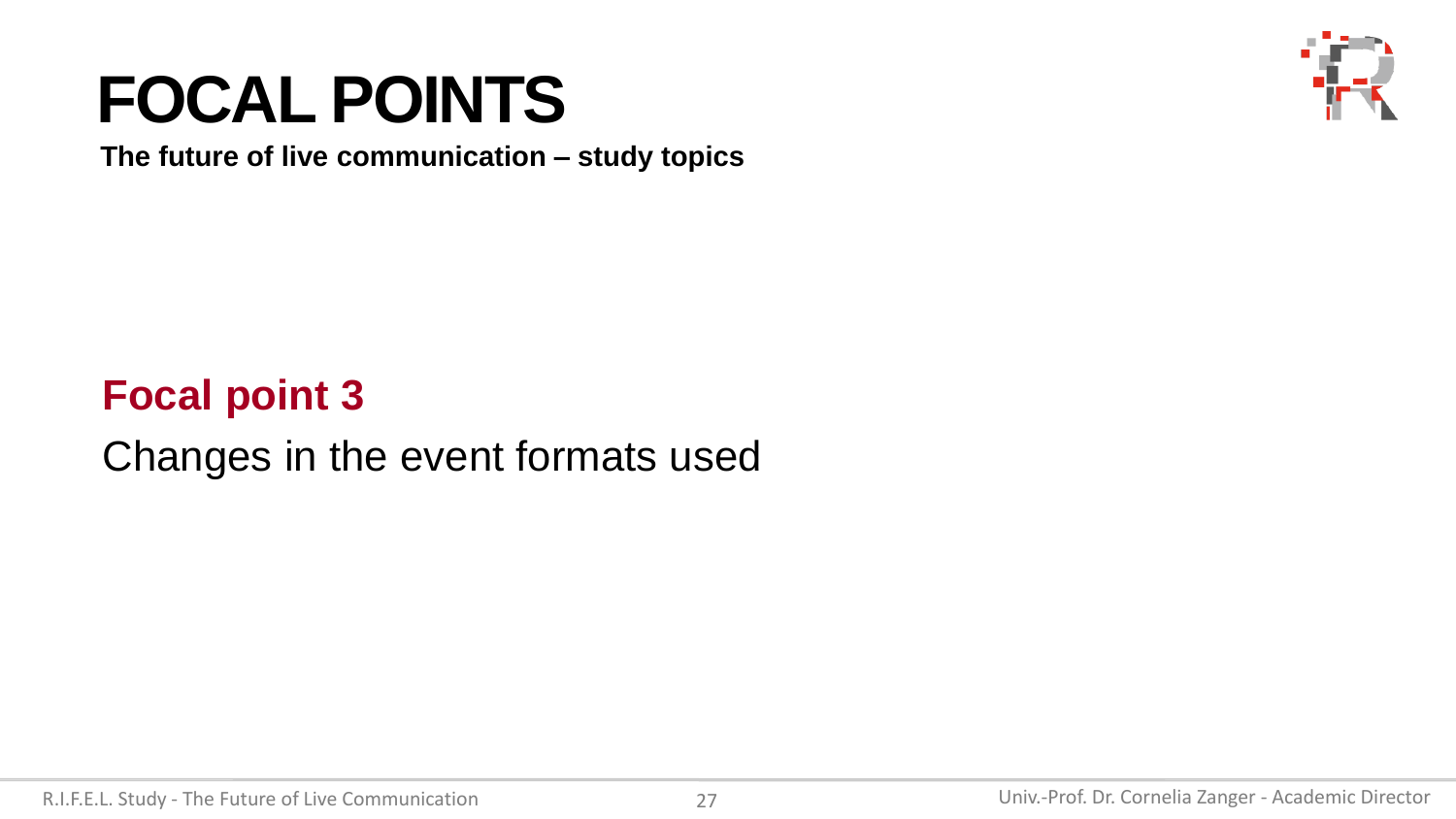#### Customers plan to continue activities in **all live communication formats** in the future.

However, formats that were successful before the Covid-19 pandemic will be **critically evaluated** against the background of current developments

**or completely redesigned**.

The significance of individual formats is changing:

- After periods of lockdown, working from home and travel restrictions, **employee and customer events** are being given high priority.
- **Entire trade show portfolios** are undergoing sweeping changes.
- 

## **TOPIC 3: EVENT FORMATS**

**Event formats are here to stay, but their relevance is changing**



■ **Press conferences** are viewed critically. Relevance of event formats before and after COVID-19 From 1=unimportant to 5=very important Result of the preliminary survey (n=8)

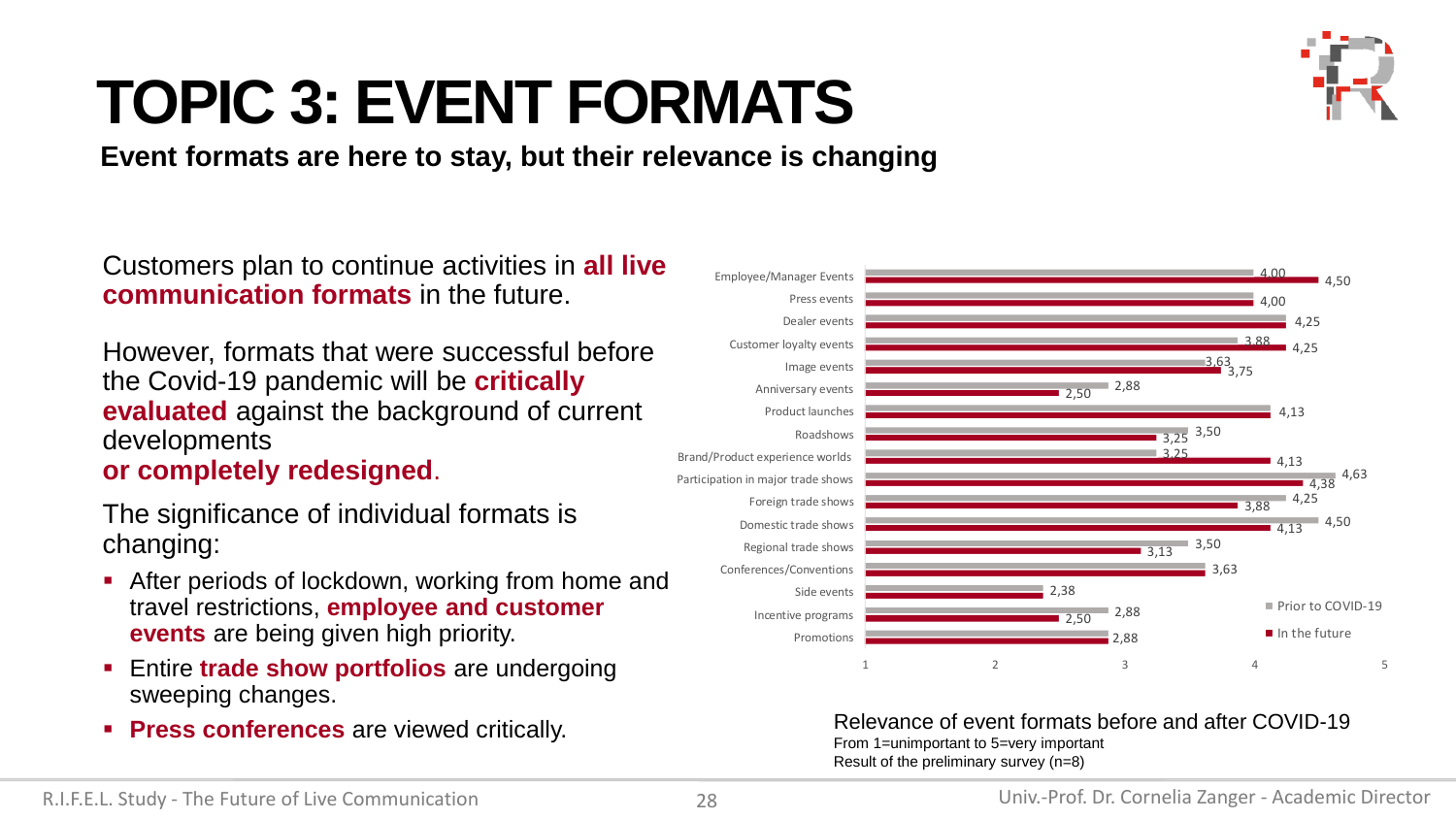

**Push for modernization in the live communication industry**

The sudden need to switch from live on-site to online events as a result of the pandemic accelerated the digitalization process in communications and led to a **push towards modernization**.

- **EXTERNIFFING** In addition to on-site live communication formats, **digital event formats were quickly developed** that went beyond pure streaming and adapted both design (e.g., backdrops, lighting, sound and video) and content presentation to the new medium.
- **•** Some companies have been investing in **digital infrastructure** or working with partners who possess the appropriate resources themselves or can access them via their network.
- **The available technology is considered fundamentally suitable** for the development of digital and hybrid forms of events.
- **EXTERF** However, the companies are not happy with the **range and performance of matching platforms**, which are absolutely necessary to enable interaction between participants at digital or hybrid events; the customers are demanding development work from the tech service providers in the live communication industry as well as a look at other sectors and start-ups.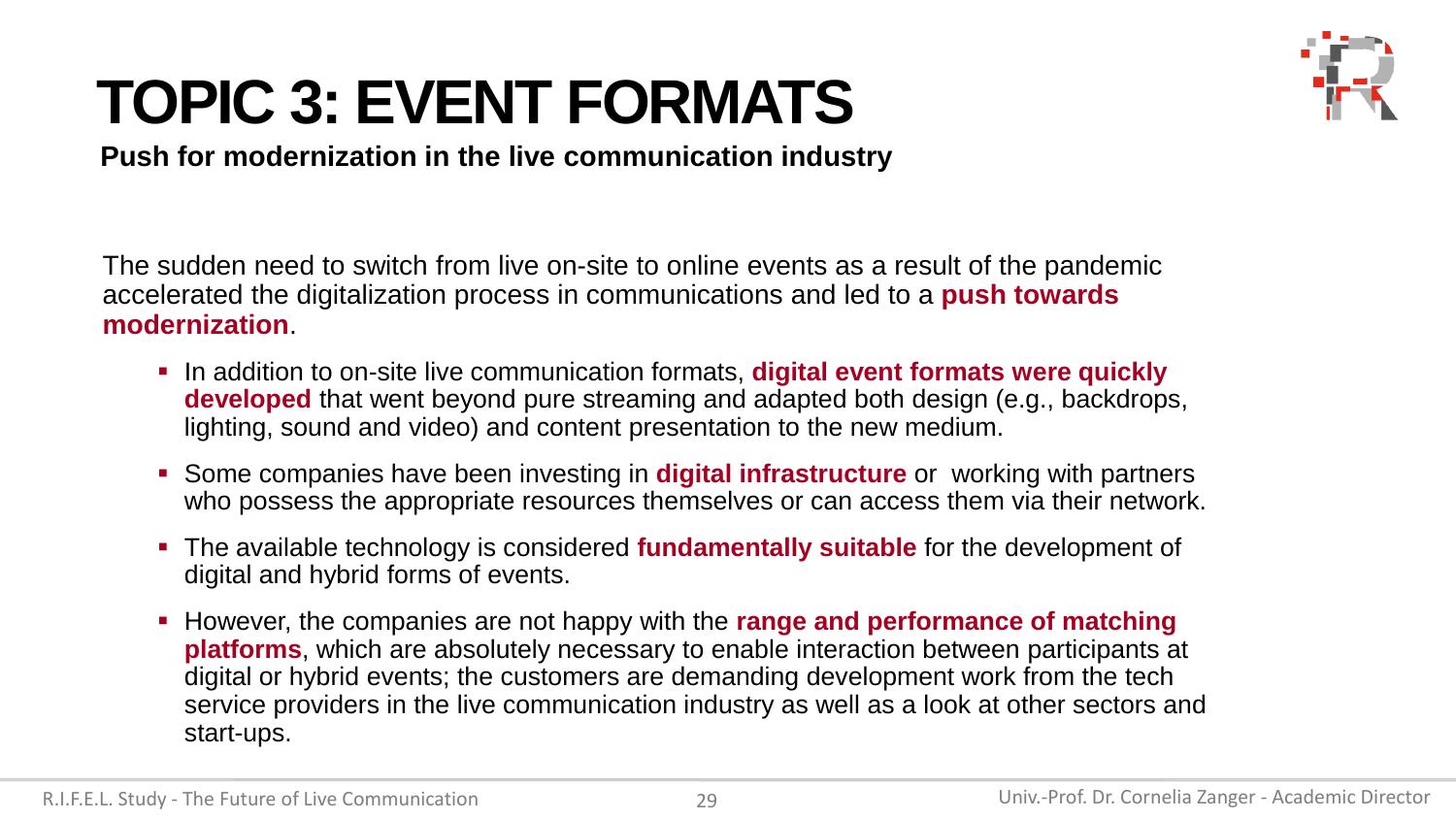

**The boundaries between different event formats are becoming fluid**

The formats of live communication such as events, trade shows and exhibitions or meeting and convention formats are **converging**.

The mix of event formats must be subordinated to the **objective of the event** (no more events as ends in themselves) and combined to address the target group specifically.

The focus of the event is on the **message to be communicated and the customer experience**, the unique and special event experience.

For example, a trade show stand offering the opportunity to attend forums, conventions, meetings, discussion hubs and a stand event, as well as a customer event with an exhibition, presentations and interactive workshops, provides visitors with a **wealth of information and experience** and creates **networking** opportunities.

This requires **holistic solutions** that demonstrate an understanding of the brand as well as a mastery of storytelling, dramaturgy and staging, and only then can the actual implementation be designed.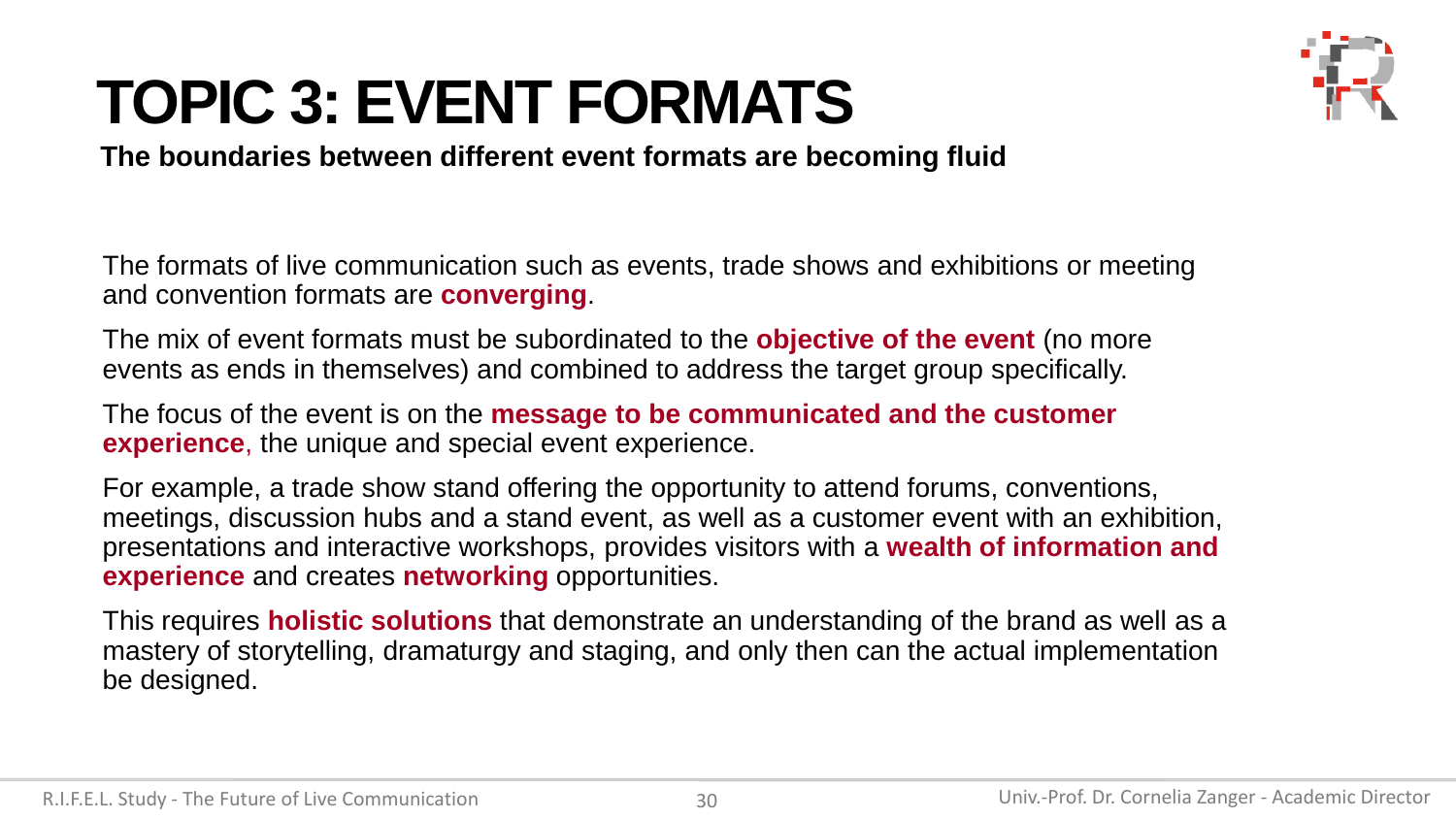

**The boundaries between live on-site, digital and hybrid are increasingly fluid**

The most significant change ushered in by the Covid-19 pandemic relates to the **form in which events are delivered**:

- **prior to the pandemic**, event formats certainly incorporated digital tools and elements (xR, social media streaming, pre- and post-event follow-up on social media, etc.), but purely digital events were the exception.
- During the pandemic, digital formats were established and will persist on their own, as well as complementing live formats, thus leading to the widespread use of hybrid formats.
- **EXECT:** After the pandemic has ended, events will be live as well as digital and hybrid, with the boundaries becoming increasingly fluid.



Delivery form of live communication events post-pandemic Result of the preliminary survey (n=8)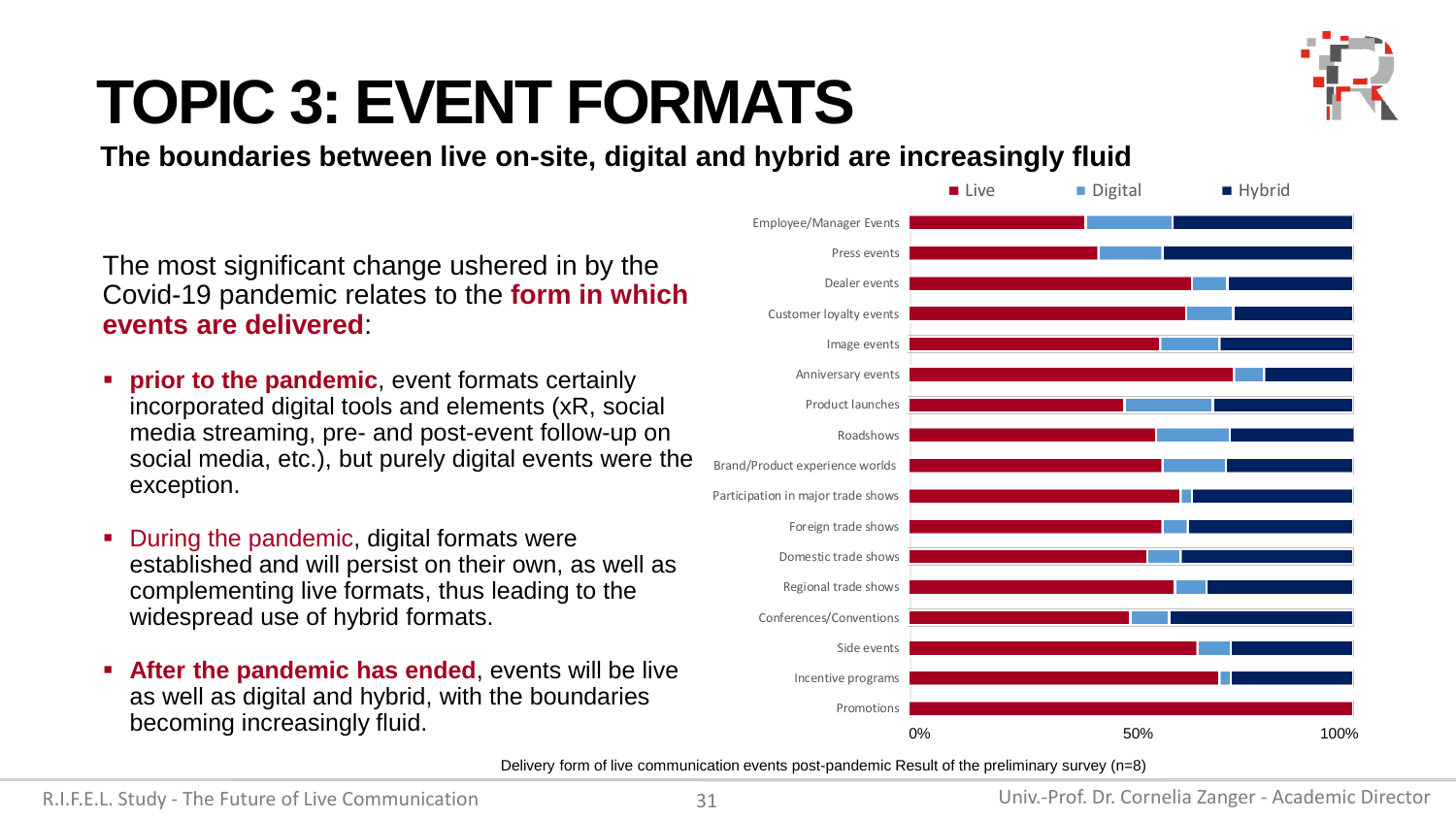

#### **Hybrid formats pose new challenges (I)**

The hybrid implementation of event formats requires a **new standard for linking live on-site and digital delivery**, which in turn presents special challenges for hybrid concepts:

**•** Hybrid events require their own unique concept, as they have to reach two target groups who engage differently with media.

"With live on-site formats, you can improvise quickly, but with digital formats, everything has to be 100% planned, there's no room for error." (Straub, Deutsche Bahn AG)

■ The multisensory live experience of the on-site participants must be conveyed digitally to the online participants; the staging for the live on-site and online components must be separate, but interconnected.

"Hybrid formats are not the old standard, as hybrid needs to serve two arenas, nor is it simply a matter of 1+1=2 but rather 2½, as the connection and integration of the formats need to be established." (Winter, Siemens AG)

**Emotionalization and immersion in the world of experience must also succeed online.** 

"If digital events are merely replicas of physical events, the live experience will probably always be preferred. In this case, nothing innovative will emerge. But if the possibilities of the various levels of reality of virtual spaces are unlocked, then we will create and experience events that go far beyond the limits of previous ones." (Müller, Samsung Electronics)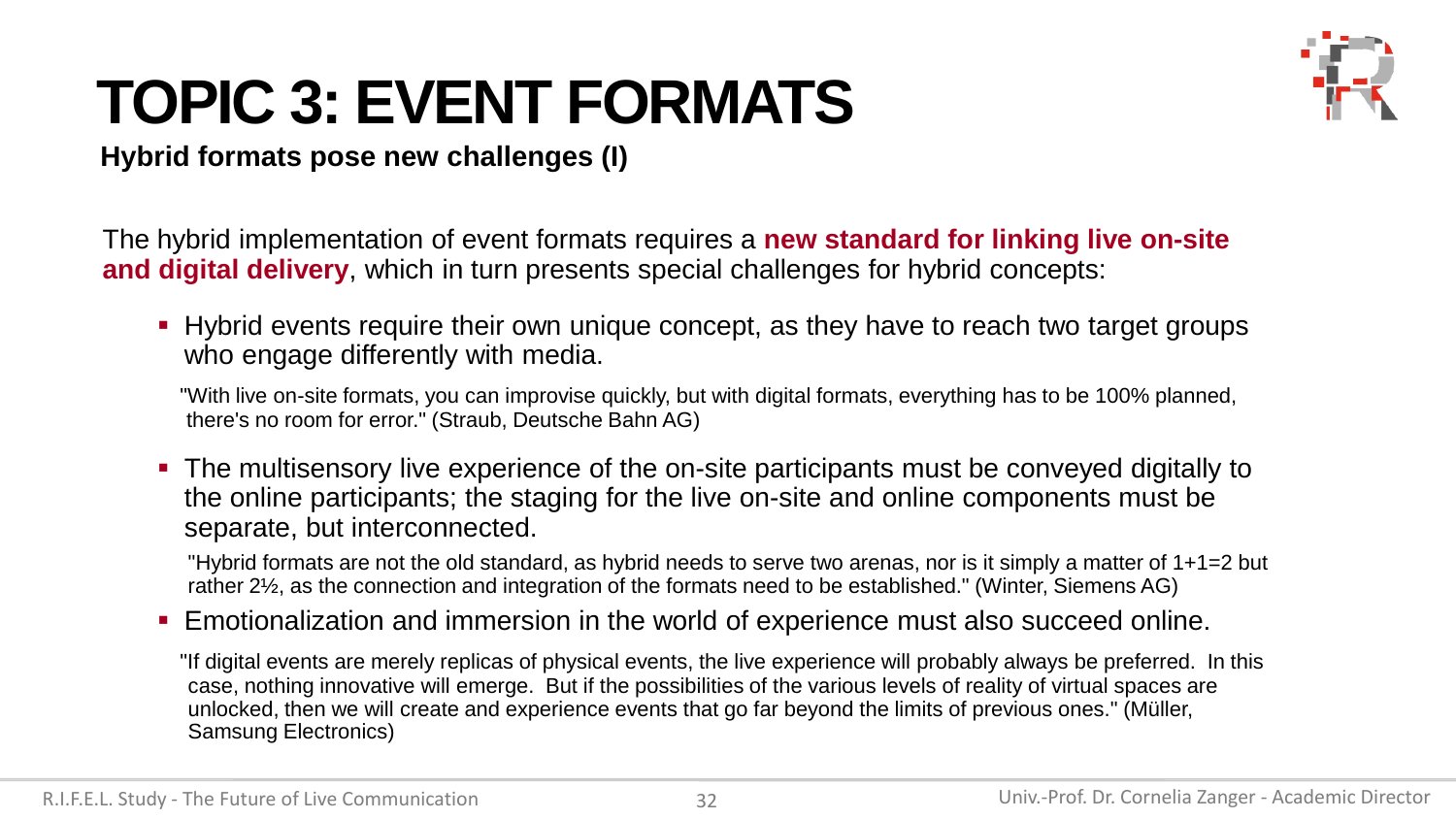

**Hybrid formats pose new challenges (I)**

Customers have also identified special **technical requirements** for hybrid events designed to meet premium standards.

- Participants in digital events must be provided with a **platform** that is technically and functionally flawless but also intuitive in use.
- Live on-site and online participants must be able to **interact with each other in both formats**.

Perfect technology for hybrid events is associated with **higher costs**, but this also results in greater acceptance among customers

**Implementing standards and sharing experiences** can help to optimize costs.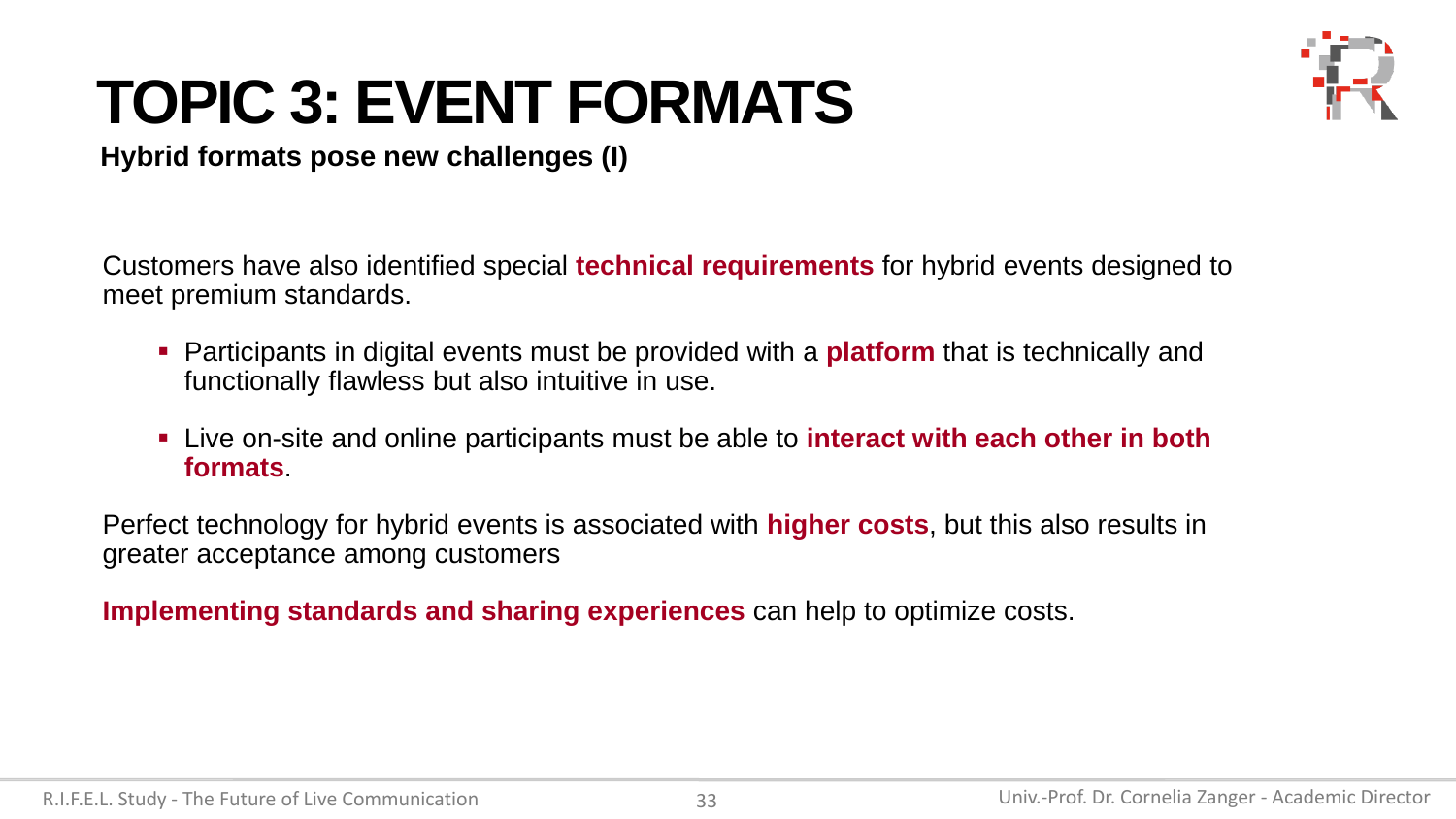

**Trends in trade shows (I)**

Overall, exhibitors are still **reluctant** to plan trade shows, as purely digital trade shows do not meet expectations.

and there is still uncertainty as to whether live trade show events will be possible. Companies agree in their assessment that no return to the pre-Covid era is possible in the trade show sector, but that **trade shows will remain an important communication tool in the future**.

With regard to trade show visitors, companies are looking for higher **quality rather than quantity**.

In the future, the focus will thus be on **specialist trade shows** that target visitors very specifically, not on trade shows for the general public.

The companies see the revival of the leading large-scale trade shows in Germany as difficult; they therefore expect the trade show companies to come up with **new concepts** not only in terms of content, but also in terms of pricing for exhibitors and visitors, as well as support with trade show platforms.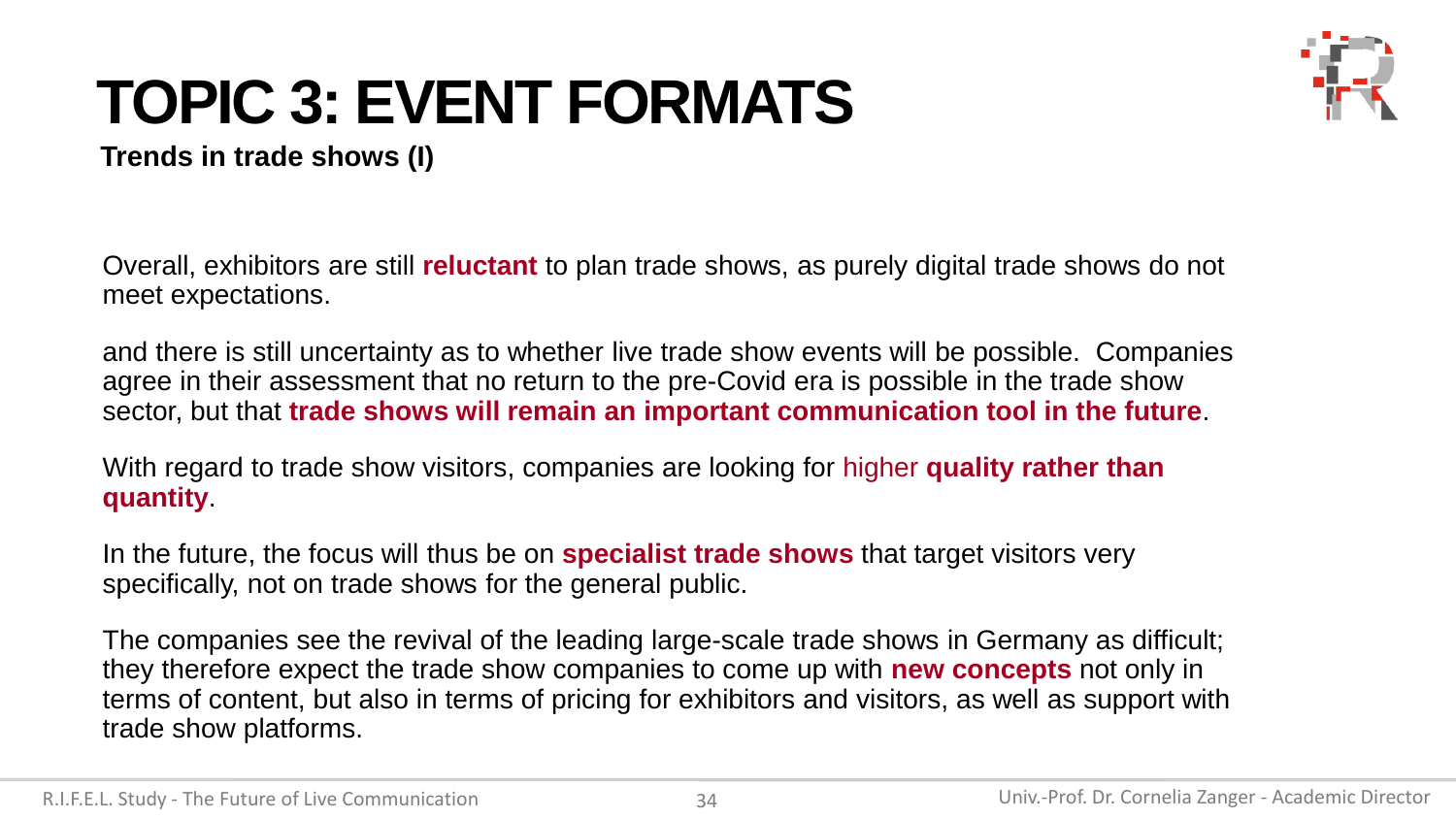

**Trends in trade shows (II)**

With a few exceptions, exhibitors intend to restructure their trade show portfolios.

Fewer trade shows are to be attended overall, with a **focus on key markets** such as Germany/Europe, North America and Asia.

**National/regional trade shows** will be given priority, as changes in travel habits, which companies expect to continue in the near future, mean that visitors are still reluctant to attend.

Trade show stands will tend to be smaller but of higher quality, enhanced by the use of digital elements.

The **3D brand presentation** should be the focus at the trade show stand (and not the catering, giveaways or side events).

**Trade show objectives** should be planned in greater detail and their achievement rigorously evaluated to facilitate informed decisions on attendance/future attendance.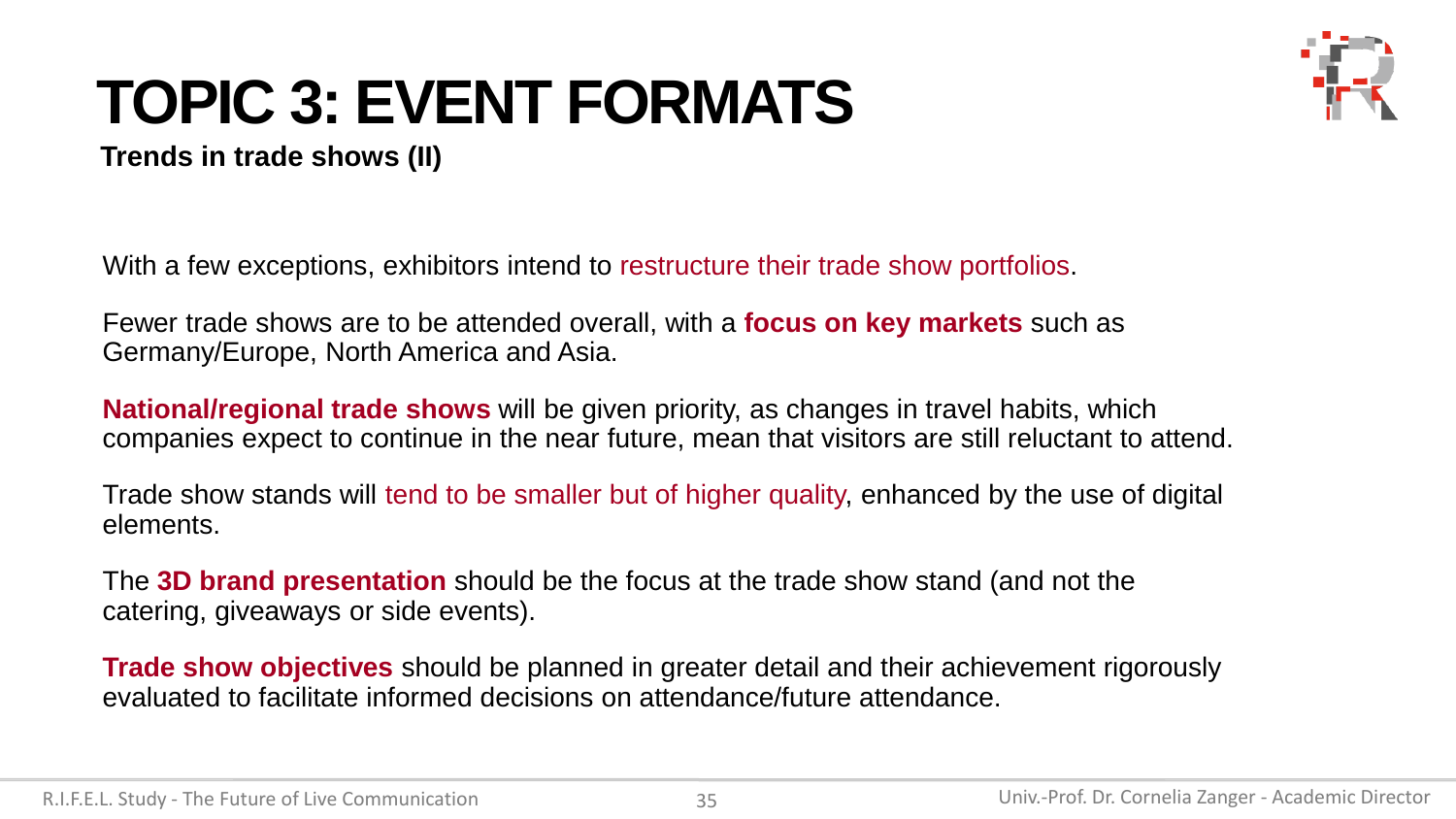

**Trends in trade shows (III)**

After the initial euphoria about the fact that digital trade show formats can convey information very well, that trade show participation is much more cost-effective for the exhibitor, and that a better carbon footprint is also achieved, **disillusionment** has set in:

- **Visitor and exhibitor numbers** at digital trade shows in 2020/2021 remained far below those of the 2019 trade show year.
- The willingness of visitors to attend digital trade shows is limited, **digital fatigue** is evident, and it is not possible to handle or try out new products.
- **The technical possibilities** for designing a digital trade show stand are still **rudimentary** or can be implemented only with an unacceptable level of effort and expense.
- **.** It is virtually impossible for visitors and exhibitors to achieve their important goals of engaging in one-on-one dialogue, getting to know new partners and networking, given the currently available **matching tools**.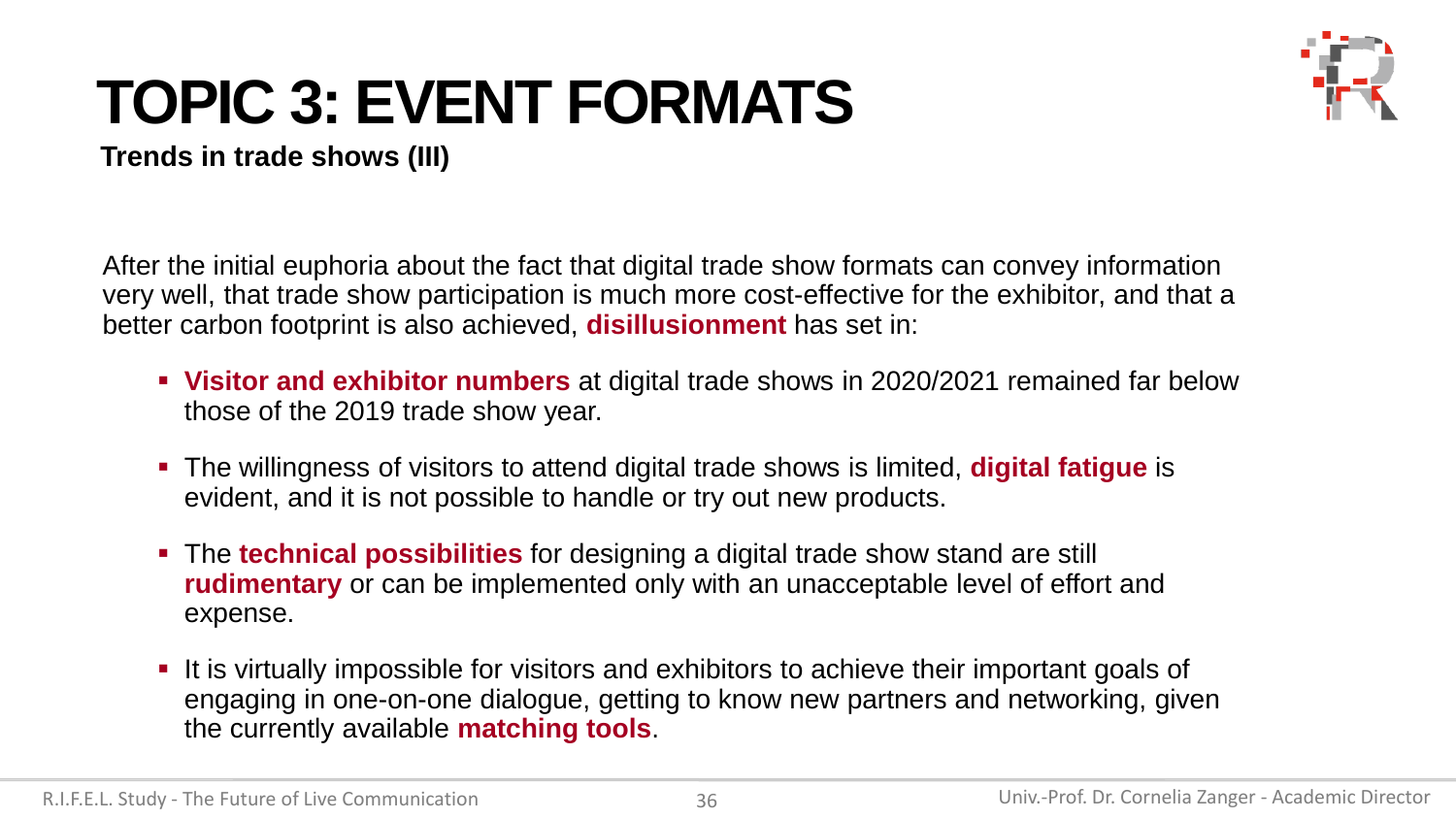

**Trends in trade shows (IV)**

Exhibitors are relying heavily on **hybrid trade show concepts** for future trade shows.

Physical **live trade shows** where the companies create a personal, emotional trade show experience for visitors via the trade show stands, the exhibits and the stand personnel are absolutely essential.

Visitors who cannot be on site, especially those from foreign markets or who are only interested in certain parts of the trade show presentation (such as the press conference for the product launch) should be given the opportunity to participate via **complementary digital channels**.

Companies have identified the possibility of extending the trade show digitally/in hybrid form via platforms of the trade show company or their own corporate platforms; existing approaches must be evaluated on the basis of the latest data.

"After the trade show is before the trade show": customer contact can be maintained independently prior to the temporary trade show, and the trade show can be **extended digitally** throughout the year until the next live event.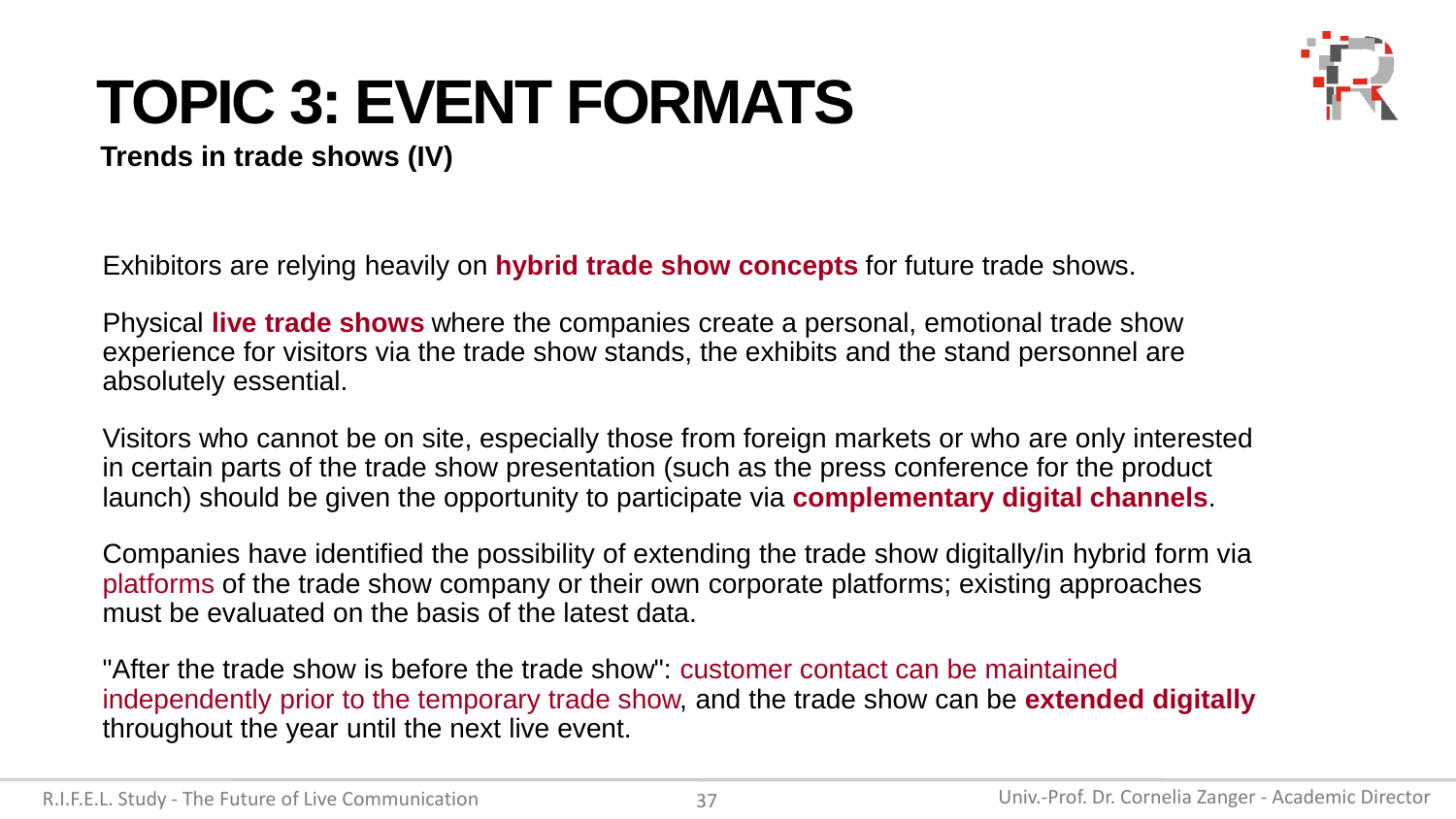

**Trends in trade shows (V)**

The merging of trade shows with other event formats and even the replacement of trade show activities with other forms is a trend.

Conventions and conferences as well as workshops on selected trade show topics will still be of interest in the future, as will side events.

The strategy, which was already emerging before the Covid-19 pandemic, of inviting customers to in-house trade shows instead of presenting one's own range of products and services at trade shows where the quality of the visitors is difficult to assess, will be revived in the future.

Instead of visiting trade shows with little focus on the target group, companies are also considering new roadshows so that they can meet customers directly on site; the many opportunities offered by digital extension can thus be very usefully leveraged.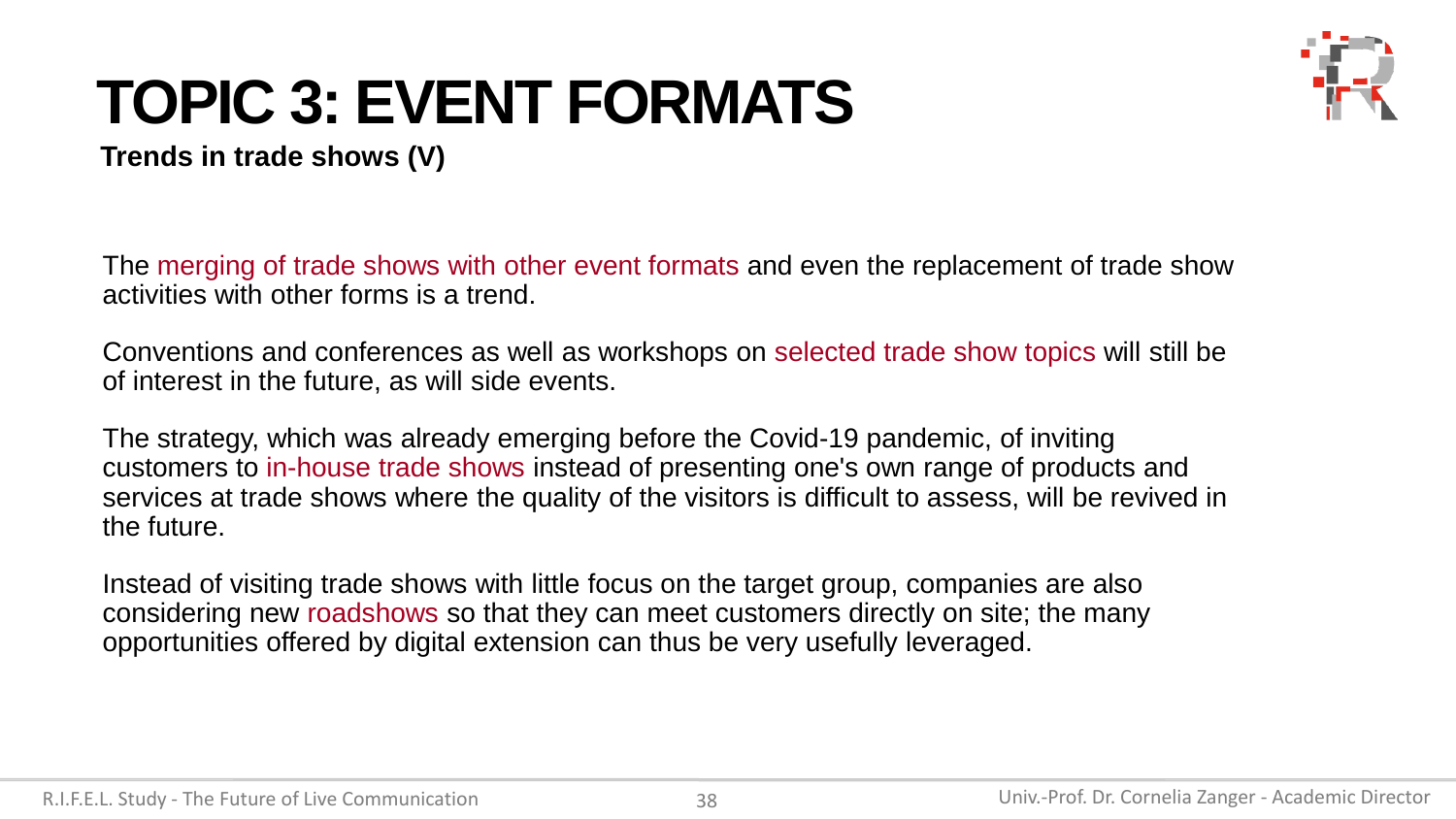

**Trends in trade show construction**

Trade show stand construction companies must adapt to **smaller stand sizes**.

However, the trade show stands must still enable visitors to experience the customers' brand worlds in 3D and multisensory form, which requires exceptional **creativity and expertise**.

The focus is on the **creation of mediatecture**, i.e., the pairing of creative stand design, architecture and construction with digital media and tools.

In addition to the classic skills in design and construction, developing **digital competence in trade show stand construction** is crucial to meeting customers' current expectations and requirements.

"Some of the old pre-pandemic partners have been moving quickly. For example, one trade show stand builder created a new subunit called 'Digital Brand Spaces' and acquired a new range of digital expertise." (Gödert, BASF SE)

This requires even **greater flexibility** of the trade show construction sector, as their range of tasks is expanding while the time frame for awarding contracts and implementation is shrinking.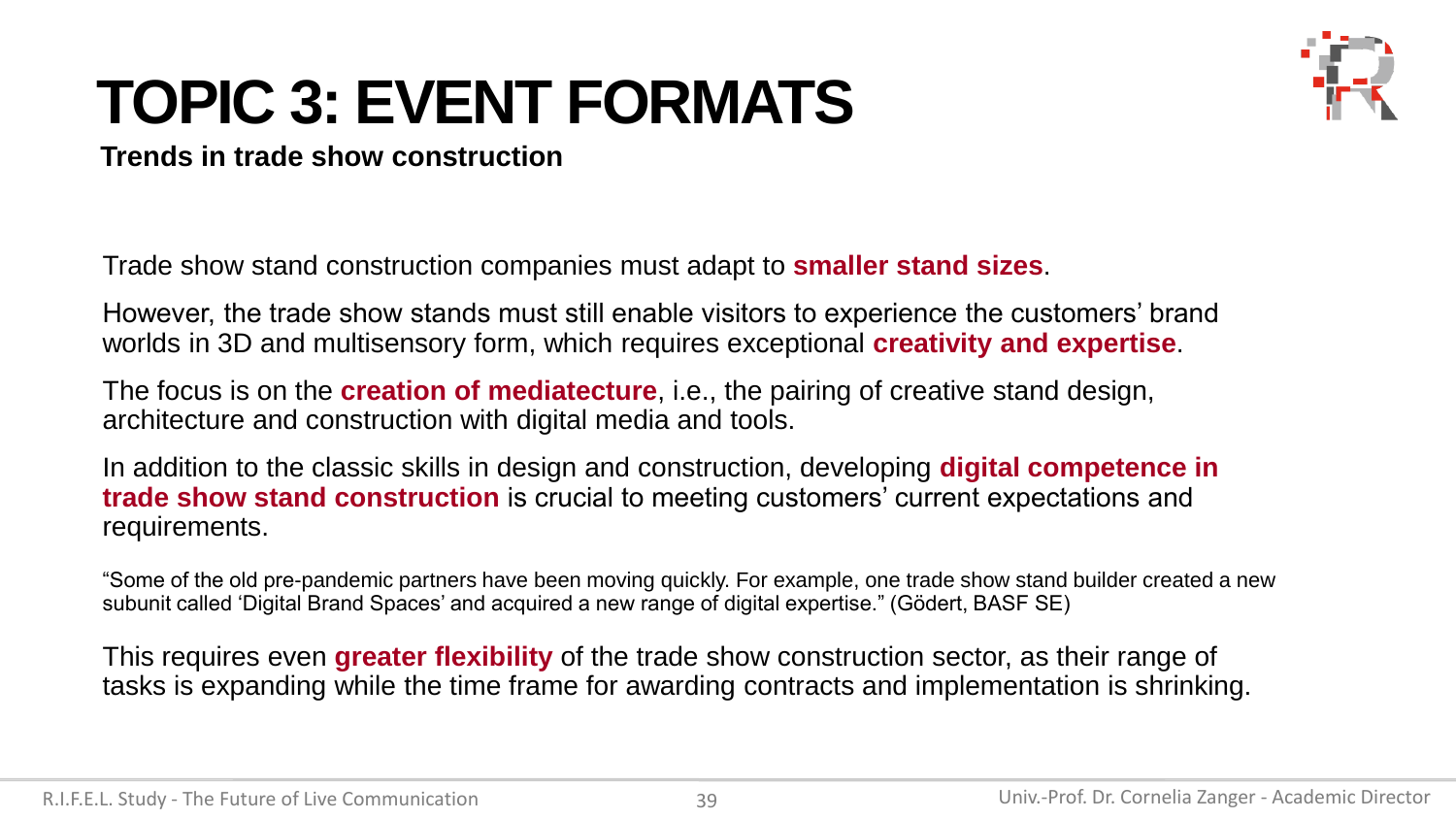#### **Trends in customer events (I)**

The organization of **on-site live events** by companies and the live communication industry will start up again in the future and is also expected by customers.

"The desire for face-to-face events is immense among all the participants." (Thomsen, DSGV)

In addition to events concentrated in a single venue, companies are considering **distributed formats** and are developing these in collaboration with their partners from the live communication industry. **Verbund**A central event can be linked to multiple international hubs in hybrid formats.



**Manuela Thomsen Deutscher Sparkassen- und Giro-**

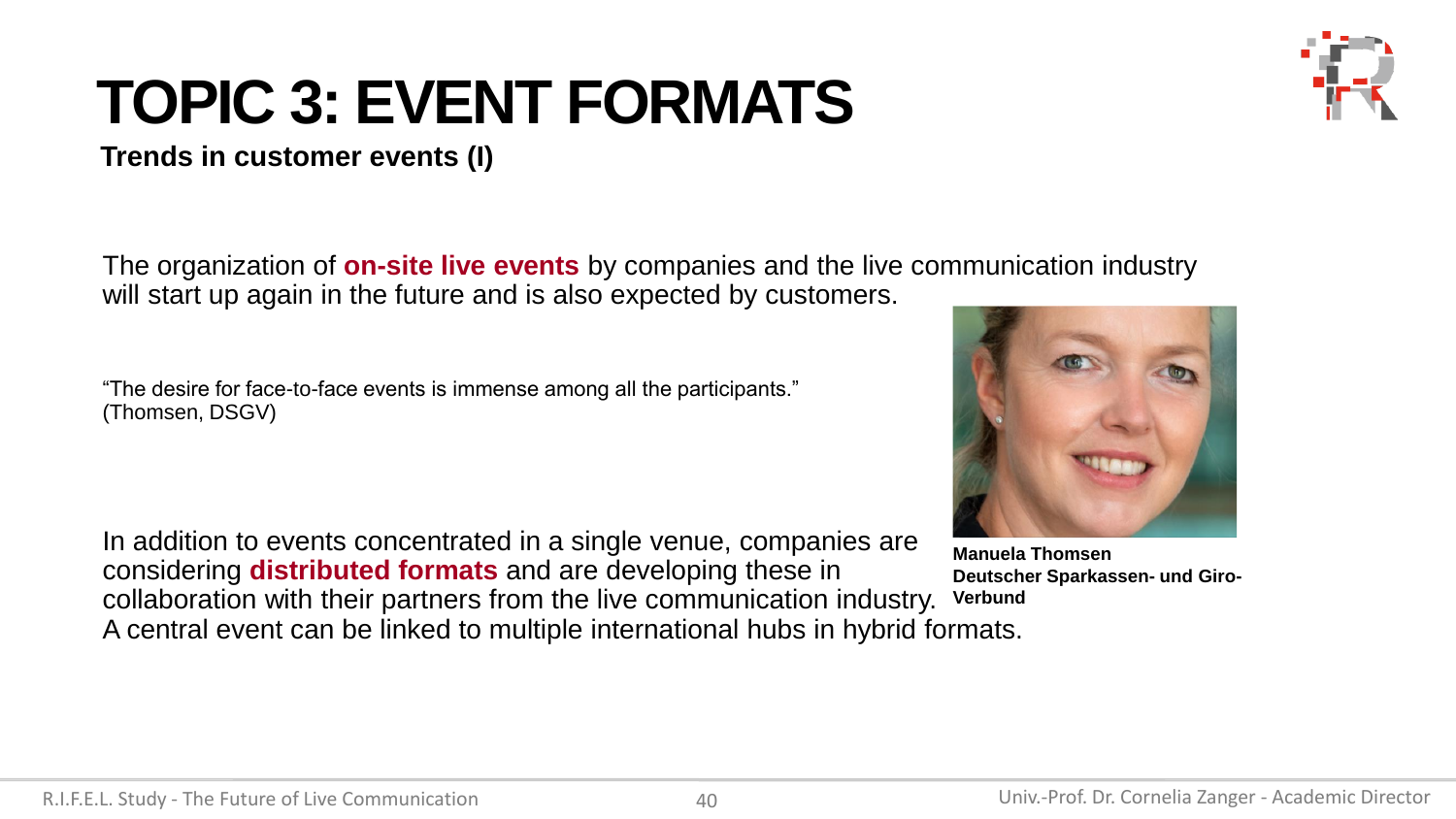

**Trends in customer events (II)**

**New formats** that motivate participants and convey brand messages to younger target groups as well are in demand.

From the corporate standpoint, **partnership/collaboration formats resembling festivals** are trending; these had already been identified prior to the Covid-19 pandemic as models for future events such as TEDx, SXSW, meConvention, dmexco and re;publica, or music formats such as that of Coachella.

New live event formats focus on target groups and, in addition to the brand experience, place personal encounters and **dialogue at eye-level** between companies and customers at the center of the event.

"During the pandemic, individualized formats such as industry conventions were very easily converted to digital formats with this target group on a 1:1 basis. The target group was there, and members knew each other from previous live events, but now they want to return to the live format and meet up in person." (Straub, Deutsche Bahn AG)



**Steffen Straub Deutsche Bahn AG**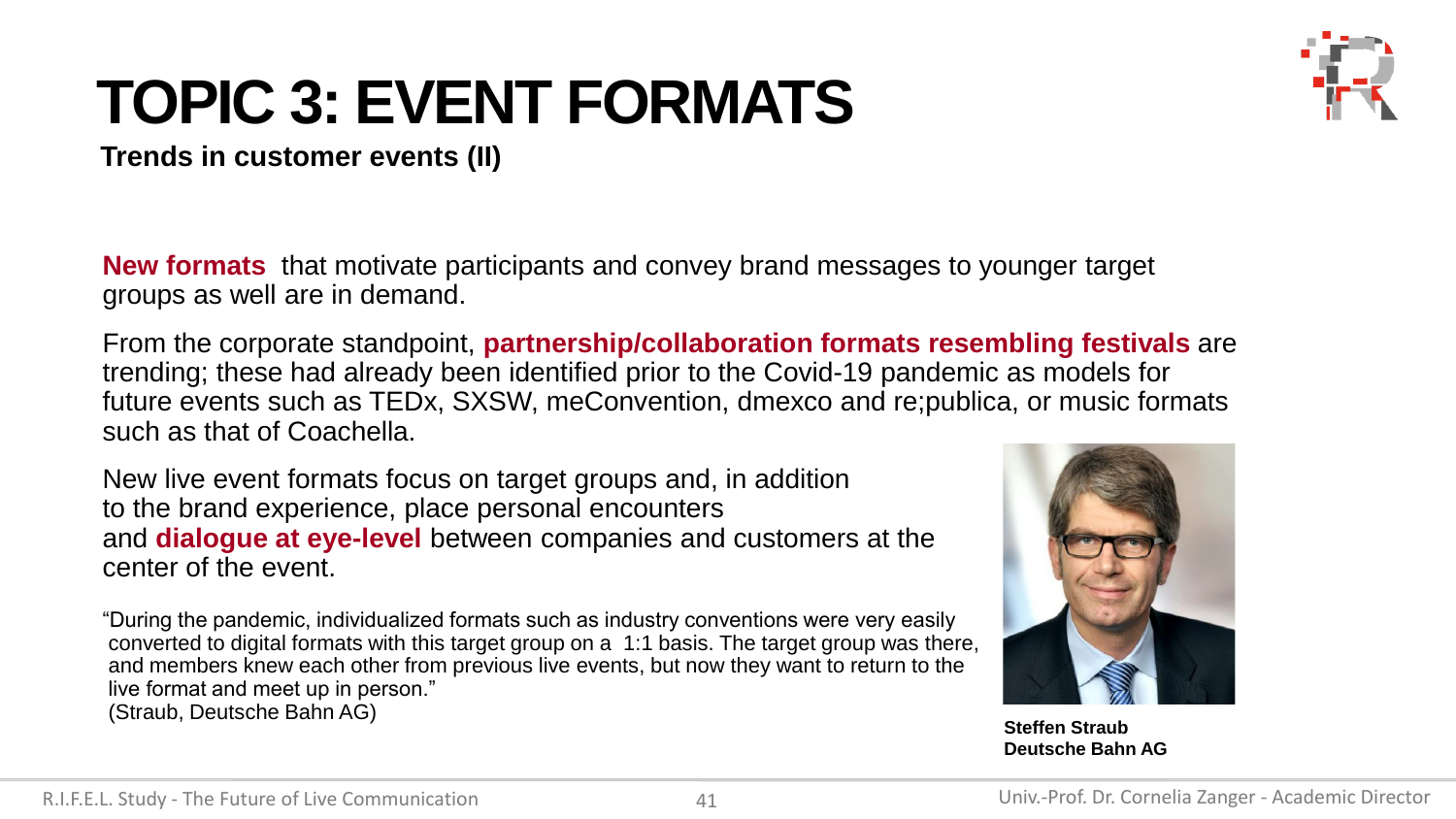

**Trends in PR events/press conferences**

Companies are seeing **changes** in the area of PR events and press conferences.

The classic press conference is now seen as an obsolete model that will "dissolve" into digital and hybrid formats.

**Digital press conferences** have the advantage of unlimited reach, so that **the international press** can also be reached, which is important to corporate groups, and company spokespersons from around the globe can be connected. The digital event direction/production is crucial here, as everything must be technically flawless.

**Hybrid PR events and press conferences** have the advantage that important players can be live on-site, thus enabling lively panel discussions, for example, and journalists can enjoy unlimited reach online (and there are no expenses for security or hygiene).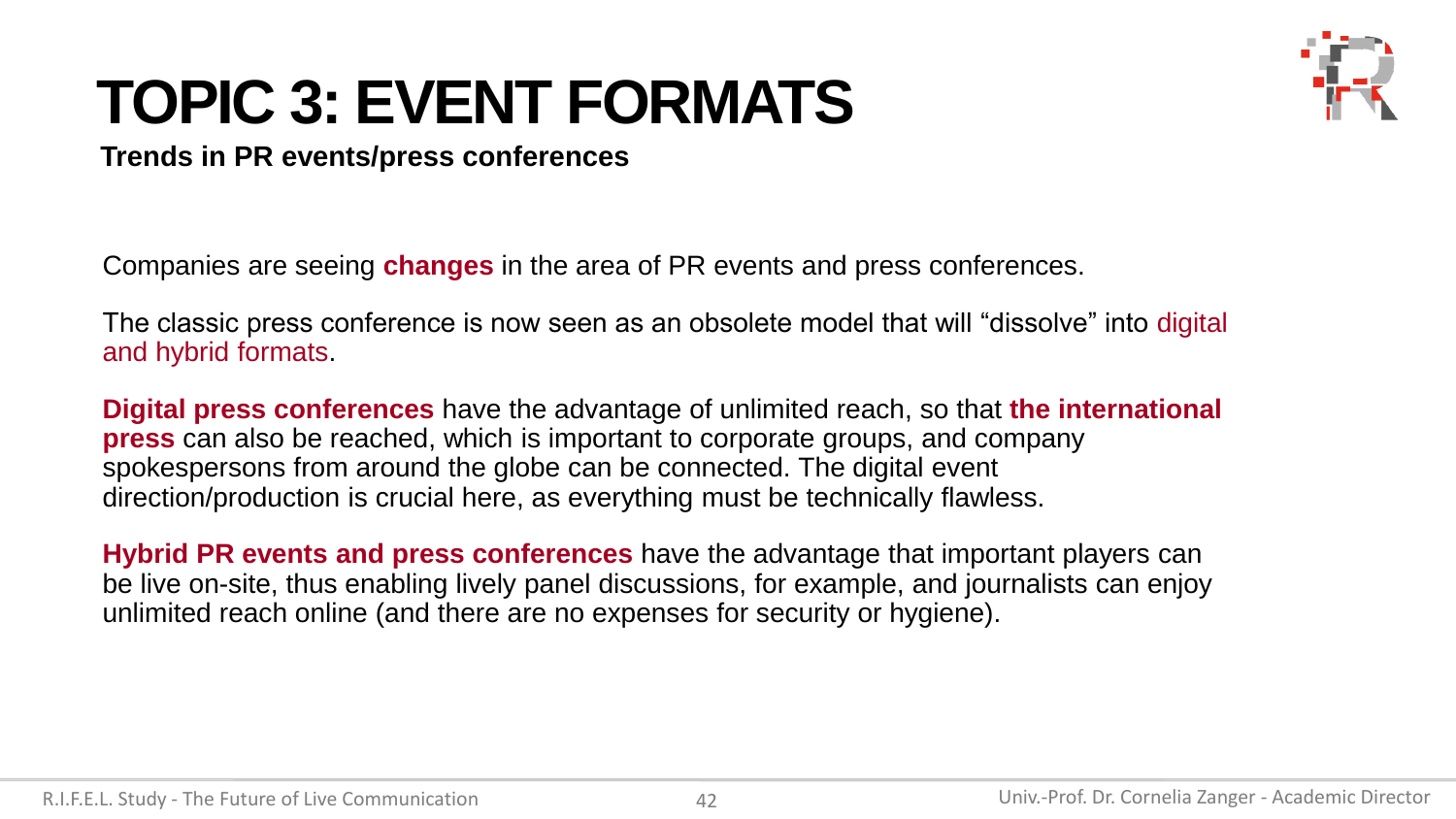

**Trends in employee and shareholder events**

There is an **immense pent-up demand** for **employee events** after the pandemic, as most staff members were working from home for months and their only contact took place via video conferences and digital media, so that they are hungry for direct personal interaction.

The **annual general meeting (AGM) format** became a digital event during the Covid-19 pandemic.

Due to the need for data security and technical perfection, **digital AGMs** are associated with relatively high production costs, but offer the options of handling questions with ease, adherence to a specified time frame, and enabling shareholders from abroad or those who can't or don't want to travel to participate.

As the approval for digital shareholder meetings requires a change in the German Stock Corporation Act, the **companies are exercising caution** in planning for the next few years.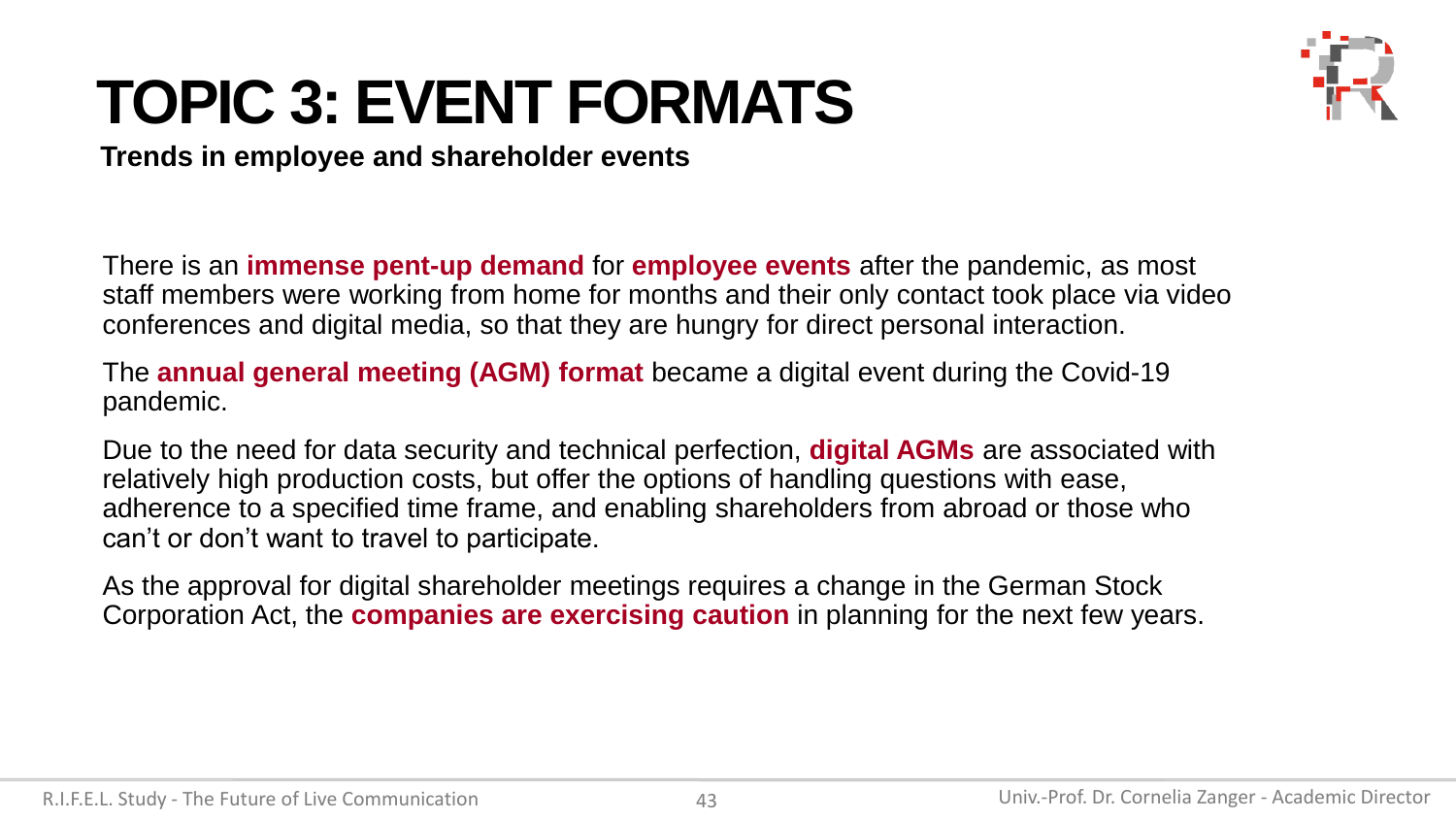#### **Trends in meetings/conventions (I)**

In the area of meetings, seminars and conventions, digital options were developed very quickly during the Covid-19 pandemic, and thanks to the investment in streaming platforms as well as TV and film technology to date, they have achieved a **high professional standard**.

"In the beginning there were teething problems and everyone was struggling with hybrid formats, but now the technology is under control and stable, and people have gotten used to famous speakers, for example, who previously had to be flown in, are now on stage in an attractive digital setting and are embedded in hybrid formats with different background colors." (Krüger, Siemens AG)

As the **focus** in this area is on **sharing information/knowledge transfer**, the companies are planning on a large share of digital and hybrid events in the future as well. "Digital events will be used for knowledge transfer, and to expand target groups.

People that couldn't be reached before can now be reached online." (Thomas, DSGV)

There will also be people who cannot attend live conventions in person, such as international visitors from developing countries who cannot afford the travel expenses, women/men with children or on parental leave, or managers with scheduling conflicts, for whom customers want to provide an online participation option.





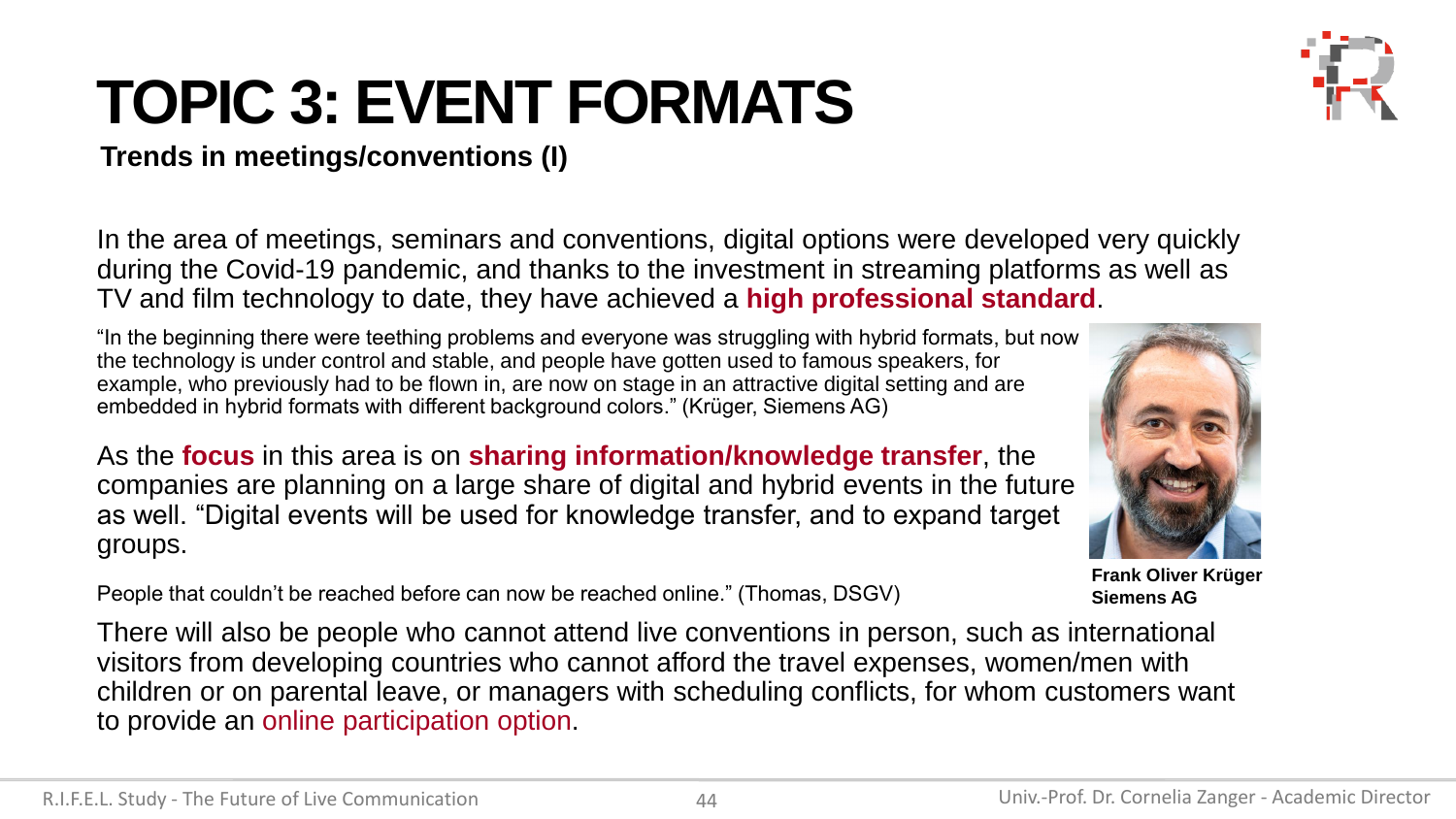

**Trends in meetings/conventions (II)**

The particular challenge with digital meetings, however, is the participants' **rapid loss of concentration** (as they are engaged only visually and aurally) and the **high potential for distraction** when participants are working from home.

Digital or hybrid meeting concepts must follow an independent dramaturgy that contains **activating elements** that continuously capture the attention of the participants and create emotionalization; in addition to high-quality content, companies consider **animations, film sequences and gamification** promising.

Customers are demanding events with **numbers of participants that can be changed over time**, i.e., depending on the topic, there may be parts of a convention or seminar that are accessible only to a precisely defined (paying) group of participants, while for other parts the stream is opened to everyone, so that the unlimited reach of digital media can be used effectively.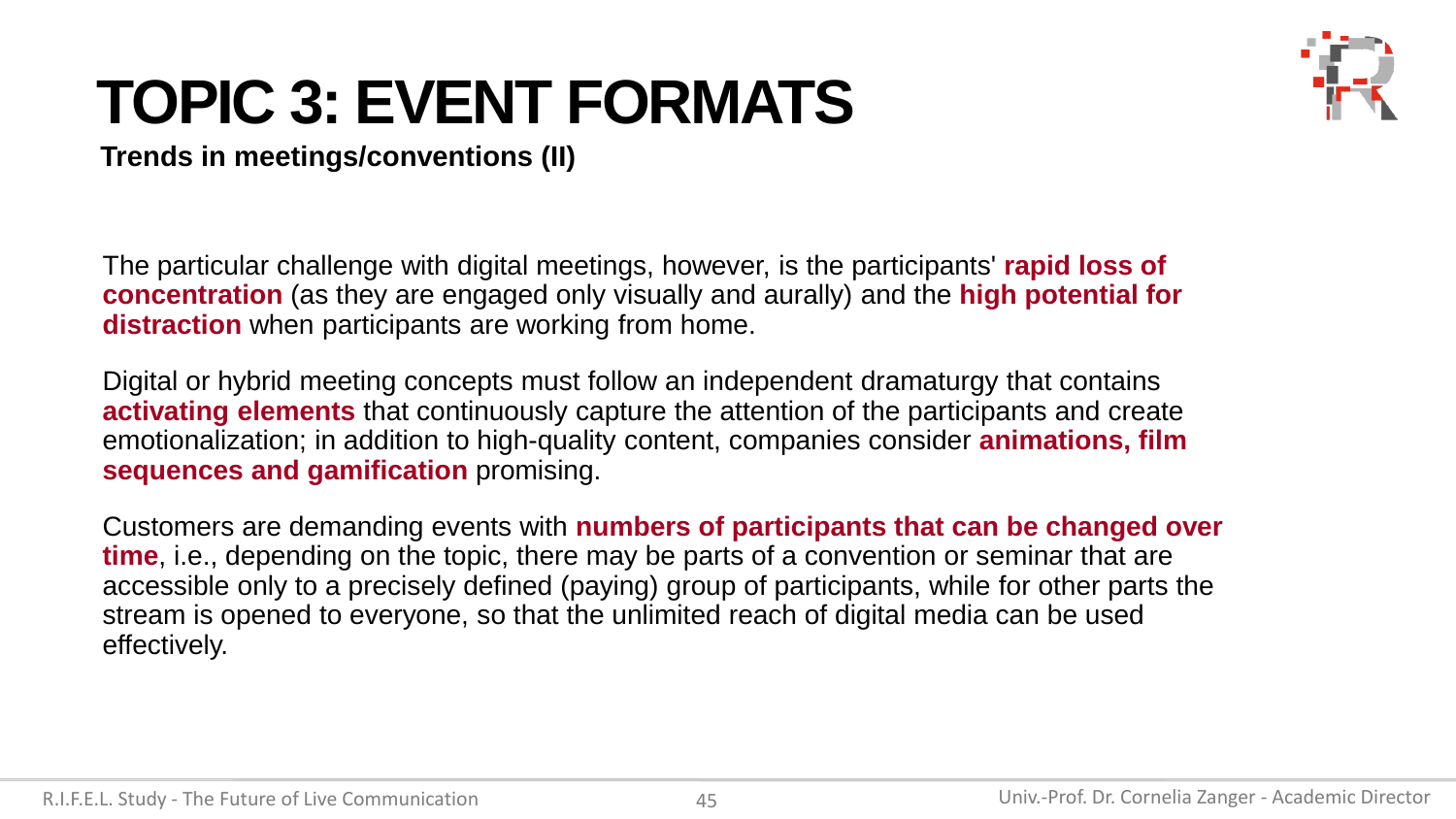## **FOCAL POINTS**



**The future of live communication – study topics**

#### **Focal point 4**

#### Customer expectations for the strategic realignment of the live communication industry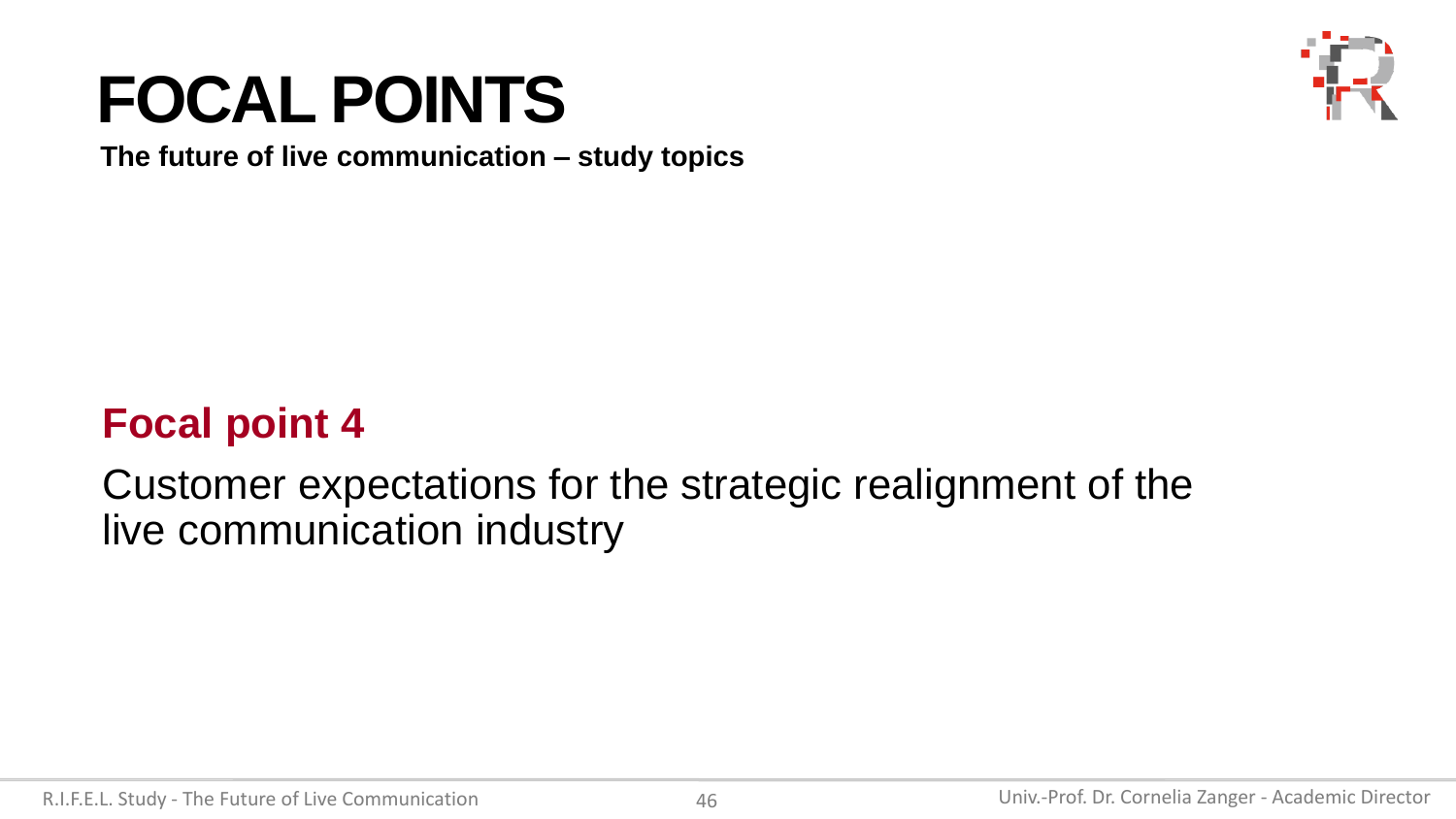**The live communication industry has repositioned itself**

The fundamental and disruptive changes in all areas of society (VUCA world), which were only accelerated by the Covid-19 pandemic, must be seen by companies in the LiveCom industry as an opportunity to adapt to changing customer requirements and framework conditions with new strategic offerings

"Agencies must not pick up where they left off before Covid-19. They need to take the next step now." (Landers, BMW Group)

"In my opinion, the trade show landscape is now at the stage where print media was 10-15 years ago and the demise of publishers began. Only those who managed to change and respond to the changing conditions with monetizable solutions will continue to exist." (Müller, Samsung Electronics)

"There are only three options for service providers: 'make it', if I can do it myself, then I'll do it; **'buy it'**, if I can't do it myself but the customer demands it, then I have to see who will supply me, either on a case-by-case basis or with longer-term framework agreements/cooperations, or **'leave it'**, I have to go out of business." (Gödert, BASF SE)

The many positive examples of successful live communication measures over the past two years show that the players have understood the new situation and **accepted the challenge**.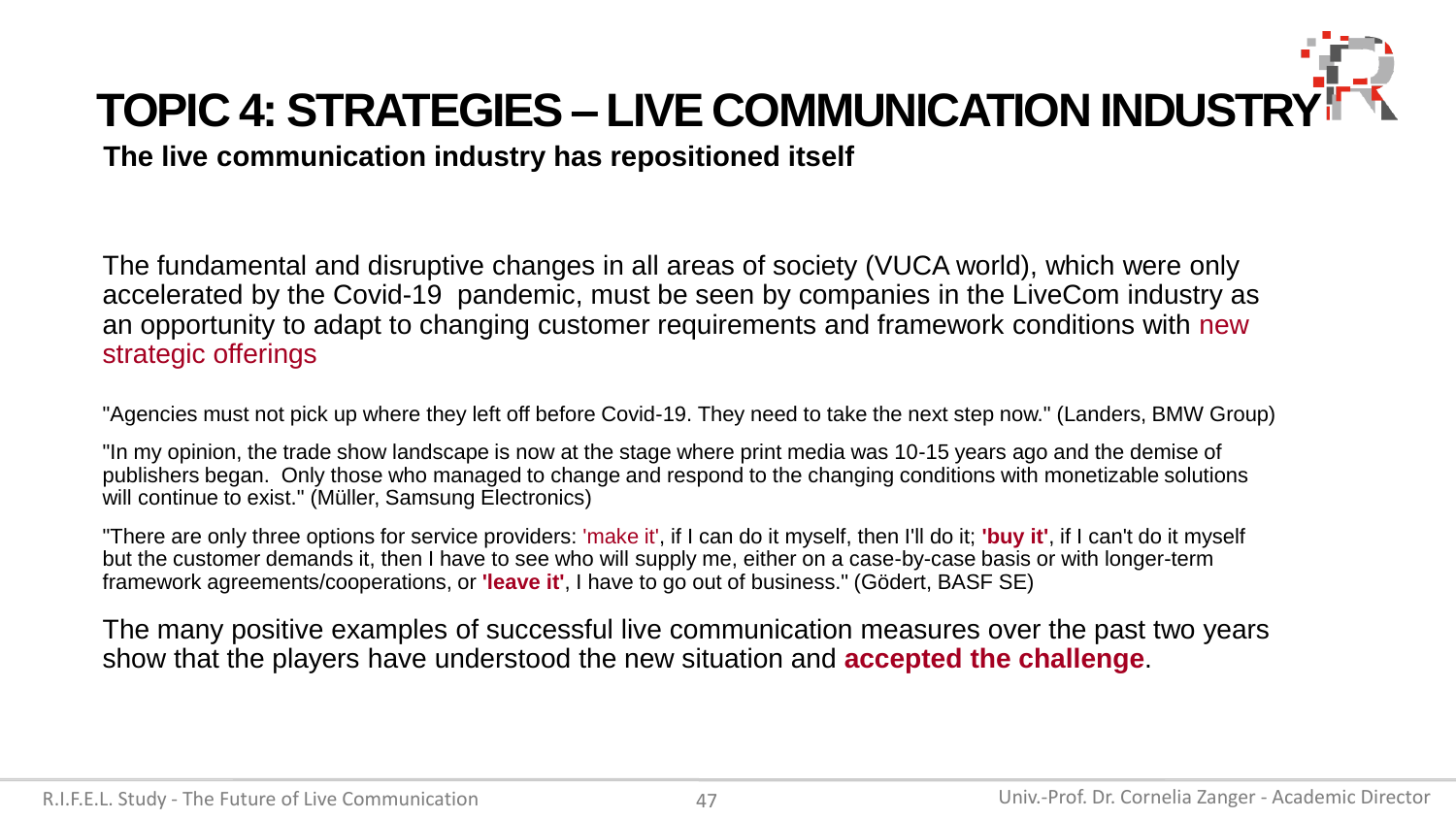#### **Competence requirements are changing**

#### Customers want partners from the live communication industry who can **think strategically**.

"In the future, service providers must have a stronger understanding of strategy; instead of just trade-related or format-oriented thinking, problem solving is required." (Straub, Deutsche Bahn AG)

Agencies should **focus on solutions** in their work, take responsibility for the results instead of merely for production, and be innovative and creative.

The agency world as a whole must transform itself from a traditional live communication provider into a **hybrid/digital service provider**.

The customer wants a **full-service partner**, as that also reduces the effort involved in the tendering process.



Important skills in the service provider-customer relationship From 1=unimportant to 5=very important Result of the preliminary survey (n=8)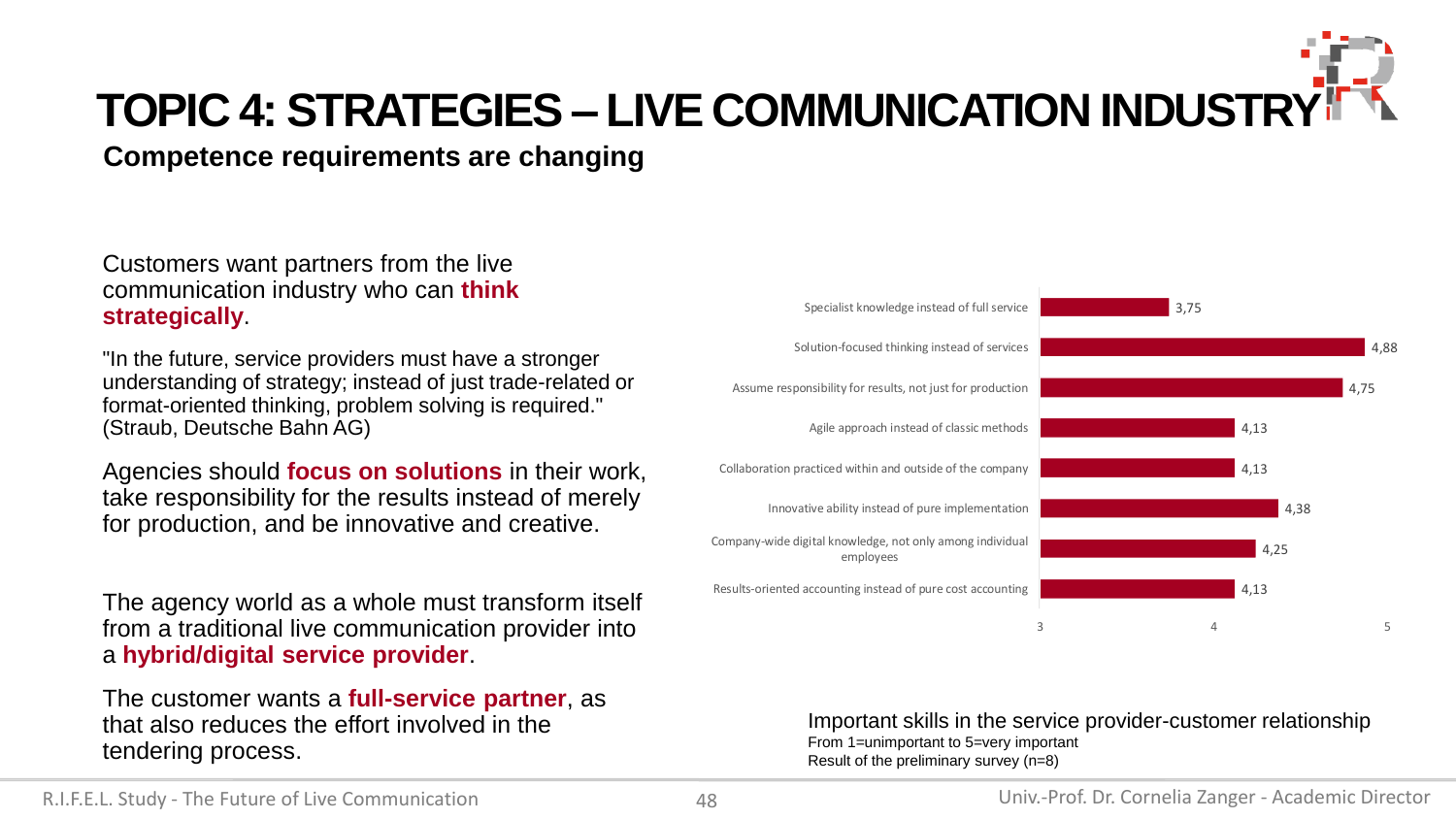#### **Agencies must be "client whisperers" and identify USPs**

Customers are looking for **partners in the live communication industry**, who actively listen to the customers and understand the goals, target groups and brand strategy.

"The customer wants to be accurately understood - for agencies, listening can be more important than always offering the very latest technology."

(Robertz, Fresenius SE & Co. K aA)



**Markus Robertz Fresenius SE & Co. KGaA**

Customers expect agencies that develop a distinctive style and distinguish themselves by means of **genuinely unique selling points** that are documented by awards, for example.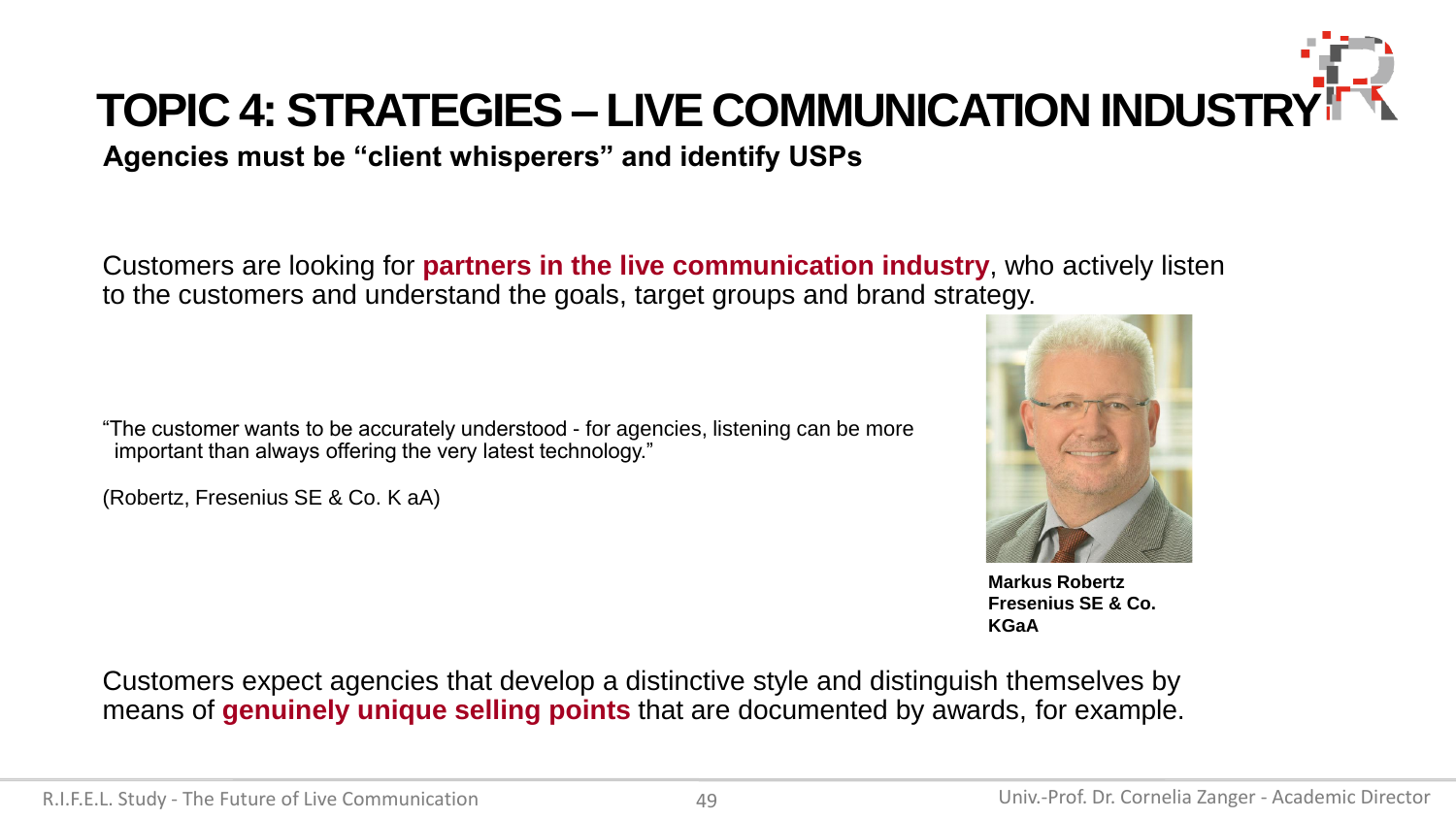

**Agencies must become strategic partners for their customers**

Agencies must become **"media strategy consultants"** to the company, i.e.,

- they will be involved in the development of event concepts at an **earlier** stage than before the pandemic.
- For the customer, they will act as **strategic partners** more than ever before, which means that they will immerse themselves in the customer's brand/marketing strategy and develop it further in an advisory capacity.
- This partnership will be stabilized by l**onger-term framework/cooperation agreements**
- They offer **customization** of communication solutions for the client
- They have to engage intensively with the customer's target groups and offer **target-group-specific concepts**

"'One size fits all' no longer works with differentiated target groups; formats must be tailored to diverse target groups." (Winter, Siemens AG)

Agencies must be able to work in **flexible configurations** for the customer, both as a full-service agency and as a sub-service provider.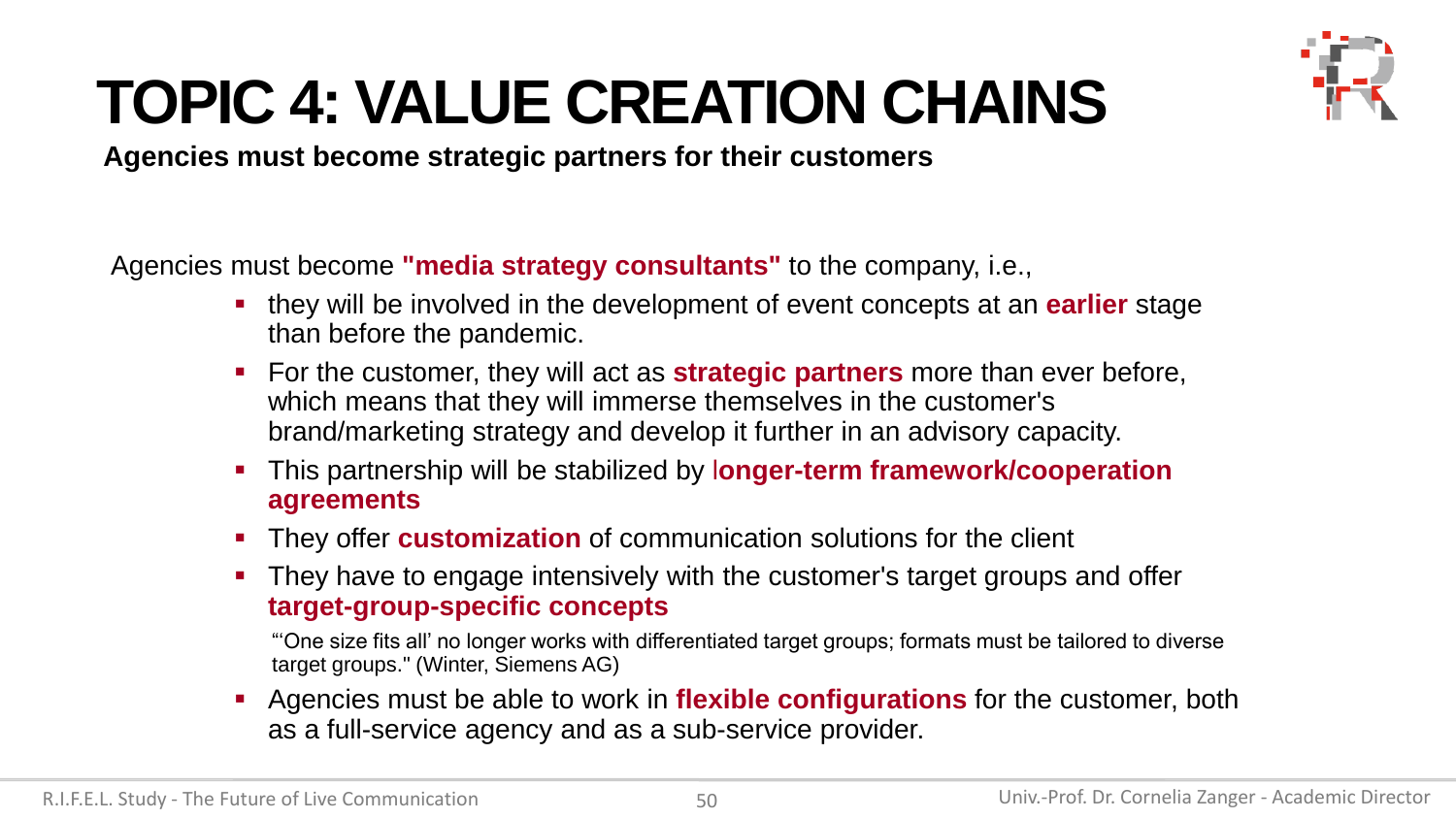**Exceptional new ideas are expected**

Bold, courageous agencies are now in demand that can also offer customers new solutions if the latter are trapped in their own thought patterns.

Clients are looking for **experimental formats**, fusion of formats and especially formats with interactive approaches for the participants such as co-creation, collaboration or gamification, linkage of the real and digital worlds, and opportunities to make new contacts digitally as well.

Whether live on-site, digital or hybrid, customers expect **innovative, creative productions** that generate real experiences and create genuine enthusiasm among the participants.

It is expected that inspiration will be sought not only within but also **outside the live communication industry** (e.g., TV/film, music scene, digital episodes like those on Netflix).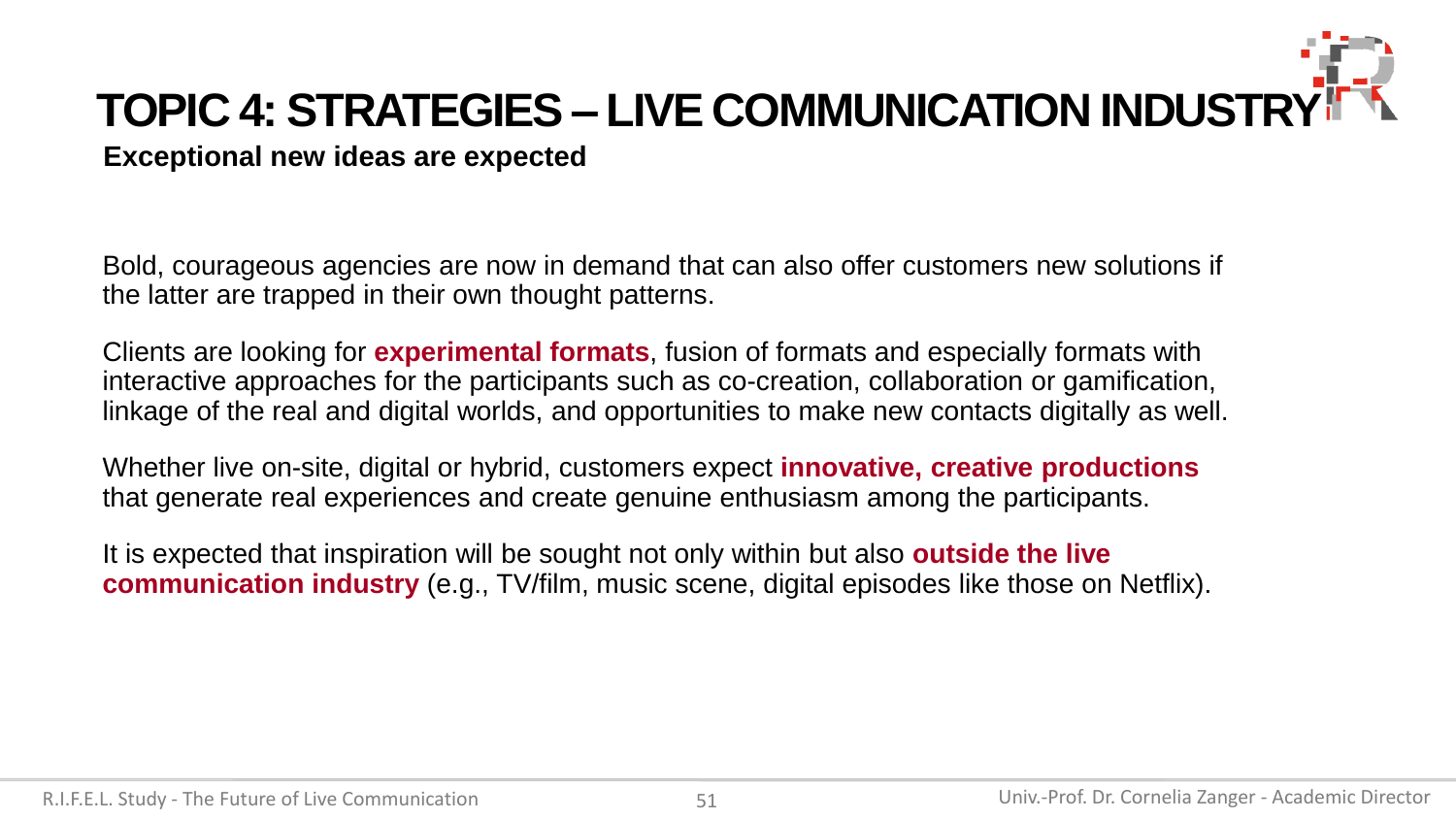**A focus on sustainability is expected of the live communication industry**

Customers insist that the LiveCom industry **intensively address** the issue of sustainability and engage in activities in the following areas:

- **Ex consistent reduction of the CO<sub>2</sub> footprint** all the way to climate-neutral events
- **downsizing of structures** in the event sector ("Reduce to the Max")
- Use of **materials that are 100% recyclable**
- conscious decisions **to reuse** event structures and trade show stands or to pass them on to charitable organizations even before the event takes place
- **.** In **catering**: use of regional products, reduction in the use of meat, consistent use of reusable dishes, glasses, etc.

Another focal point is the consideration of the **sustainability of the impact of events** on the participant; previous KPIs and monitoring approaches must be reviewed and revised as a matter of urgency.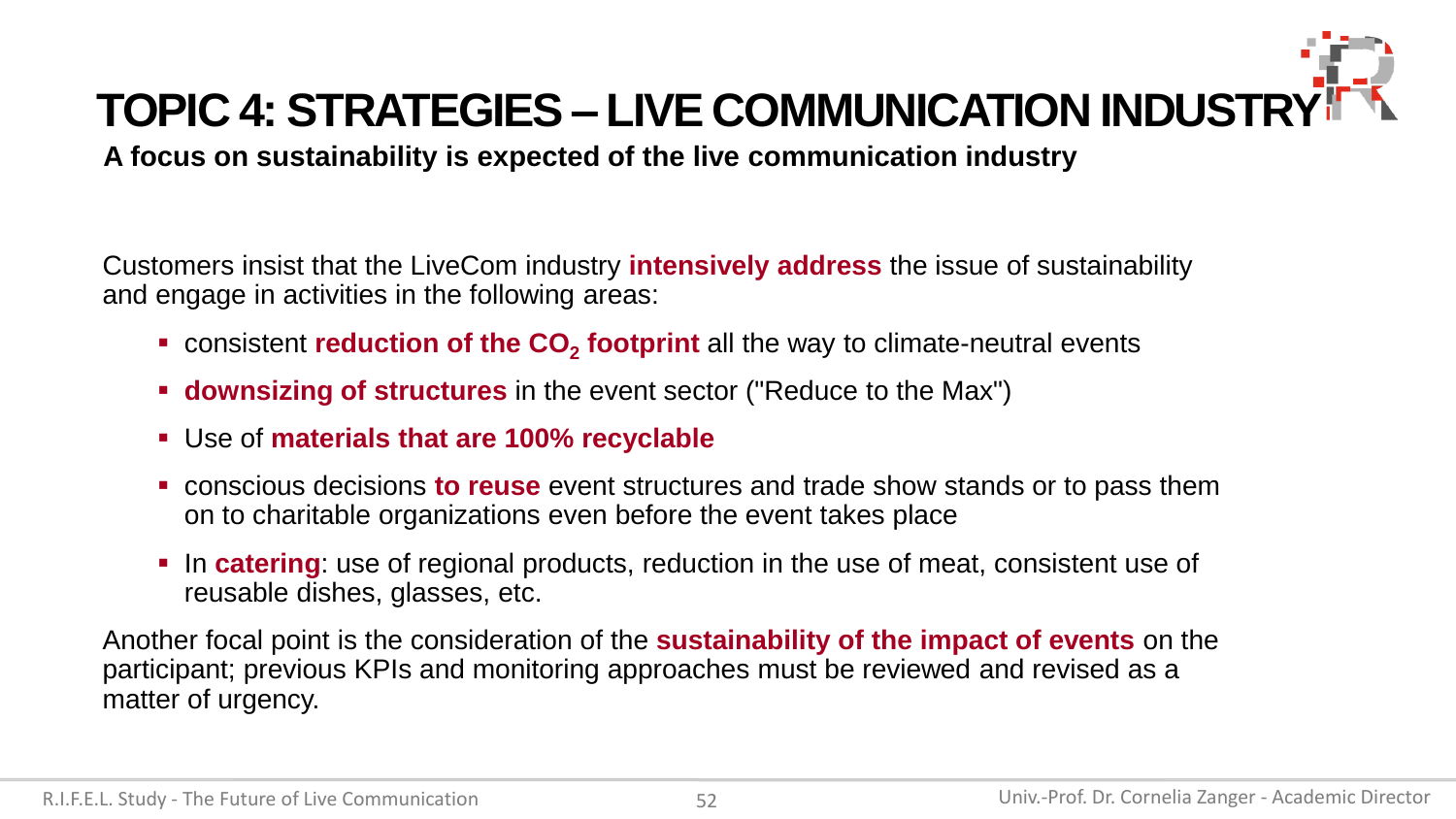#### **Customers expect hygiene concepts**

Customers assume that, in addition to the required safety concepts, **hygiene concepts** will also retain a permanent place in all event concepts in the future.

"The hygiene concept will remain a 'new' permanent component of the event concept for future events. The times when everyone is allowed to sneeze on the buffet are arguably over for good." (Winter, Siemens AG)

Partners from the live communication sector are expected to develop the relevant **expertise on hygiene requirements** for various event formats and sizes in the agency or to have it available via their network.

The hygiene concept is an **integral component of the offer**.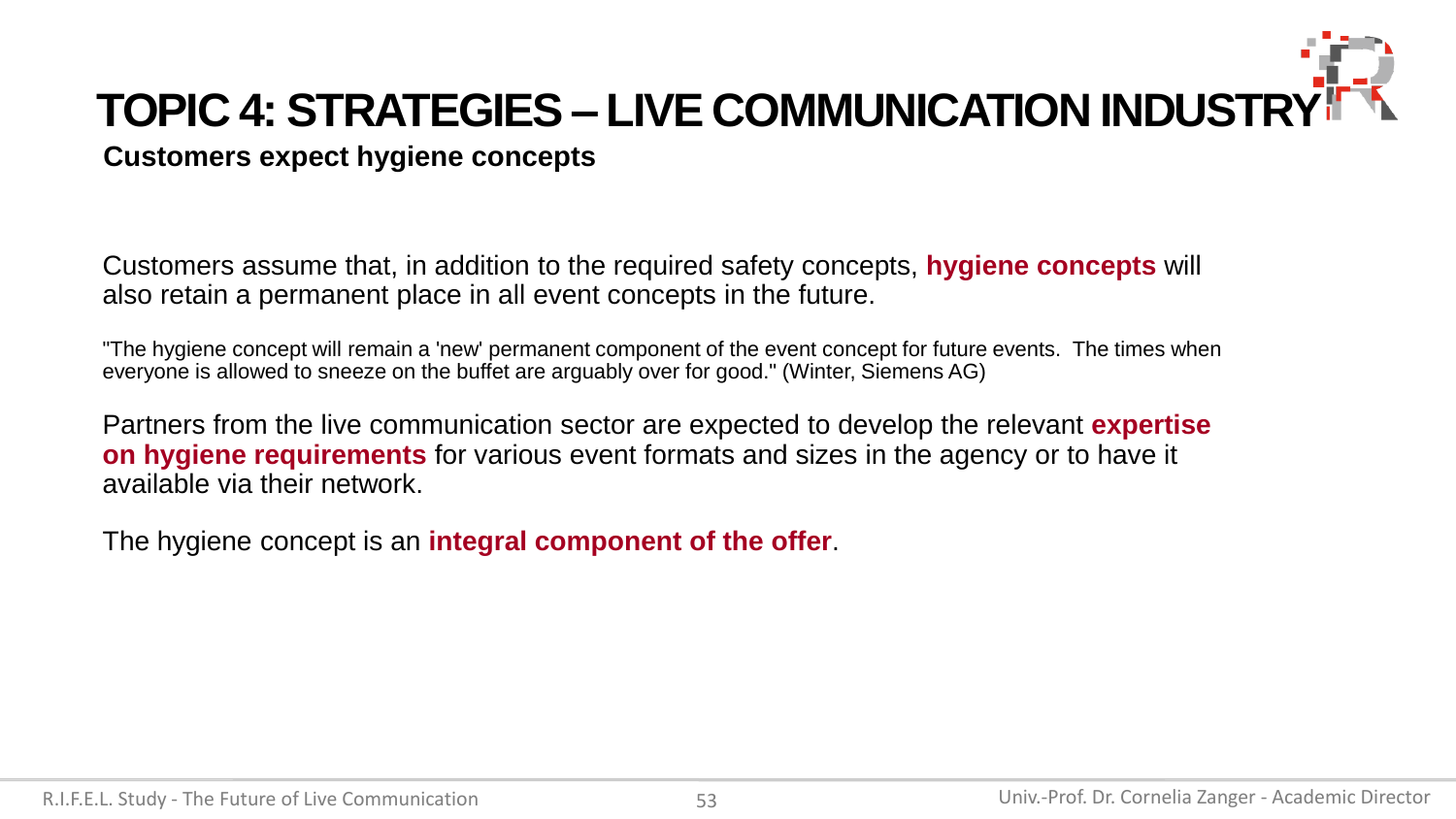**Changes in the skill profile of personnel in the live communication industry**

The customers have developed expertise, especially in the digital and content areas, and have worked intensively on live communication and the new digital and hybrid formats, making them **partners on an equal footing** with the agencies and service providers in the live communication industry.

Customers expect **qualified specialist and managerial staff** in the live communication industry who can deliver on the customer's demand for media strategy consulting.

Particular importance is attached to **interface managers** who think outside the box, who are able to think their way into the customer's marketing philosophy and are familiar with the tools of the trade wielded by event and trade show managers.

Customers want the live communication industry to develop and support **new job profiles** that result from the convergence of analog/live on-site and digital formats; they also want the industry to exert influence on educational institutions to update their training programs.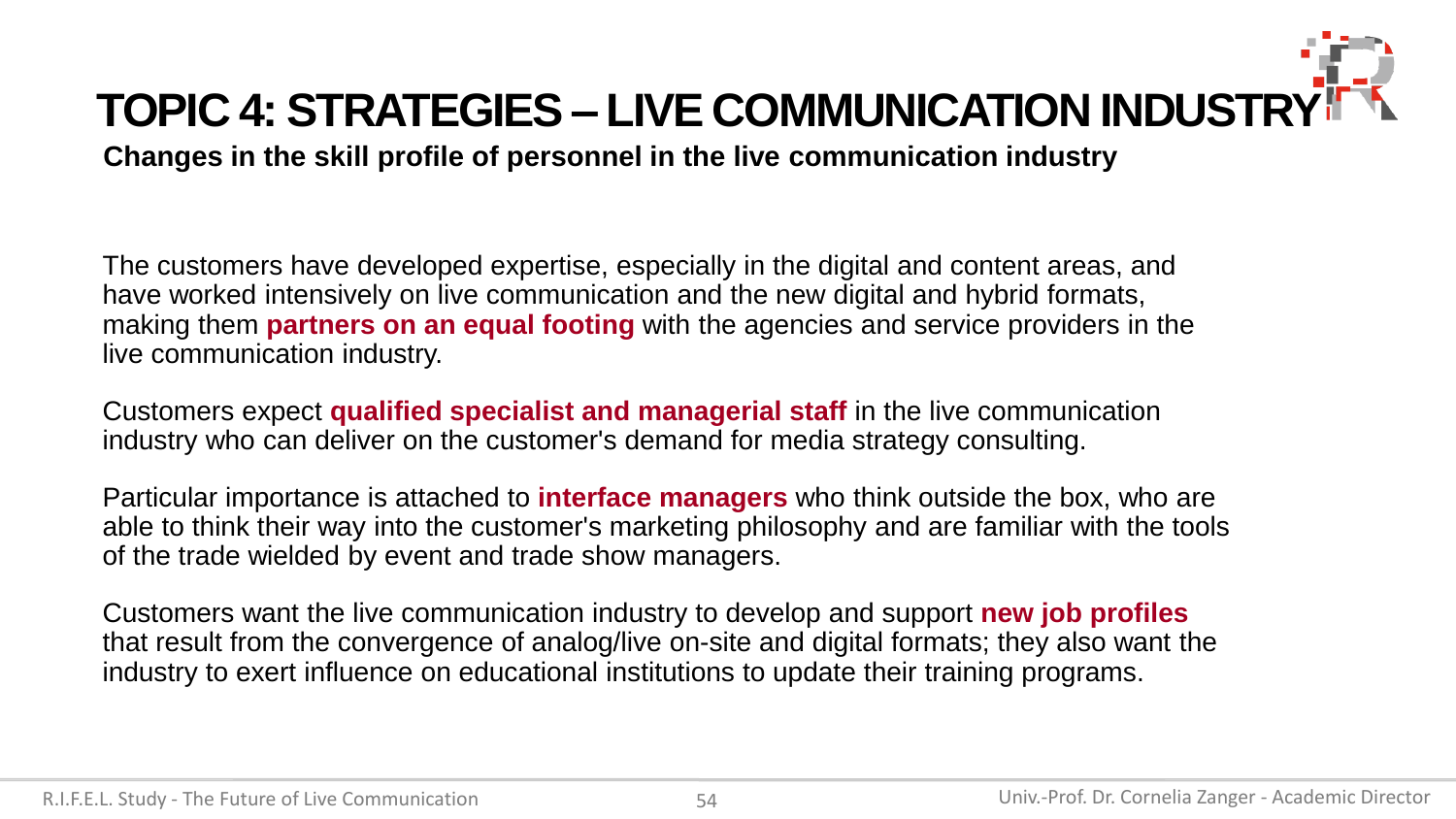**Changes in the skill profile of personnel in the live communication industry**

Customers particularly want **trustful collaboration with staff** in agencies and service providers in the live communication industry.

So be careful: especially in the difficult Covid and post-Covid periods, **permanent staff** should definitely be retained in live communication and junior specialists and managers should be firmly tied to the company with appropriate **personnel development measures** (career plan, appropriate pay, incentive systems, training and advanced training programs, delegation of responsibility, work-life balance and the option of working from home).

Customers no longer want to talk only to the project manager, but expect that live communication partners are **able to consult directly at employee level** to ensure that event concepts can be implemented quickly and flexibly.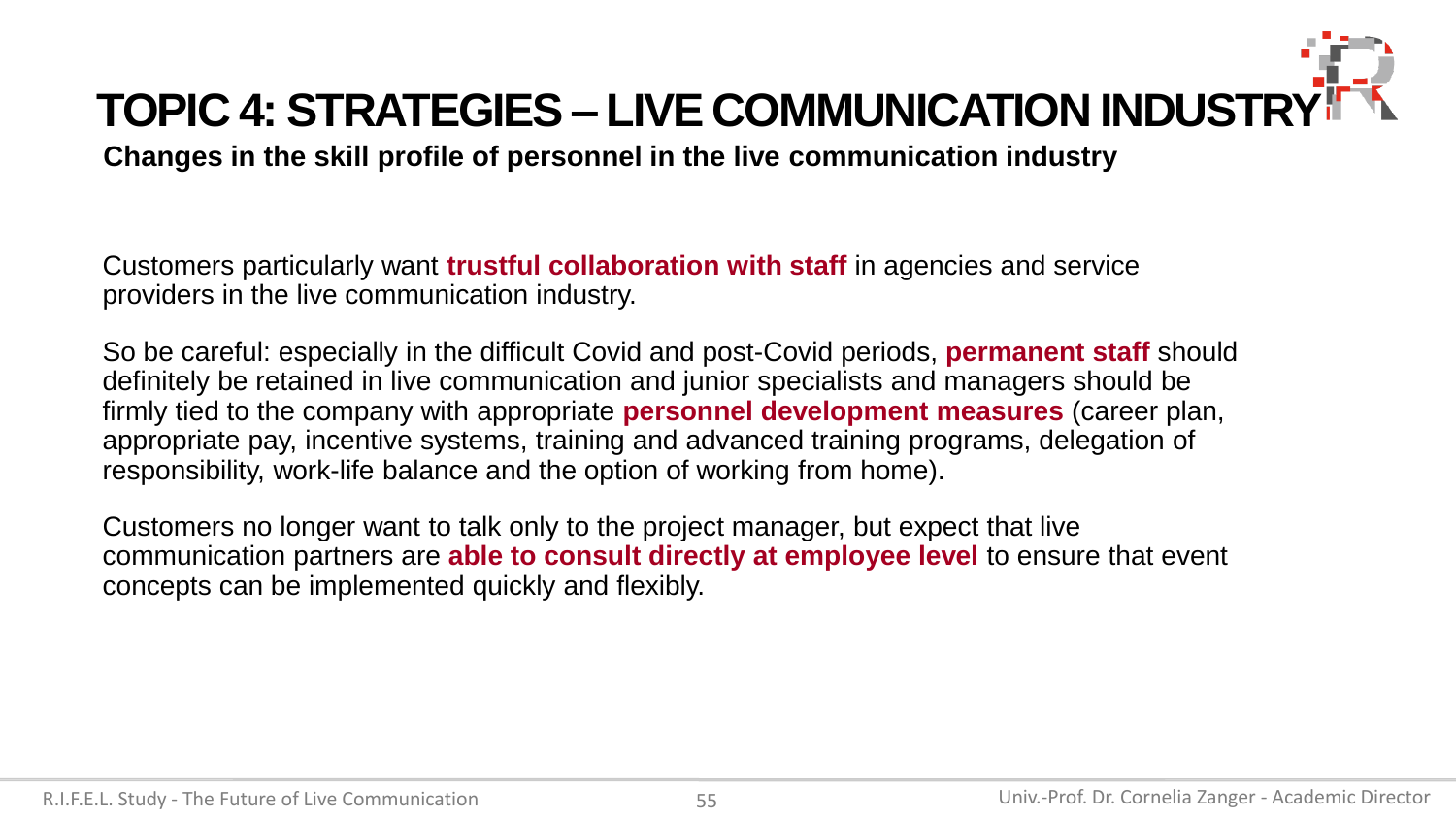### **EXECUTIVE SUMMARY (I)**



Customers in the live communication industry have redefined their communication strategy. The number and size of events are changing, in line with the motto "Reduce to the Max".

The Covid-19 pandemic has accelerated the development, professionalization and acceptance of digital communication formats and made digital expertise a core competence in the live communication industry.

Live, in-person communication is indispensable for companies, as it is the only way to enable "an experience integrating all the senses" and to establish personal proximity to the customer, but in the future real-world, live communication will be expanded and extended in time through digital channels.

A large proportion of events will be planned directly as hybrids in the future, but not as mere event streaming. Rather, a new dimension of communication has emerged, which unites reallife and digital worlds in an innovative, target-group-focused, hybrid production.

In addition to digital competence, content expertise and sustainability will figure much more prominently in event concepts.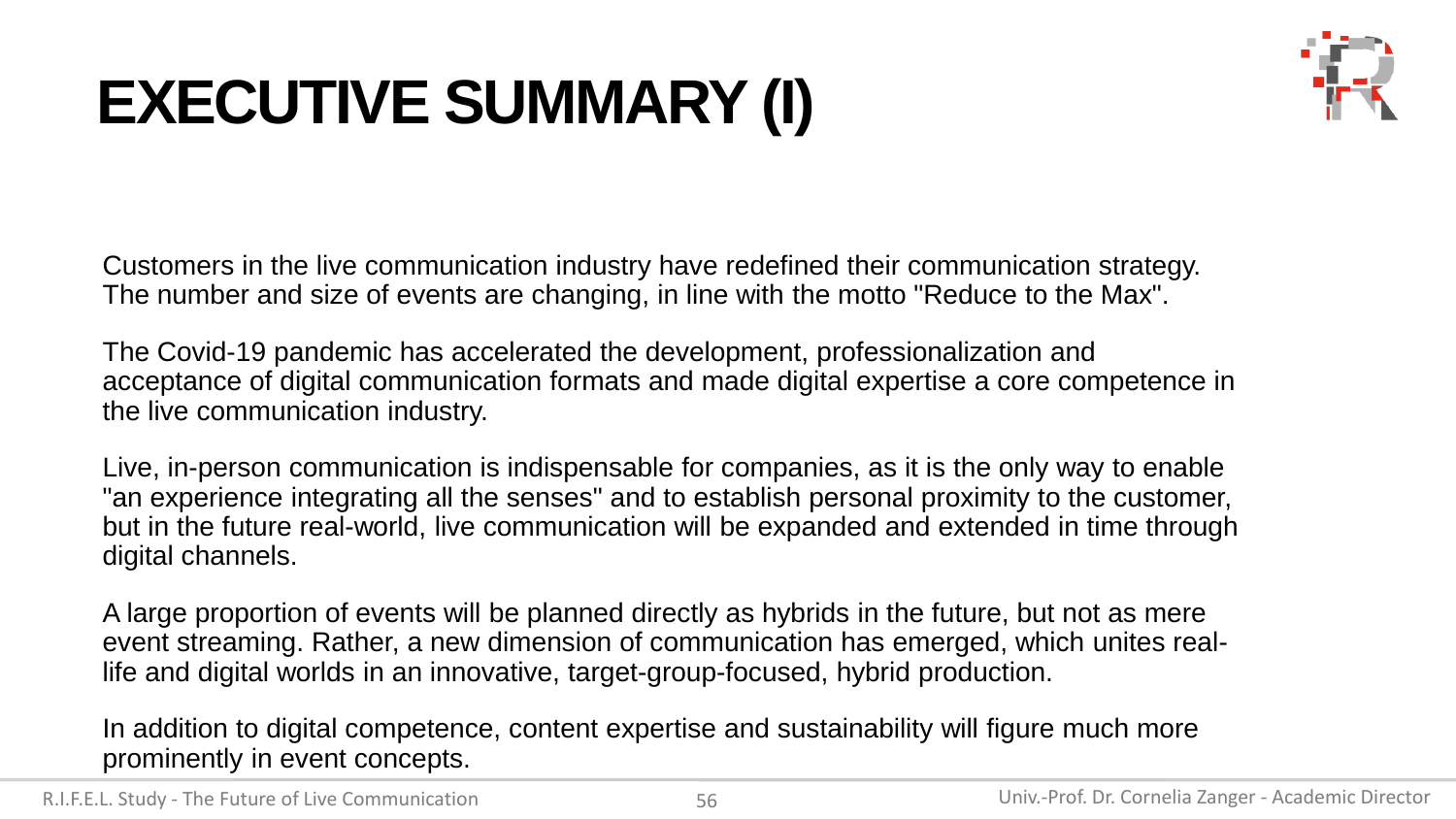### **EXECUTIVE SUMMARY (II)**



The customers' strategic repositioning is accompanied by structural changes in the areas of organization (leaner, more flexible, more agile), personnel (in-house digital and content expertise) and communications budgets (restructuring, cost optimization).

Trust in the expertise, performance and flexibility of partners from the live communication industry has remained the basis for further collaboration.

The eco-system of the live communication industry will continue to develop, as agencies and service providers have responded very quickly to new customer demands for digital and hybrid events and are expanding their expertise.

The efficient collaboration of partners within the live communication industry and with their customers in the value creation network will ensure success in the future.

Referral marketing is important in the search for new value creation partners, but looking beyond the usual horizons also provides inspiration.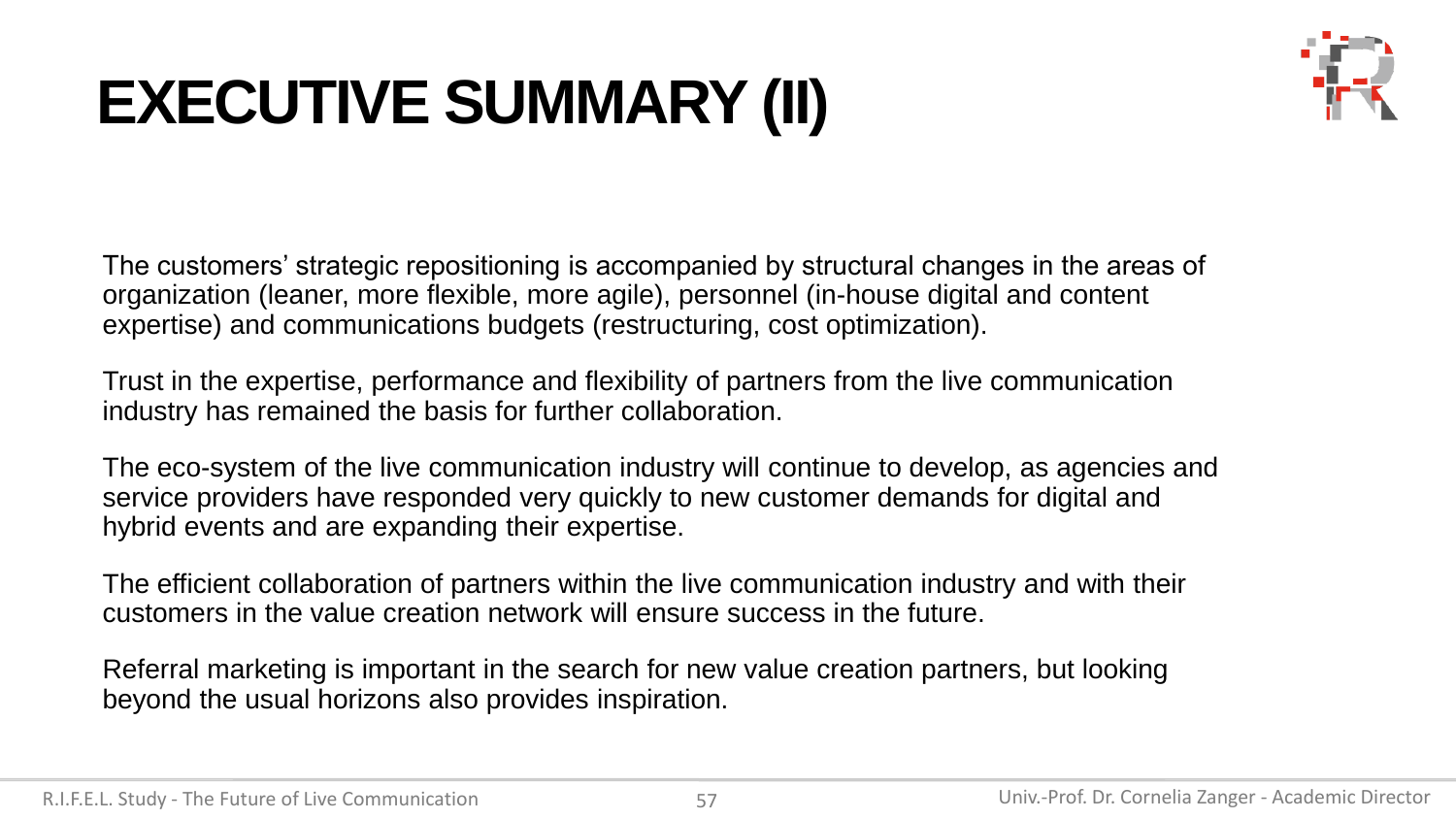### **EXECUTIVE SUMMARY (III)**



Customers plan to continue activities in all live communication formats in the future, but the boundaries between different formats will be just as fluid as the implementation in real live, digital and hybrid forms.

Hybrid events are not only technologically demanding but also require innovative concepts; the live and online staging components must be planned independently but firmly linked in terms of content, while emotionalization and immersion in the world of experience must also succeed on the virtual plane.

With regard to the trade show portfolio, customers anticipate changes in the future, with a stronger focus on specialist trade shows for specific target groups; fewer trade shows (with a focus on visitor quality rather than quantity) are to be attended in person, concentrating on major international trade show venues, and more attention will be paid to regional trade shows. Trade show stands will tend to be smaller, but of higher quality.

Trade show stand builders are expected to be flexible, digitally competent and creative in developing modern mediatecture.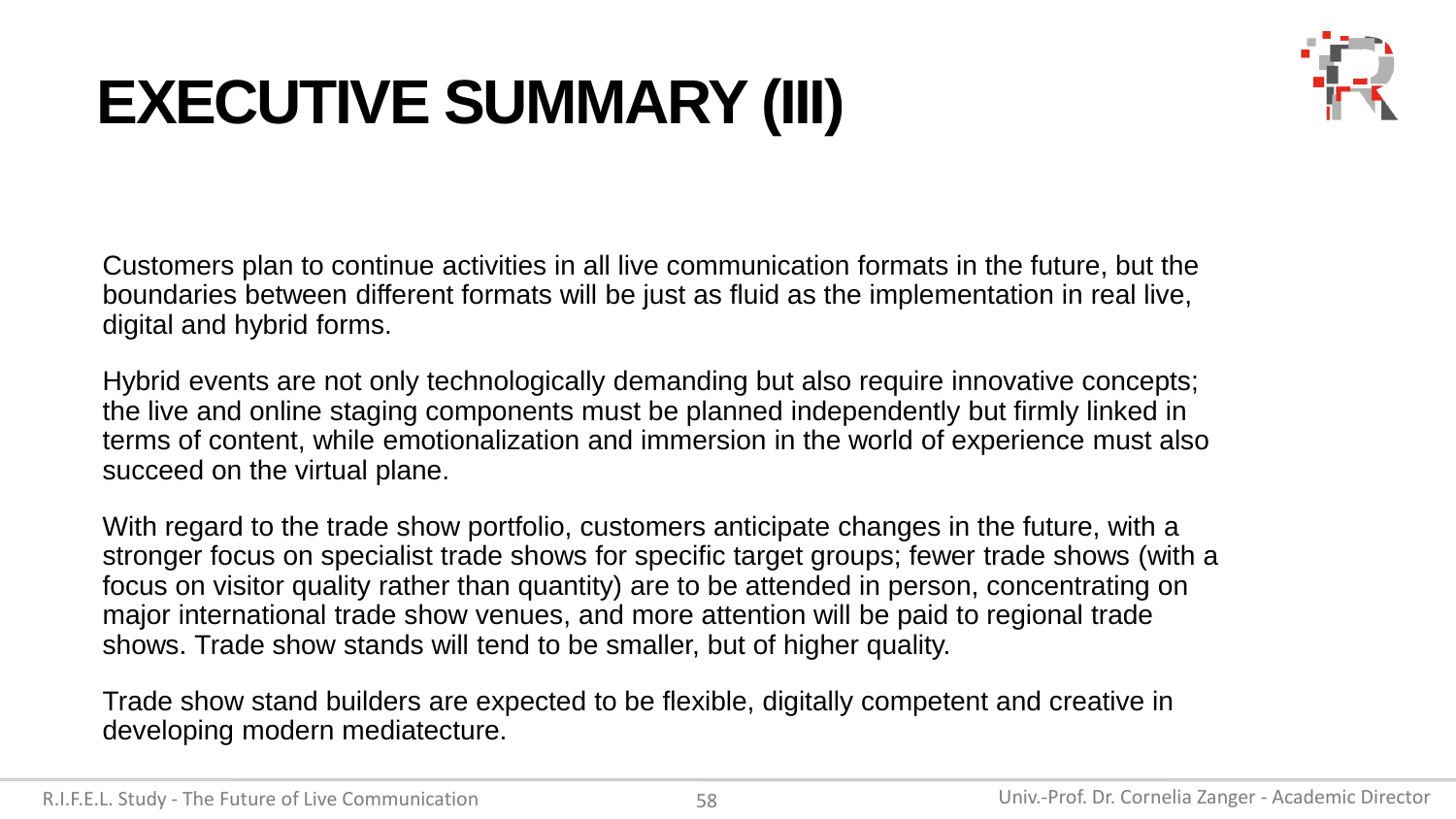### **EXECUTIVE SUMMARY (IV)**



In the area of customer events, the live communication industry is expected to provide innovative hybrid concepts that enable spatially distributed (worldwide) participation.

The classic press conference is now seen as an obsolete model that will dissolve into digital and hybrid formats.

After periods of lockdown, working from home and travel restrictions, employee events in real life are considered very important.

The digital format will prevail for annual general meetings, provided the German Stock Corporation Act is amended to permit this format.

With regard to meetings and conventions, the focus is less on emotionalization and more on conveying information/knowledge, so that companies are planning a high proportion of digital and hybrid events in this area in the future as well.